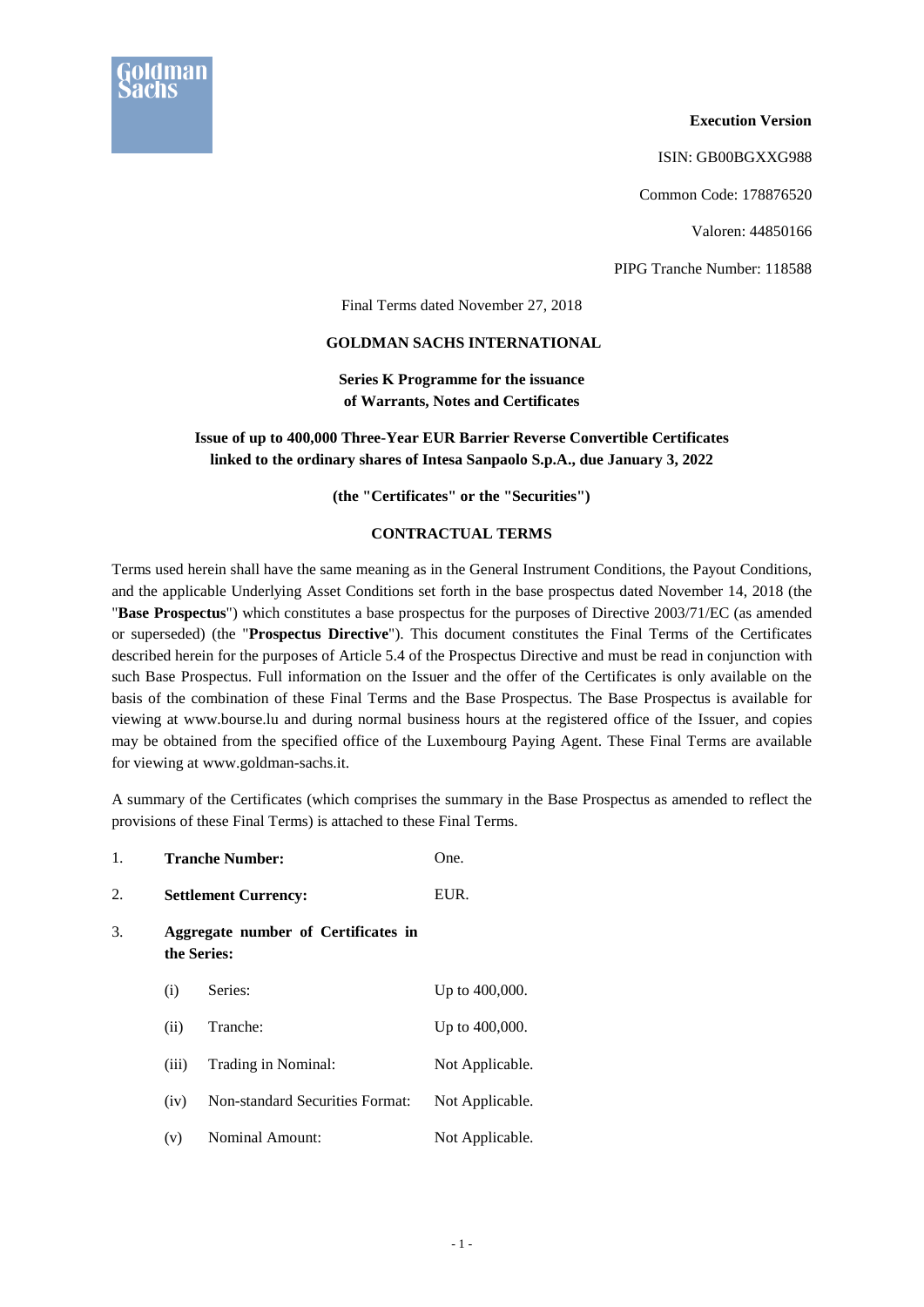| 4.  | <b>Issue Price:</b><br><b>Calculation Amount:</b><br><b>Issue Date:</b> |                                                                                                                                            | EUR 100 per Certificate.<br><b>EUR 100.</b><br>December 28, 2018. |  |
|-----|-------------------------------------------------------------------------|--------------------------------------------------------------------------------------------------------------------------------------------|-------------------------------------------------------------------|--|
| 5.  |                                                                         |                                                                                                                                            |                                                                   |  |
| 6.  |                                                                         |                                                                                                                                            |                                                                   |  |
| 7.  |                                                                         | <b>Maturity Date:</b>                                                                                                                      | Scheduled Maturity Date is January 3, 2022.                       |  |
|     | (i)                                                                     | Strike Date:                                                                                                                               | Not Applicable.                                                   |  |
|     | (ii)                                                                    | Determination<br>Relevant<br>Date<br>(General Instrument Condition<br>$2(a)$ :                                                             | Final Reference Date.                                             |  |
|     | (iii)                                                                   | <b>Scheduled Determination Date:</b>                                                                                                       | Not Applicable.                                                   |  |
|     | (iv)                                                                    | First Maturity Date<br>Specific<br>Adjustment:                                                                                             | Not Applicable.                                                   |  |
|     | (v)                                                                     | Second Maturity Date Specific<br>Adjustment:                                                                                               | Applicable.                                                       |  |
|     |                                                                         | Specified Day(s) for the<br>of<br>"Second<br>purposes<br>Maturity Date<br>Specific<br>Adjustment":                                         | Five Business Days.                                               |  |
|     |                                                                         | Maturity Date Business<br>$\qquad \qquad -$<br>Day Convention for the<br>purposes of the "Second<br>Maturity Date Specific<br>Adjustment": | Following Business Day Convention.                                |  |
|     | (vi)                                                                    | <b>Business Day Adjustment:</b>                                                                                                            | Not Applicable.                                                   |  |
|     | (vii)                                                                   | American Style Adjustment:                                                                                                                 | Not Applicable.                                                   |  |
|     | (viii)                                                                  | Maturity Date Roll on Payment Not Applicable.<br>Date Adjustment:                                                                          |                                                                   |  |
| 8.  |                                                                         | <b>Underlying Asset(s):</b>                                                                                                                | The Share (as defined below).                                     |  |
|     |                                                                         | <b>VALUATION PROVISIONS</b>                                                                                                                |                                                                   |  |
| 9.  |                                                                         | <b>Valuation Date(s):</b>                                                                                                                  | December 27, 2021.                                                |  |
|     |                                                                         | Final Reference Date:                                                                                                                      | The Valuation Date scheduled to fall on December 27,<br>2021.     |  |
| 10. |                                                                         | <b>Entry Level Observation Dates:</b>                                                                                                      | Not Applicable.                                                   |  |
| 11. |                                                                         | <b>Initial Valuation Date:</b>                                                                                                             | December 27, 2018.                                                |  |
| 12. | Averaging:                                                              |                                                                                                                                            | Not Applicable.                                                   |  |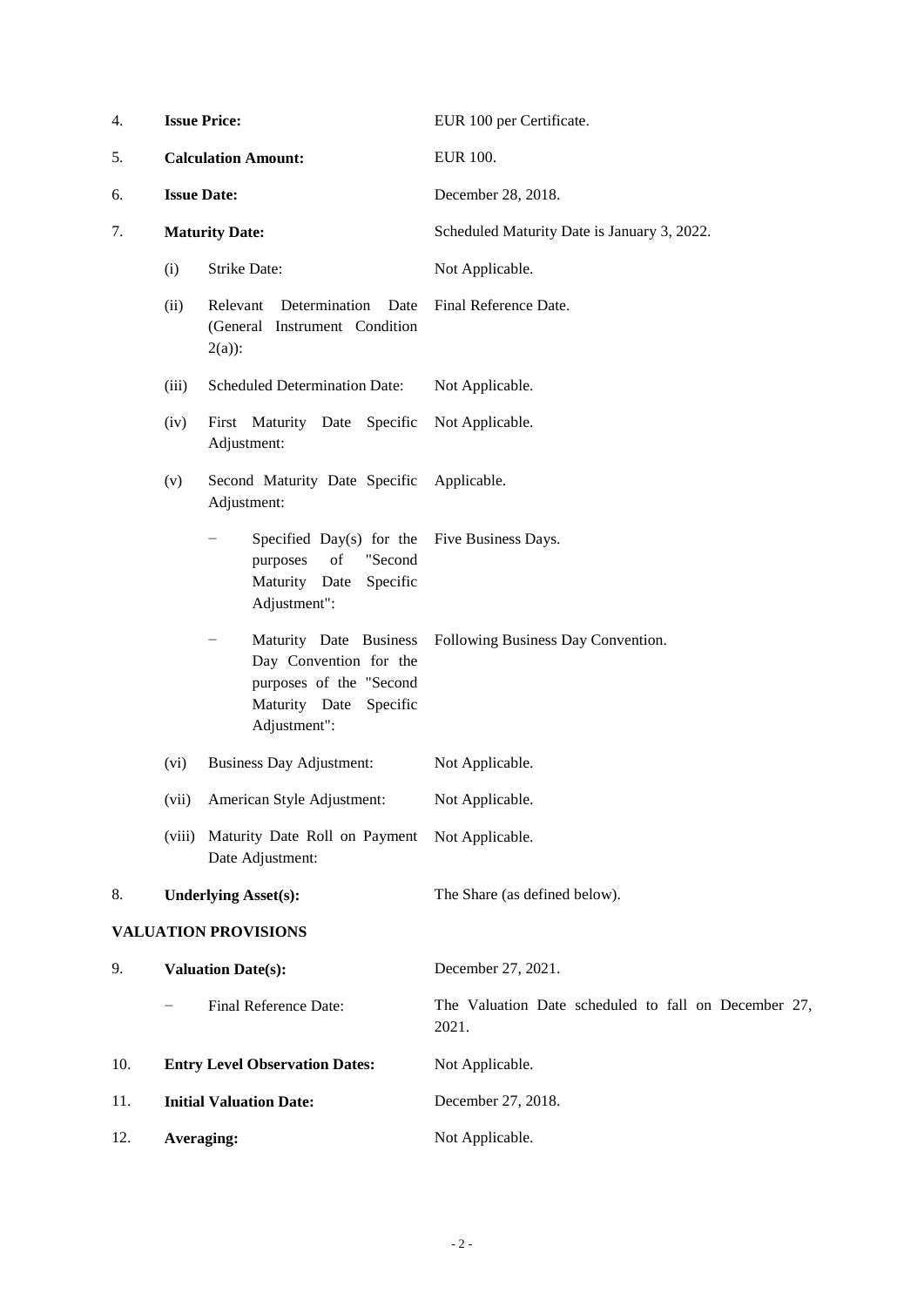| 13. | <b>Asset Initial Price:</b>                                                   |                                                                                        | In respect of the Underlying Asset, the Initial Closing Price<br>of such Underlying Asset.                                                                                                                                                                                                                                                                                                                                                                                                                                                                                                                                               |  |
|-----|-------------------------------------------------------------------------------|----------------------------------------------------------------------------------------|------------------------------------------------------------------------------------------------------------------------------------------------------------------------------------------------------------------------------------------------------------------------------------------------------------------------------------------------------------------------------------------------------------------------------------------------------------------------------------------------------------------------------------------------------------------------------------------------------------------------------------------|--|
| 14. |                                                                               | <b>Adjusted Asset Final Reference Date:</b>                                            | Not Applicable.                                                                                                                                                                                                                                                                                                                                                                                                                                                                                                                                                                                                                          |  |
| 15. | Adjusted<br>Date:                                                             | <b>Asset</b> Initial<br>Reference                                                      | Not Applicable.                                                                                                                                                                                                                                                                                                                                                                                                                                                                                                                                                                                                                          |  |
| 16. |                                                                               | <b>FX (Final) Valuation Date:</b>                                                      | Not Applicable.                                                                                                                                                                                                                                                                                                                                                                                                                                                                                                                                                                                                                          |  |
| 17. |                                                                               | <b>FX (Initial) Valuation Date:</b>                                                    | Not Applicable.                                                                                                                                                                                                                                                                                                                                                                                                                                                                                                                                                                                                                          |  |
| 18. |                                                                               | <b>Final FX Valuation Date:</b>                                                        | Not Applicable.                                                                                                                                                                                                                                                                                                                                                                                                                                                                                                                                                                                                                          |  |
| 19. |                                                                               | <b>Initial FX Valuation Date:</b>                                                      | Not Applicable.                                                                                                                                                                                                                                                                                                                                                                                                                                                                                                                                                                                                                          |  |
|     |                                                                               | <b>COUPON PAYOUT CONDITIONS</b>                                                        |                                                                                                                                                                                                                                                                                                                                                                                                                                                                                                                                                                                                                                          |  |
| 20. |                                                                               | <b>Coupon Payout Conditions:</b>                                                       | Applicable.                                                                                                                                                                                                                                                                                                                                                                                                                                                                                                                                                                                                                              |  |
| 21. |                                                                               | <b>Interest Basis:</b>                                                                 | 0.32 per cent. Fixed Rate.                                                                                                                                                                                                                                                                                                                                                                                                                                                                                                                                                                                                               |  |
| 22. |                                                                               | <b>Fixed Interest Commencement Date:</b>                                               | Issue Date.                                                                                                                                                                                                                                                                                                                                                                                                                                                                                                                                                                                                                              |  |
| 23. | <b>Fixed Rate Instrument Conditions</b><br>(General Instrument Condition 11): |                                                                                        | Applicable.                                                                                                                                                                                                                                                                                                                                                                                                                                                                                                                                                                                                                              |  |
|     | (i)                                                                           | Notional Amount per Instrument:                                                        | EUR 100 per Instrument.                                                                                                                                                                                                                                                                                                                                                                                                                                                                                                                                                                                                                  |  |
|     | (ii)                                                                          | Rate of Interest:                                                                      | 0.32 per cent. payable monthly in arrear.                                                                                                                                                                                                                                                                                                                                                                                                                                                                                                                                                                                                |  |
|     | (iii)                                                                         | Interest Payment Date(s):                                                              | February 4, 2019, March 6, 2019, April 3, 2019, May 7,<br>2019, June 3, 2019, July 4, 2019, August 5, 2019,<br>September 3, 2019, October 4, 2019, November 4, 2019,<br>December 4, 2019, January 6, 2020, February 3, 2020,<br>March 5, 2020, April 3, 2020, May 5, 2020, June 3, 2020,<br>July 6, 2020, August 3, 2020, September 3, 2020, October 5,<br>2020, November 3, 2020, December 4, 2020, January 5,<br>2021, February 3, 2021, March 8, 2021, April 7, 2021, May<br>4, 2021, June 3, 2021, July 5, 2021, August 3, 2021,<br>September 3, 2021, October 4, 2021, November 3, 2021,<br>December 6, 2021 and the Maturity Date. |  |
|     | (iv)                                                                          | <b>Fixed Coupon Amount:</b>                                                            | EUR 0.32 per Notional Amount per Instrument.                                                                                                                                                                                                                                                                                                                                                                                                                                                                                                                                                                                             |  |
|     | (v)                                                                           | Broken Amount(s):                                                                      | Not Applicable.                                                                                                                                                                                                                                                                                                                                                                                                                                                                                                                                                                                                                          |  |
|     | (vi)                                                                          | Day Count Fraction:                                                                    | Not Applicable.                                                                                                                                                                                                                                                                                                                                                                                                                                                                                                                                                                                                                          |  |
|     | (vii)                                                                         | Step Up Fixed Rate Instrument<br>Conditions (General Instrument<br>Condition $11(d)$ : | Not Applicable.                                                                                                                                                                                                                                                                                                                                                                                                                                                                                                                                                                                                                          |  |
| 24. |                                                                               | <b>BRL FX Conditions (Coupon Payout</b>                                                | Not Applicable.                                                                                                                                                                                                                                                                                                                                                                                                                                                                                                                                                                                                                          |  |

**Condition 1.1(c))**: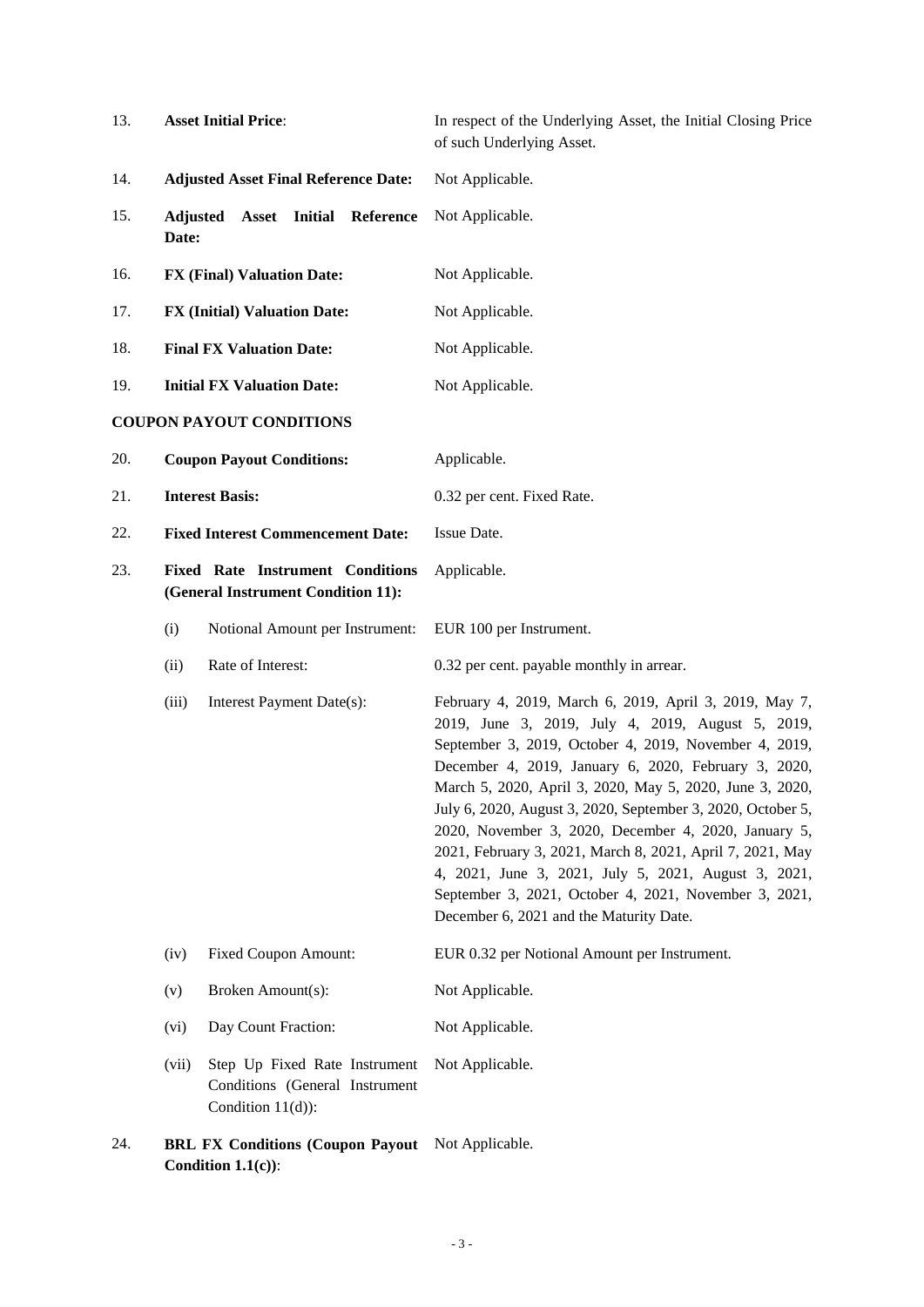- 25. **FX Security Conditions (Coupon**  Not Applicable. **Payout Condition 1.1(d))**:
- 26. **Floating Rate Instrument Conditions**  Not Applicable. **(General Instrument Condition 12):**
- 27. **Change of Interest Basis (General**  Not Applicable. **Instrument Condition 13):**
- 28. **Conditional Coupon (Coupon Payout**  Not Applicable. **Condition 1.3):**
- 29. **Range Accrual Coupon (Coupon**  Not Applicable. **Payout Condition 1.4):**

## **AUTOCALL PAYOUT CONDITIONS**

**1.2(b)(i)(F)):** 

| 30. |                                 |  | Automatic Early Exercise (General Not Applicable. |
|-----|---------------------------------|--|---------------------------------------------------|
|     | <b>Instrument Condition 15:</b> |  |                                                   |

31. **Autocall Payout Conditions:** Not Applicable.

## **SETTLEMENT AMOUNT AND PAYOUT CONDITIONS**

| 32. |                 | Settlement:                                                     | Cash Settlement is applicable.        |
|-----|-----------------|-----------------------------------------------------------------|---------------------------------------|
| 33. |                 | Single Limb Payout (Payout Not Applicable.<br>Condition 1.1):   |                                       |
| 34. | <b>Multiple</b> | Limb Payout (Payout Applicable.<br>Condition 1.2):              |                                       |
|     | (i)             | <b>Trigger</b><br>Condition $1.2(a)(i)$ :                       | <b>Event</b> (Payout Not Applicable.) |
|     | (ii)            | Payout 1 (Payout Condition Applicable.<br>$1.2(b)(i)(A))$ :     |                                       |
|     |                 | Redemption Percentage: 100 per cent.                            |                                       |
|     | (iii)           | Payout 2 (Payout Condition Not Applicable.<br>$1.2(b)(i)(B))$ : |                                       |
|     | (iv)            | Payout 3 (Payout Condition Not Applicable.<br>$1.2(b)(i)(C)$ :  |                                       |
|     | (v)             | Payout 4 (Payout Condition Not Applicable.<br>$1.2(b)(i)(D))$ : |                                       |
|     | (vi)            | Payout 5 (Payout Condition Not Applicable.<br>$1.2(b)(i)(E)$ :  |                                       |
|     | (vii)           | Payout 6 (Payout Condition Not Applicable.                      |                                       |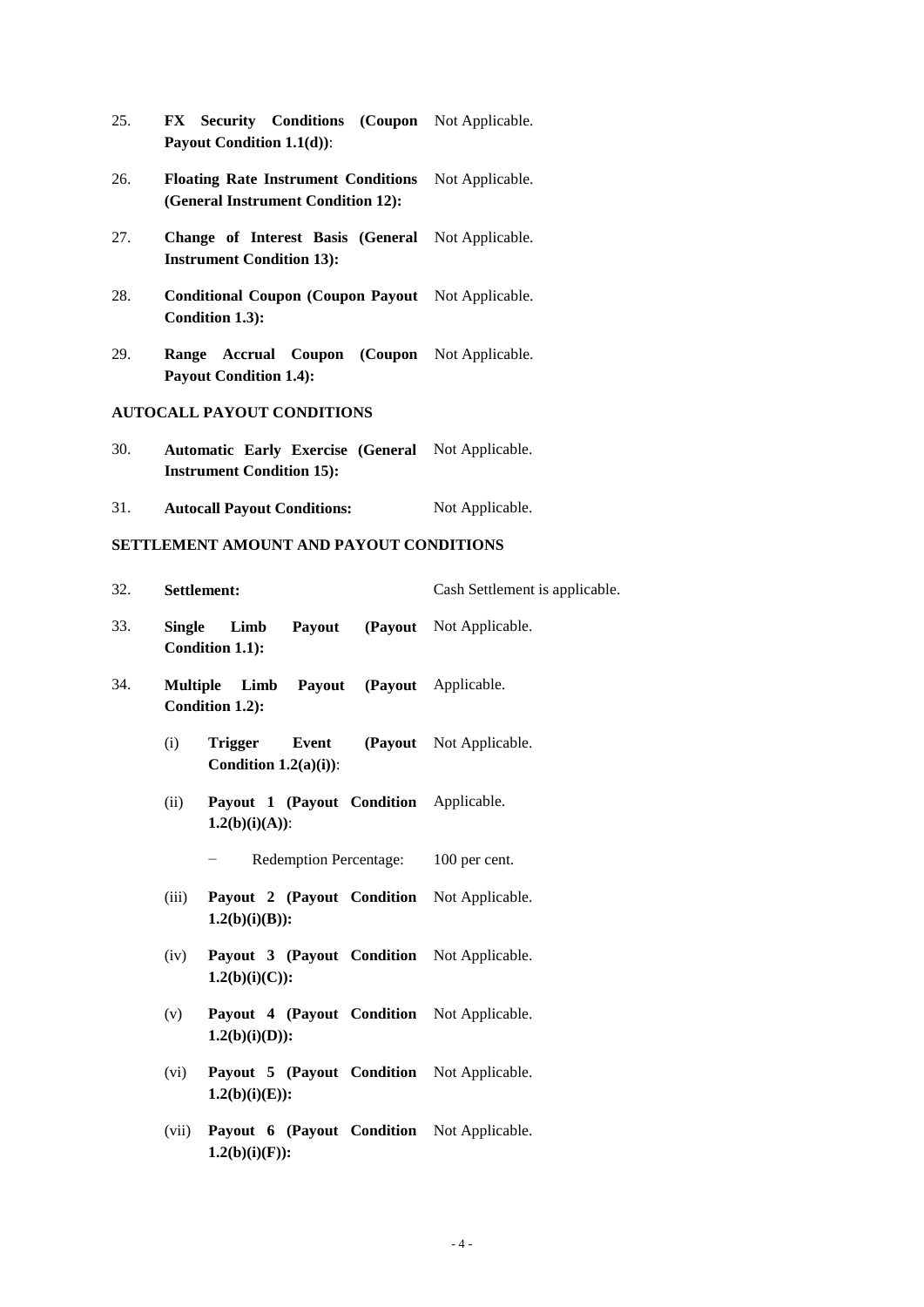|     |                                                               | $1.2(b)(i)(G)$ : |                                                                       |                                                                                                       |
|-----|---------------------------------------------------------------|------------------|-----------------------------------------------------------------------|-------------------------------------------------------------------------------------------------------|
|     | (ix)                                                          |                  | Payout 8 (Payout Condition Not Applicable.<br>$1.2(b)(i)(H))$ :       |                                                                                                       |
|     | (x)                                                           |                  | Payout 9 (Payout Condition<br>$1.2(b)(i)(I))$ :                       | Not Applicable.                                                                                       |
|     | $(x_i)$                                                       |                  | Payout 10 (Payout Condition<br>$1.2(b)(i)(J))$ :                      | Not Applicable.                                                                                       |
|     | (xii)                                                         | <b>Downside</b>  | Cash<br><b>Settlement</b><br>(Payout Condition $1.2(c)(i)(A))$ :      | Applicable, for the purpose<br>of Payout<br>Condition<br>$1.2(c)(i)(A)$ , Single Asset is applicable. |
|     |                                                               | (a)              | Minimum Percentage:                                                   | Not Applicable.                                                                                       |
|     |                                                               | (b)              | Final Value:                                                          | Final Closing Price.                                                                                  |
|     |                                                               | (c)              | Initial Value:                                                        | 100 per cent. of the Initial Closing Price.                                                           |
|     |                                                               | (d)              | Downside Cap:                                                         | Not Applicable.                                                                                       |
|     |                                                               | (e)              | Downside Floor:                                                       | Not Applicable.                                                                                       |
|     |                                                               | (f)              | Final/Initial (FX):                                                   | Not Applicable                                                                                        |
|     |                                                               | (g)              | Asset FX:                                                             | Not Applicable.                                                                                       |
|     |                                                               | (h)              | <b>Buffer Level:</b>                                                  | Not Applicable.                                                                                       |
|     |                                                               | (i)              | Reference Price (Final):                                              | For the purpose of Payout Condition $1.2(c)(i)(A)$ , Not<br>Applicable.                               |
|     |                                                               | (j)              | Reference Price (Initial):                                            | For the purpose of Payout Condition $1.2(c)(i)(A)$ , Not<br>Applicable.                               |
|     |                                                               | (k)              | Perf:                                                                 | For the purpose of Payout Condition $1.2(c)(i)(A)$ , Not<br>Applicable.                               |
|     |                                                               | (1)              | Strike:                                                               | For the purpose of Payout Condition $1.2(c)(i)(A)$ , Not<br>Applicable.                               |
|     |                                                               | (m)              | Participation:                                                        | For the purpose of Payout Condition $1.2(c)(i)(A)$ , Not<br>Applicable.                               |
|     |                                                               | (n)              | FXR:                                                                  | For the purpose of Payout Condition $1.2(c)(i)(A)$ , Not<br>Applicable.                               |
|     | (xiii)                                                        |                  | <b>Downside Physical Settlement</b><br>(Payout Condition 1.2(c)(ii)): | Not Applicable.                                                                                       |
| 35. | Warrants Payout (Payout Condition Not Applicable.<br>$1.3)$ : |                  |                                                                       |                                                                                                       |

(viii) **Payout 7 (Payout Condition**  Not Applicable.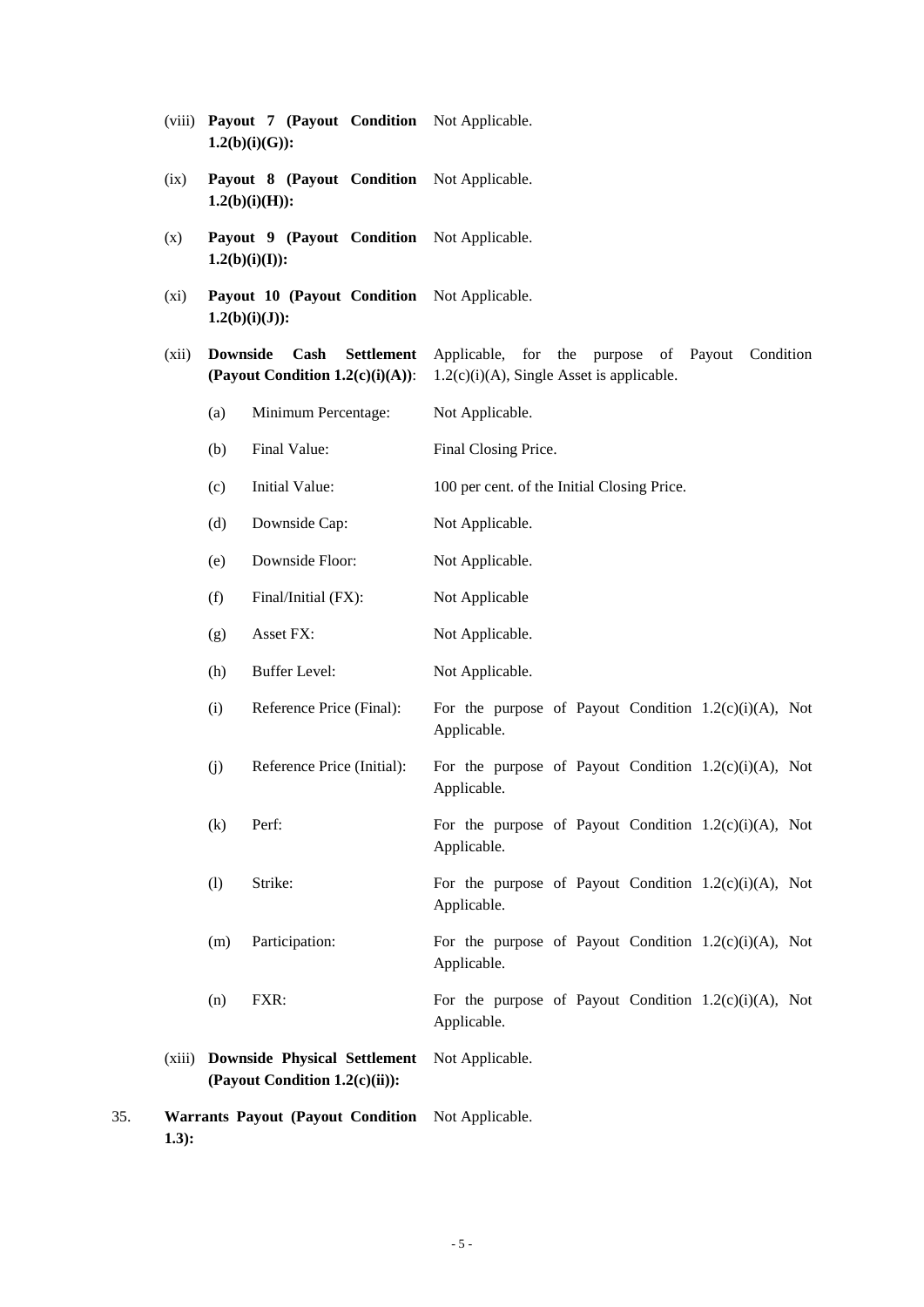| 36. | Barrier Event Conditions (Payout Applicable.<br>Condition 2):                                          |                                                                                                                                                                                  |  |
|-----|--------------------------------------------------------------------------------------------------------|----------------------------------------------------------------------------------------------------------------------------------------------------------------------------------|--|
|     | (i)<br><b>Barrier Event:</b>                                                                           | Applicable, for the purposes of the definition of "Barrier"<br>Event" in the Payout Conditions, Barrier Reference Value<br>less than the Barrier Level is applicable.            |  |
|     | Barrier Reference Value:<br>(ii)                                                                       | Barrier Closing Price is applicable.                                                                                                                                             |  |
|     | <b>Barrier Level:</b><br>(iii)                                                                         | 40 per cent. of the Asset Initial Price.                                                                                                                                         |  |
|     | Barrier Level 1:<br>(a)                                                                                | Not Applicable.                                                                                                                                                                  |  |
|     | Barrier Level 2:<br>(b)                                                                                | Not Applicable.                                                                                                                                                                  |  |
|     | <b>Barrier Observation Period:</b><br>(iv)                                                             | Not Applicable.                                                                                                                                                                  |  |
|     | Lock-In Event Condition:<br>(v)                                                                        | Not Applicable.                                                                                                                                                                  |  |
| 37. | Trigger Event Conditions (Payout<br>Condition 3):                                                      | Not Applicable.                                                                                                                                                                  |  |
| 38. | <b>Currency Conversion:</b>                                                                            | Not Applicable.                                                                                                                                                                  |  |
| 39. | <b>Physical</b><br><b>Settlement</b><br>(General<br><b>Instrument Condition 7(e)):</b>                 | Not Applicable.                                                                                                                                                                  |  |
| 40. | Non-scheduled<br><b>Early</b><br>Amount:                                                               | Repayment Fair Market Value.                                                                                                                                                     |  |
|     | Adjusted for any reasonable Applicable.<br>expenses and costs:                                         |                                                                                                                                                                                  |  |
|     | <b>EXERCISE PROVISIONS</b>                                                                             |                                                                                                                                                                                  |  |
| 41. | <b>Exercise</b><br><b>Certificates</b><br><b>Style</b><br>of<br>(General Instrument Condition 7):      | The Certificates are European Style Instruments. General<br>Instrument Condition 7(b) is applicable.                                                                             |  |
| 42. | <b>Exercise Period:</b>                                                                                | Not Applicable.                                                                                                                                                                  |  |
| 43. | <b>Specified Exercise Dates:</b>                                                                       | Not Applicable.                                                                                                                                                                  |  |
| 44. | <b>Expiration Date:</b>                                                                                | Final Reference Date.                                                                                                                                                            |  |
|     | Expiration Date is Business Day<br>$\qquad \qquad -$<br>Adjusted:                                      | Not Applicable.                                                                                                                                                                  |  |
| 45. | Redemption at the option of the Not Applicable.<br><b>Issuer (General Instrument Condition</b><br>16): |                                                                                                                                                                                  |  |
| 46. | <b>Exercise</b><br><b>Automatic</b><br>(General<br><b>Instrument Condition 7(i)):</b>                  | The Certificates are Automatic Exercise Instruments -<br>General Instrument Condition 7(i) is applicable, save that<br>General Instrument Condition 7(i)(iii) is not applicable. |  |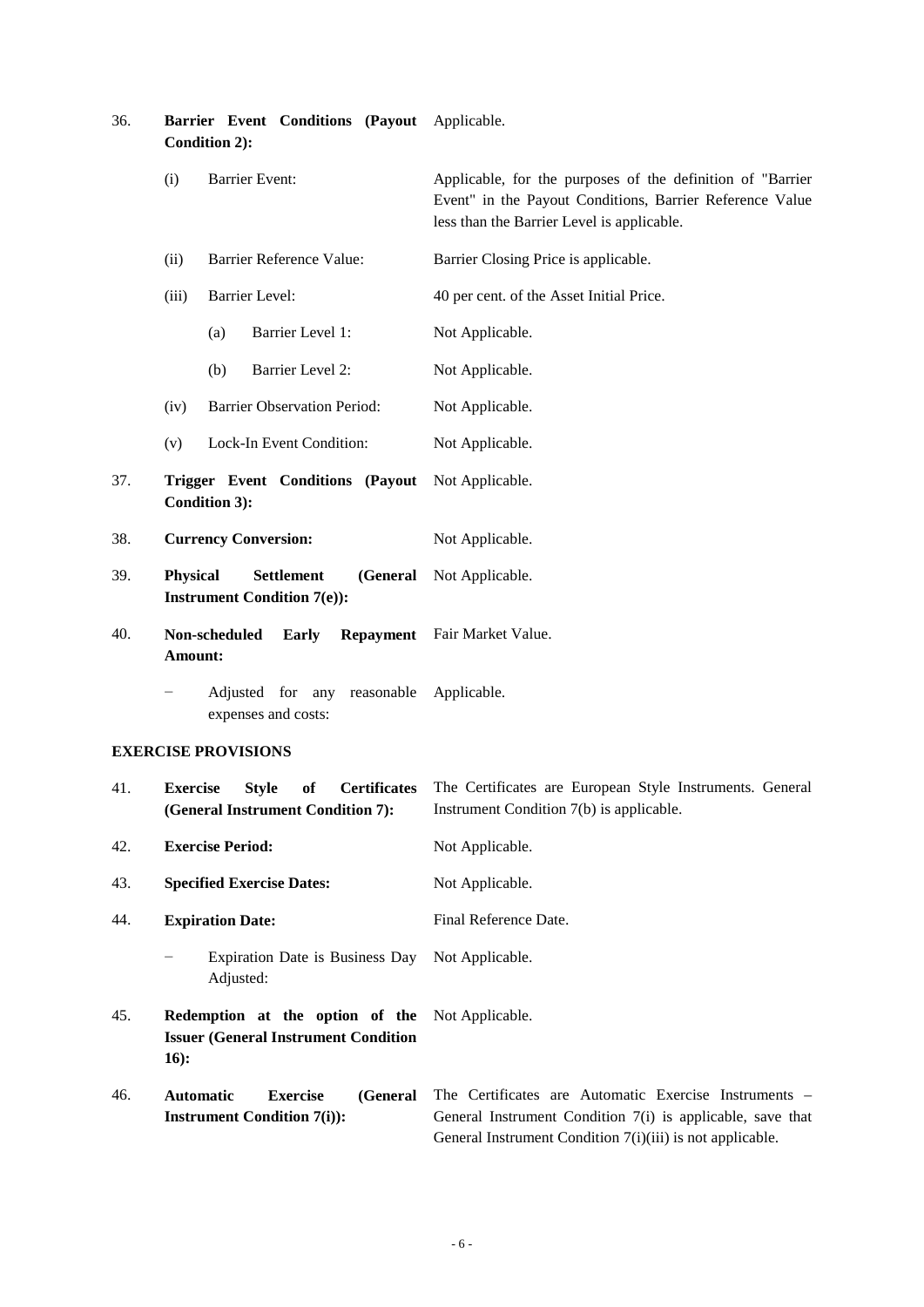- 47. **Minimum Exercise Number (General**  Not Applicable. **Instrument Condition 10(a)):**
- 48. **Permitted Multiple Instrument Condition 10(a)):**  (General Not Applicable.
- 49. **Maximum Exercise Number:** Not Applicable. 50. **Strike Price:** Not Applicable.
- 51. **Closing Value:** Not Applicable.

## **SHARE LINKED INSTRUMENT / INDEX LINKED INSTRUMENT / COMMODITY LINKED INSTRUMENT / FX LINKED INSTRUMENT / INFLATION LINKED INSTRUMENT / MULTI-ASSET BASKET LINKED INSTRUMENT**

| 52. | <b>Type of Certificates:</b>                                                                                                                                       |                                                                                    | The Certificates are Share Linked Instruments - the Share<br>Linked Conditions are applicable.                                                |  |
|-----|--------------------------------------------------------------------------------------------------------------------------------------------------------------------|------------------------------------------------------------------------------------|-----------------------------------------------------------------------------------------------------------------------------------------------|--|
| 53. |                                                                                                                                                                    | <b>Share Linked Instruments:</b>                                                   | Applicable.                                                                                                                                   |  |
|     | (i)<br>Single Share or Share Basket or<br>Multi-Asset Basket:                                                                                                      |                                                                                    | Single Share.                                                                                                                                 |  |
|     | (ii)                                                                                                                                                               | Name of Share(s):                                                                  | The ordinary shares of Intesa Sanpaolo S.p.A (Bloomberg:<br>ISP IM <equity>; Reuters: ISP.MI; ISIN: IT0000072618)<br/>(the "Share").</equity> |  |
|     | (iii)                                                                                                                                                              | $Exchange(s)$ :                                                                    | Borsa Italiana.                                                                                                                               |  |
|     | (iv)                                                                                                                                                               | Related Exchange(s):                                                               | All Exchanges.                                                                                                                                |  |
|     | (v)                                                                                                                                                                | <b>Options Exchange:</b>                                                           | Related Exchange.                                                                                                                             |  |
|     | Valuation Time:<br>(vi)<br>Share and Reference<br>(vii)<br>Single<br>Dates<br>Consequences<br>of<br>$\overline{\phantom{0}}$<br>Disrupted Days:                    |                                                                                    | Default Valuation Time.                                                                                                                       |  |
|     |                                                                                                                                                                    |                                                                                    | Applicable in respect of each Reference Date – as specified<br>in Share Linked Condition 1.1.                                                 |  |
|     |                                                                                                                                                                    | Maximum<br>(a)<br>Days<br>of<br>Disruption:                                        | As specified in Share Linked Condition 7.                                                                                                     |  |
|     |                                                                                                                                                                    | No Adjustment:<br>(b)                                                              | Not Applicable.                                                                                                                               |  |
|     | (viii)                                                                                                                                                             | Single Share and Averaging<br>Reference Dates - Consequences<br>of Disrupted Days: | Not Applicable.                                                                                                                               |  |
|     | Basket and Reference<br>(ix)<br>Share<br>$\equiv$<br><b>Basket</b><br>Valuation<br>Dates<br>(Individual Scheduled Trading<br>Day and Individual Disrupted<br>Day): |                                                                                    | Not Applicable.                                                                                                                               |  |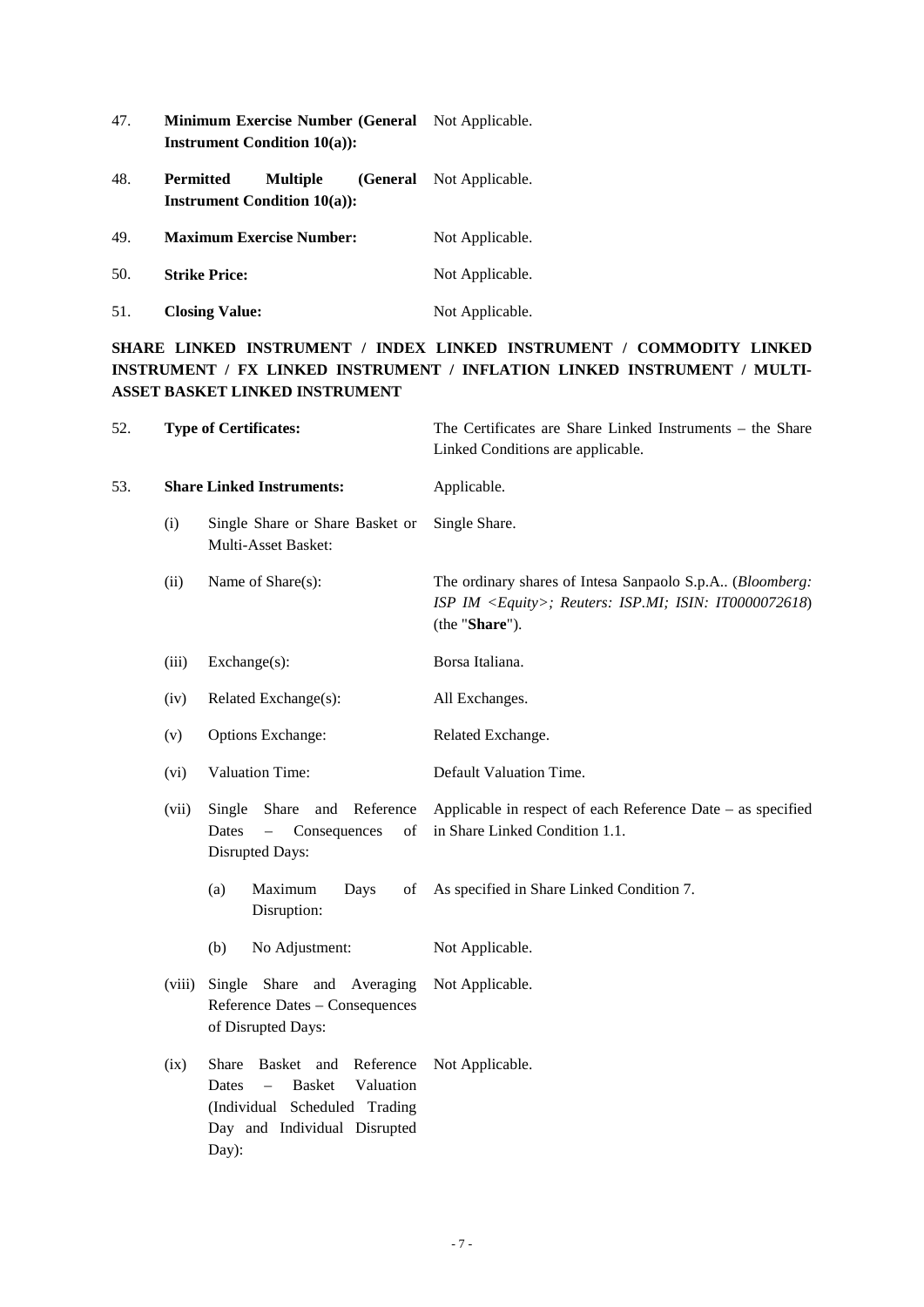|     | (x)                              | Share Basket and Averaging<br>$\sim$<br>Reference<br><b>Basket</b><br>Dates<br>Valuation (Individual Scheduled<br>Trading Day and Individual<br>Disrupted Day):               | Not Applicable.                                                                                                    |
|-----|----------------------------------|-------------------------------------------------------------------------------------------------------------------------------------------------------------------------------|--------------------------------------------------------------------------------------------------------------------|
|     | (xi)                             | Share Basket and Reference<br><b>Basket</b><br>Valuation<br><b>Dates</b><br>$ \,$<br>(Common Scheduled Trading<br>Day but Individual Disrupted<br>Day):                       | Not Applicable.                                                                                                    |
|     | (xii)                            | Share Basket and Averaging<br>Reference<br>Dates<br><b>Basket</b><br>$\overline{\phantom{0}}$<br>Valuation (Common Scheduled<br>Trading Day but Individual<br>Disrupted Day): | Not Applicable.                                                                                                    |
|     | (xiii)                           | Share Basket and Reference<br><b>Basket</b><br>Valuation<br>Dates<br>$ \,$<br>(Common Scheduled Trading<br>Day and Common Disrupted<br>Day):                                  | Not Applicable.                                                                                                    |
|     | (xiv)                            | Share Basket and Averaging<br>Reference<br><b>Basket</b><br>Dates<br>$-$<br>Valuation (Common Scheduled<br>Trading Day<br>and Common<br>Disrupted Day):                       | Not Applicable.                                                                                                    |
|     | $\left( xy\right)$               | <b>Fallback Valuation Date:</b>                                                                                                                                               | Not Applicable.                                                                                                    |
|     |                                  | (xvi) Change in Law:                                                                                                                                                          | Applicable.                                                                                                        |
|     |                                  | (xvii) Extraordinary Event - Share<br>Substitution:                                                                                                                           | Applicable.                                                                                                        |
|     |                                  | (xviii) Correction of Share Price:                                                                                                                                            | Applicable.                                                                                                        |
|     |                                  | (xix) Correction Cut-off Date:                                                                                                                                                | Default Correction Cut-off Date is applicable in respect of<br>the Initial Valuation Date and each Reference Date. |
|     | $\left( xx\right)$               | Depositary Receipts Provisions:                                                                                                                                               | Not Applicable.                                                                                                    |
| 54. | <b>Index Linked Instruments:</b> |                                                                                                                                                                               | Not Applicable.                                                                                                    |
| 55. | <b>Basket:</b>                   | <b>Commodity</b><br><b>Linked</b><br><b>Instruments</b><br>(Single Commodity or Commodity                                                                                     | Not Applicable.                                                                                                    |
| 56. | (Single                          | <b>Commodity</b><br><b>Linked</b><br><b>Instruments</b><br>Commodity<br><b>Index</b><br><b>or</b><br><b>Commodity Index Basket):</b>                                          | Not Applicable.                                                                                                    |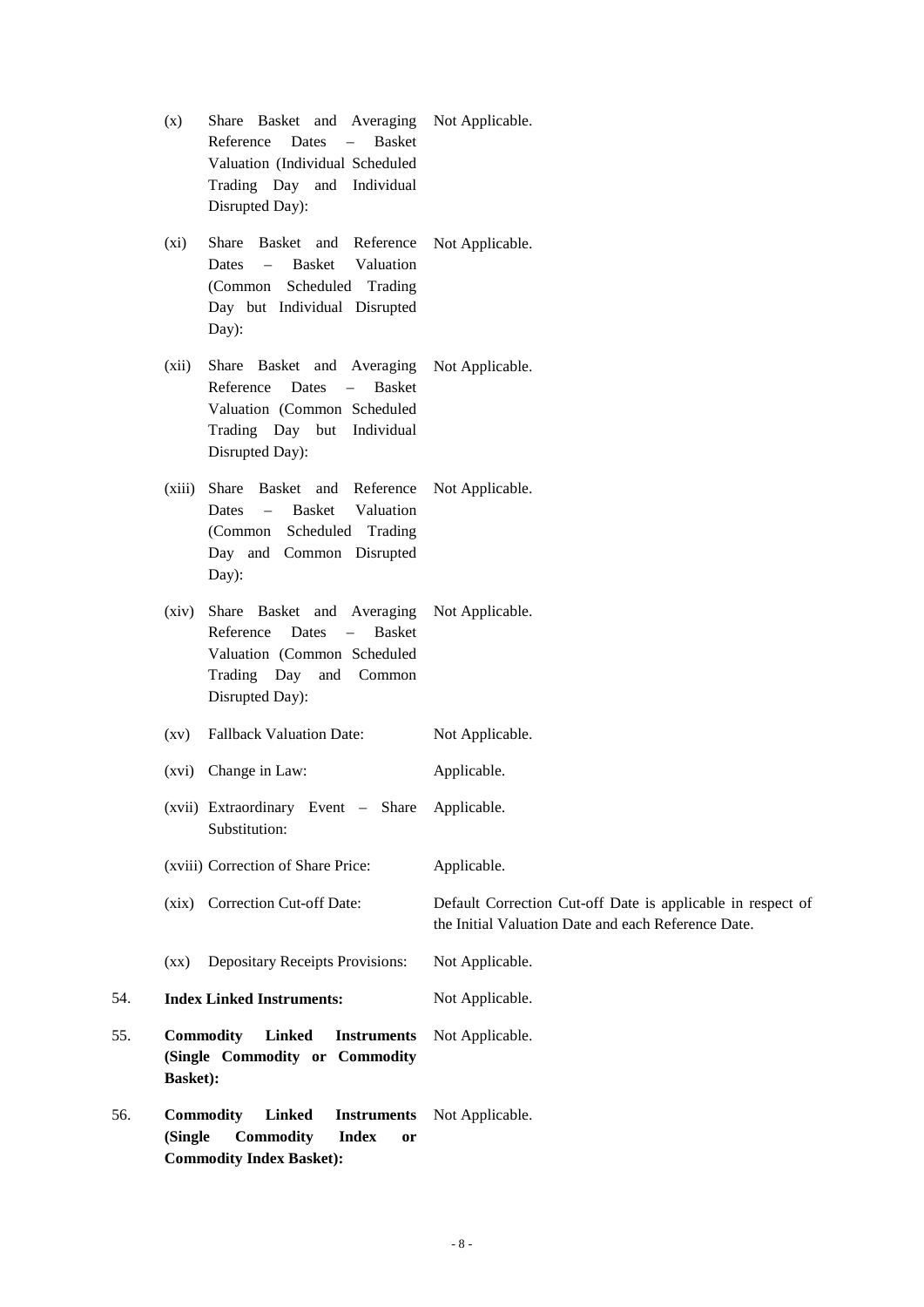| 57. | <b>FX Linked Instruments:</b>                                                                                                                                                                  | Not Applicable.                    |
|-----|------------------------------------------------------------------------------------------------------------------------------------------------------------------------------------------------|------------------------------------|
| 58. | <b>Inflation Linked Instruments:</b>                                                                                                                                                           | Not Applicable.                    |
| 59. | <b>Multi-Asset</b><br><b>Basket</b><br>Linked<br><b>Instruments:</b>                                                                                                                           | Not Applicable.                    |
|     | <b>GENERAL PROVISIONS APPLICABLE TO THE CERTIFICATES</b>                                                                                                                                       |                                    |
| 60. | <b>Disruption</b><br>Event/CNY<br>FX<br>$\mathbf{F}\mathbf{X}$<br><b>Disruption</b><br><b>Event/Currency</b><br>Conversion<br><b>Disruption</b><br>Event<br>(General Instrument Condition 14): | Not Applicable.                    |
| 61. | (General<br><b>Rounding</b><br><b>Instrument</b><br><b>Condition 24):</b>                                                                                                                      |                                    |
|     | (i)<br>Non-Default<br>Rounding<br>calculation<br>values<br>and<br>percentages:                                                                                                                 | - Not Applicable.                  |
|     | Non-Default<br>Rounding<br>(ii)<br>$-$<br>amounts due and payable:                                                                                                                             | Not Applicable.                    |
|     | Other Rounding Convention:<br>(iii)                                                                                                                                                            | Not Applicable.                    |
| 62. | <b>Additional Business Centre(s):</b>                                                                                                                                                          | Not Applicable.                    |
|     | Non-Default Business Day:<br>-                                                                                                                                                                 | Not Applicable.                    |
| 63. | <b>Principal Financial Centre:</b>                                                                                                                                                             | Not Applicable.                    |
|     | Non-Default Principal Financial<br>Centre:                                                                                                                                                     | Not Applicable.                    |
| 64. | <b>Form of Certificates:</b>                                                                                                                                                                   | Euroclear/Clearstream Instruments. |
| 65. | Minimum Trading Number (General One Certificate.<br><b>Instrument Condition 5(b)):</b>                                                                                                         |                                    |
| 66. | <b>Permitted Trading Multiple (General</b><br><b>Instrument Condition 5(b)):</b>                                                                                                               | One Certificate.                   |
| 67. | <b>Calculation</b><br><b>Agent</b><br>(General<br><b>Instrument Condition 19):</b>                                                                                                             | Goldman Sachs International.       |
|     | <b>DISTRIBUTION</b>                                                                                                                                                                            |                                    |
| 68. | <b>Method of distribution:</b>                                                                                                                                                                 | Non-syndicated.                    |
|     | syndicated,<br>(i)<br>If<br>names<br>and<br>of<br>addresses<br>Managers<br>and<br>underwriting commitments:                                                                                    | Not Applicable.                    |

(ii) Date of Subscription Agreement: Not Applicable.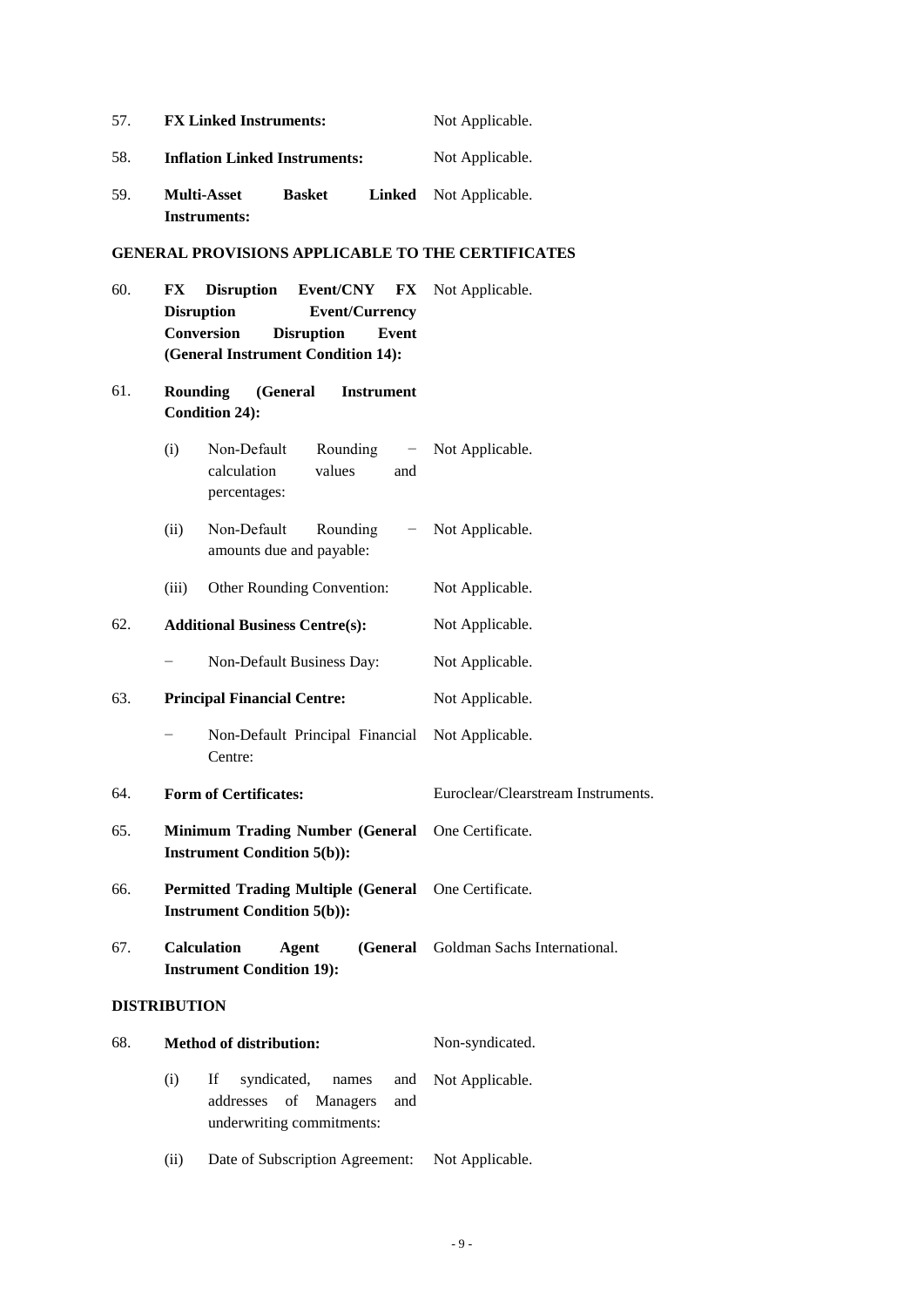- (iii) If non-syndicated, name and address of Dealer: Goldman Sachs International, Peterborough Court, 133 Fleet Street, London EC4A 2BB, England.
- 69. **Non-exempt Offer**: An offer of the Certificates may be made by the placers other than pursuant to Article 3(2) of the Prospectus Directive in the Republic of Italy (the "**Public Offer Jurisdiction**") during the period commencing on (and including) November 27, 2018 and ending on (and including) December 21, 2018 ("**Offer Period**"). See further paragraph entitled "Terms and Conditions of the Offer" below.

## 70. **Prohibition of Sales to EEA Retail**  Not Applicable. **Investors:**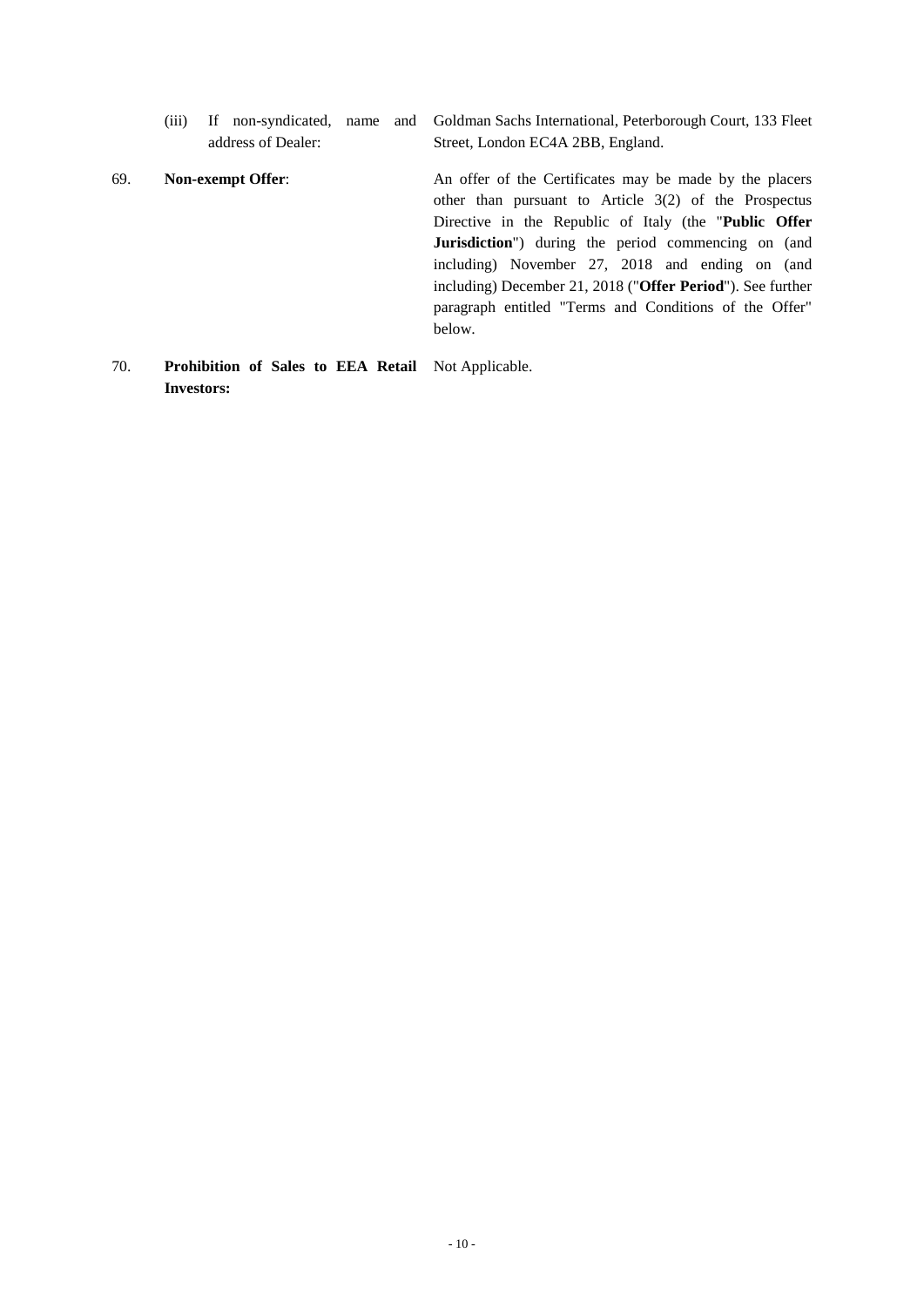Signed on behalf of Goldman Sachs International:

By: ................................................

Duly authorised

68668382(Ver4)/Ashurst(TEDMON/STEPNG)/MA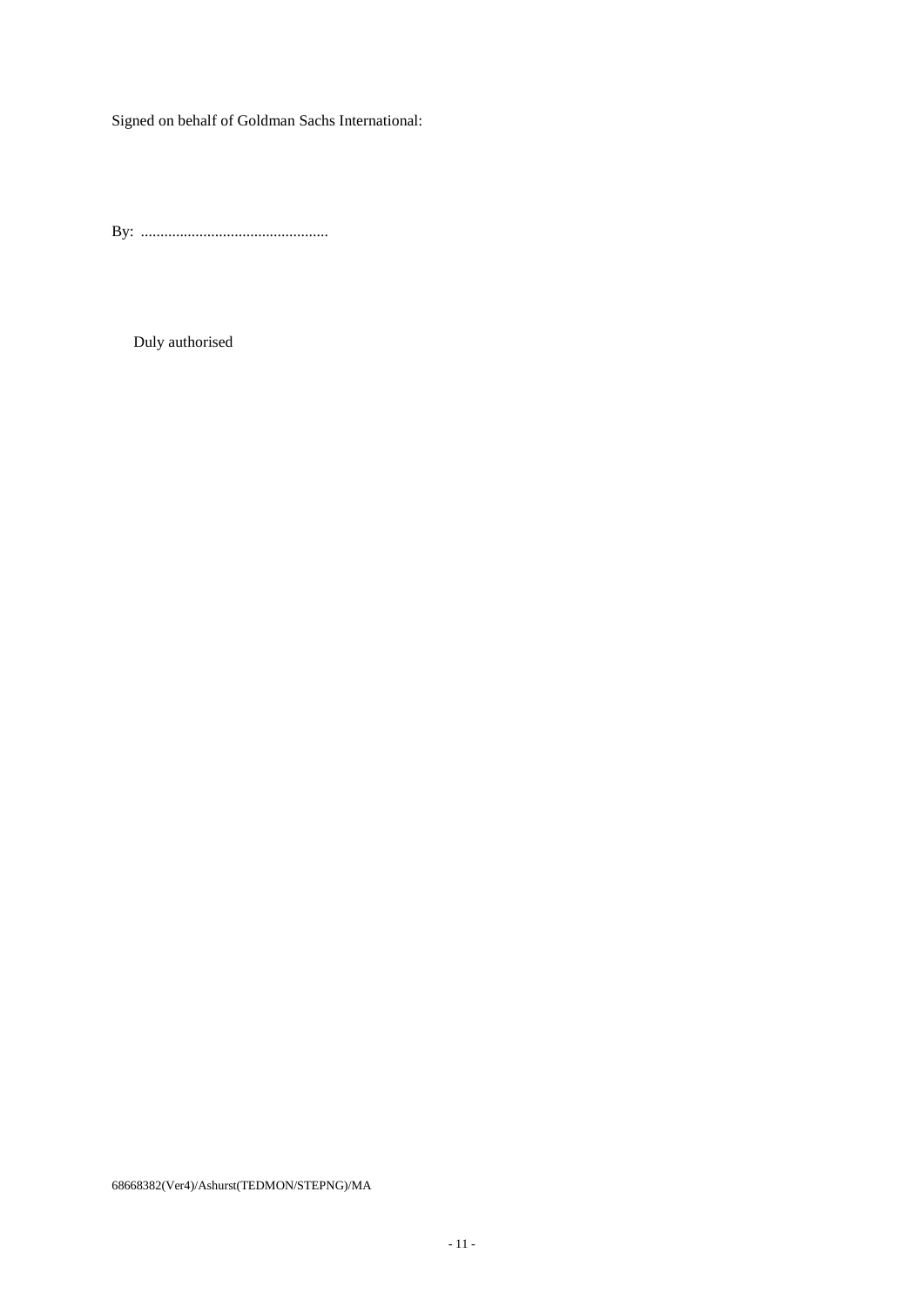1. **LISTING AND ADMISSION TO TRADING**  Application will be made by the Issuer (or on its behalf) for the admission to trading of the Certificates on the Euro TLX market, a multilateral trading facility organised and managed by Euro TLX SIM S.p.A. The admission to trading of the Certificates is expected to be by the Issue Date. The effectiveness of the offer of the Certificates is conditional upon such admission to trading occurring by the Issue Date. In the event that admission to trading of the Certificates does not take place by the Issue Date for whatever reason, the Issuer will withdraw the offer, the offer will be deemed to be null and void and the Certificates will not be issued. The Issuer has no duty to maintain the trading (if any) of the Certificates on the relevant stock exchange(s) over

their entire lifetime. The Certificates may be suspended from trading and/or de-listed at any time in accordance with applicable rules and regulations of the relevant stock exchange(s).

#### 2. **LIQUIDITY ENHANCEMENT AGREEMENTS**  Not Applicable.

3. **RATINGS** Not Applicable

## 4. **INTERESTS OF NATURAL AND LEGAL PERSONS INVOLVED IN THE OFFER**

A selling commission of up to 2.50 per cent. of the Issue Price has been paid to each placer in respect of this offer.

## 5. **REASONS FOR THE OFFER, ESTIMATED NET PROCEEDS AND TOTAL EXPENSES**

(i) Reasons for the offer: Not Applicable. (ii) Estimated net proceeds: Not Applicable. (iii) Estimated total expenses: Not Applicable.

## 6. **PERFORMANCE AND VOLATILITY OF THE UNDERLYING ASSET**

Details of the past and further performance and volatility of the Underlying Asset may be obtained from Bloomberg and Reuters. However, past performance is not indicative of future performance.

See the section entitled "*Examples*" below for examples of the potential return on the Securities in various hypothetical scenarios.

## 7. **OPERATIONAL INFORMATION**

Any Clearing System(s) other than Euroclear Not Applicable. Bank S.A./N.V. and Clearstream Banking S.A. and the relevant identification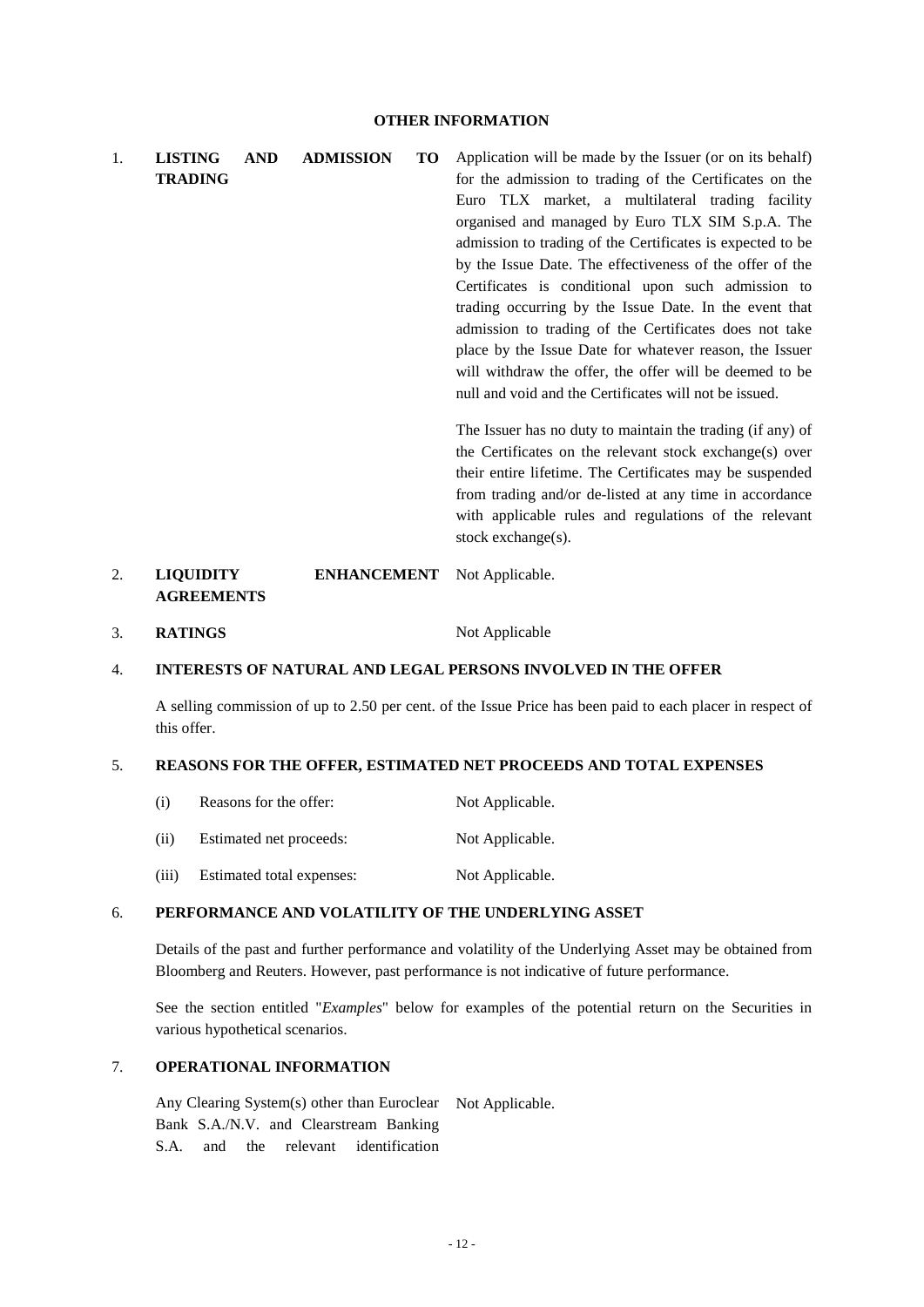number(s):

| Delivery:                       |  |  |  | Delivery against payment.                                |
|---------------------------------|--|--|--|----------------------------------------------------------|
| Agent(s) (if any):              |  |  |  | Names and addresses of additional Paying Not Applicable. |
| Operational<br>Programme Agent: |  |  |  | contact(s) for Principal eq-sd-operations $@$ gs.com.    |

## 8. **TERMS AND CONDITIONS OF THE OFFER**

Offer Period: An offer of the Certificates may be made by the placers other than pursuant to Article 3(2) of the Prospectus Directive in the Public Offer Jurisdiction during the period commencing on (and including) November 27, 2018 and ending on (and including) December 21, 2018.

> The Offer Period for the Certificates placed in Italy outside the premises of the distributors ("door-to-door"), pursuant to Article 30 of Legislative Decree No. 58 of February 24, 1998, as amended (the "**Financial Services Act**") shall be from and including November 27, 2018 to and including December 14, 2018.

> Pursuant to Article 30, paragraph 6, of the Financial Services Act, the effects of the subscriptions made "door-to-door" are suspended for a period of seven days from the date of the subscription. During such period, investors have the right to withdraw from the subscription without any charge or fee, by means of notification to the relevant placer.

> In the event that the Certificates are placed in Italy via distance communication techniques, including subscriptions made through a website, the Offer Period shall be from and including November 27, 2018 to and including December 7, 2018.

> Pursuant to Article 67-*duodecies* of Legislative Decree No. 206 of September 6, 2005, subscriptions made via distance communication techniques are suspended for a period of fourteen days from the date of acceptance of the subscription by the relevant placers. During such period, investors have the right to withdraw from the subscription without any charge or fee and without having to indicate any reasons thereof, by means of notification pursuant to the modalities set forth on the relevant website where the subscription was made.

Offer Price: Issue Price.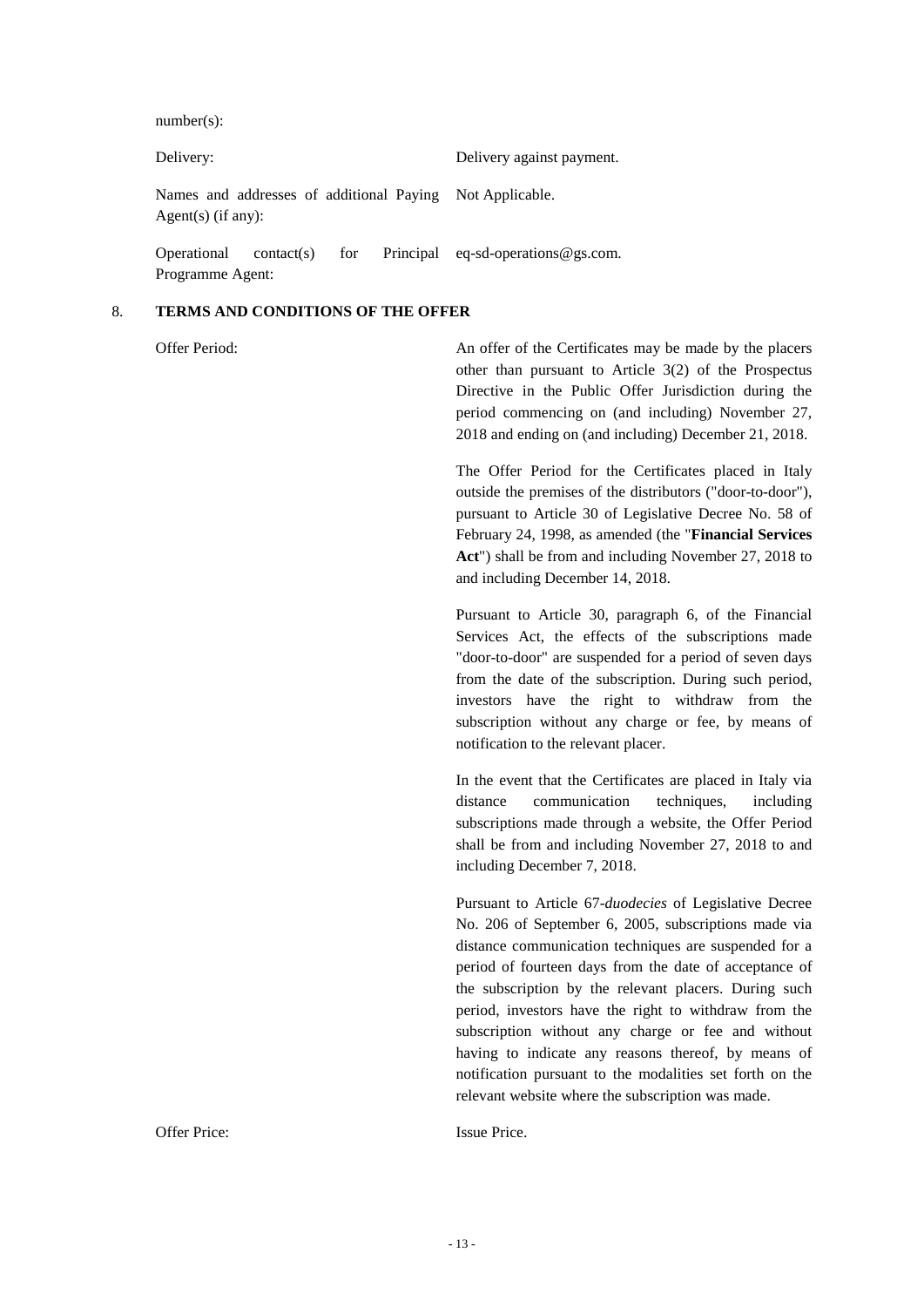Conditions to which the offer is subject: The offer of the Certificates for sale to the public in the Public Offer Jurisdiction is subject to the relevant regulatory approvals having been granted, and the

Certificates being issued.

The Offer Period is subject to adjustment by or on behalf of the Issuer in accordance with the applicable regulations and any adjustments to such period will be set out in one or more notices to be made available during normal business hours at the registered office of the relevant placer and on *www.goldman-sachs.it.*

The offer of the Certificates may be withdrawn in whole or in part at any time before the Issue Date at the discretion of the Issuer and any such withdrawal will be set out in one or more notices to be made available during normal business hours at the registered office of the relevant placer and on *www.goldman-sachs.it*.

The effectiveness of the offer of the Certificates is conditional upon the admission to trading of the Certificates on the Euro TLX market, a multilateral trading facility organised and managed by Euro TLX SIM S.p.A., occurring by the Issue Date. In the event that admission to trading of the Certificates does not take place by the Issue Date for whatever reason, the Issuer will withdraw the offer, the offer will be deemed to be null and void and the Certificates will not be issued.

Description of the application process: The subscription forms will be collected by the placers directly from end investors or via brokers (*consulenti finanziari abilitati all'offerta fuori sede*) who are allowed to collect forms on behalf of the placers or via distance communication techniques. There is no preferential subscription right for this offer.

Not Applicable.

Description of possibility to reduce subscriptions and manner for refunding excess amount paid by applicants:

amount of application:

Details of the minimum and/or maximum The minimum amount of application per investor will be one Certificate.

> The maximum amount of application will be subject only to availability at the time of application.

Details of the method and time limits for paying up and delivering the Certificates:

Each subscriber shall pay the Issue Price to the relevant placer who shall pay the Issue Price reduced by the selling commission of up to 2.50 per cent. of the Calculation Amount to the Issuer.

The delivery of the subscribed Securities will be done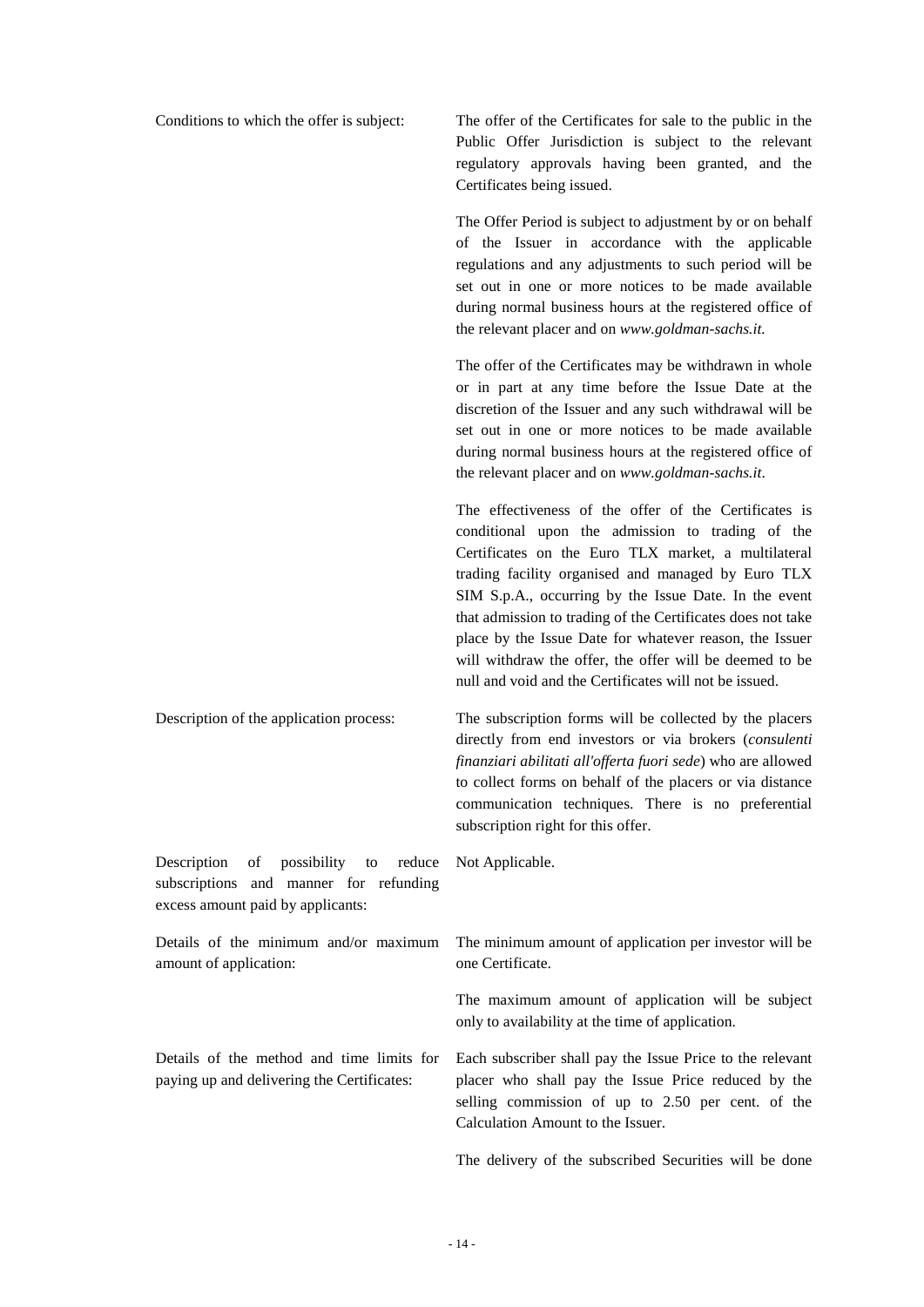after the Offer Period on the Issue Date.

Manner in and date on which results of the offer are to be made public:

Procedure for exercise of any right of preemption, negotiability of subscription rights and treatment of subscription rights not exercised:

Whether tranche(s) have been reserved for certain countries:

Process for notification to applicants of the amount allotted and the indication whether dealing may begin before notification is made:

Amount of any expenses and taxes specifically charged to the subscriber or purchaser:

The results of the offering will be available on the website of the Issuer *www.goldman-sachs.it* at or around the end of the Offer Period.

Not Applicable.

The Certificates will be offered to the public in the Public Offer Jurisdiction.

Offers may only be made by offerors authorised to do so in the Public Offer Jurisdiction. Neither the Issuer nor the Dealer has taken or will take any action specifically in relation to the Certificates referred to herein to permit a public offering of such Certificates in any jurisdiction other than the Public Offer Jurisdiction.

In other EEA countries, offers will only be made pursuant to an exemption from the obligation under the Prospectus Directive as implemented in such countries to publish a prospectus.

Notwithstanding anything else in the Base Prospectus, the Issuer will not accept responsibility for the information given in the Base Prospectus or these Final Terms in relation to offers of Certificates made by an offeror not authorised by the Issuer to make such offers.

Allocation of Securities is simultaneous with the acceptance of the offer by each individual investor and subject to (i) the availability of funds in his or her account for the total amount invested and (ii) the total amount for which acceptances have been received not exceeding the maximum Aggregate Number of Certificates in the Series.

There are no expenses specifically charged to the subscriber or purchaser other than that specified in the following paragraph.

A selling commission per Certificate of up to 2.50 per cent. of the Calculation Amount has been paid by the Issuer.

Please refer to "Italian Tax Considerations" in the section entitled "Taxation" in the Base Prospectus.

Name(s) and address(es), to the extent known to the Issuer, of the placers in the Deutsche Bank S.p.A.: Piazza del Calendario, 3 - 20126 Milan, Italy, and such other placers as may be notified to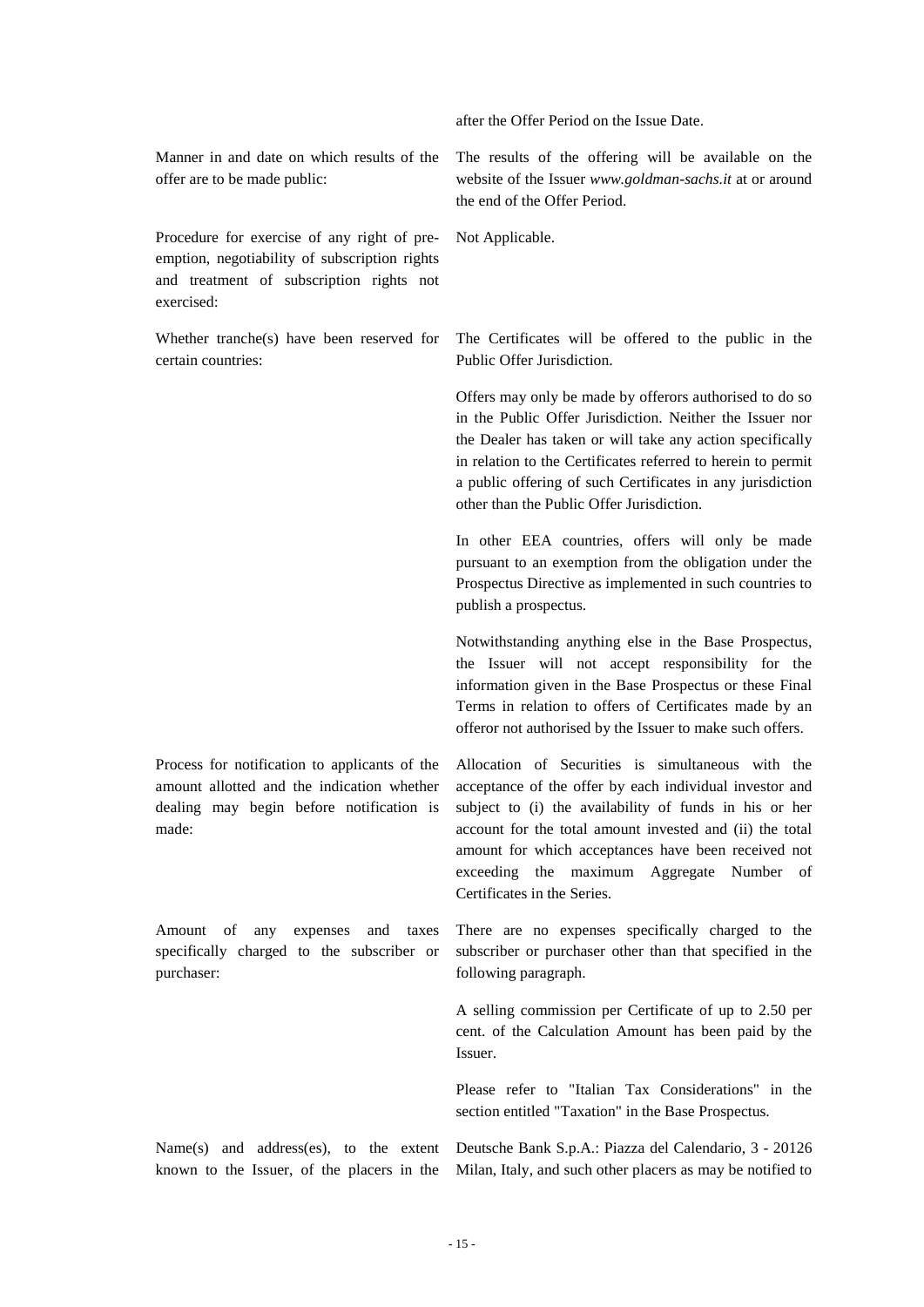| various countries where the offer takes place:                                                                                                | potential investors from time to time by publication on<br>website<br>the<br>Issuer's<br>$(www.goldman-sachs.it)$<br>in<br>accordance with the applicable laws and regulations of<br>the Public Offer Jurisdiction.                                                                                                                                                                                                                                                                                                                                                                                                                                              |
|-----------------------------------------------------------------------------------------------------------------------------------------------|------------------------------------------------------------------------------------------------------------------------------------------------------------------------------------------------------------------------------------------------------------------------------------------------------------------------------------------------------------------------------------------------------------------------------------------------------------------------------------------------------------------------------------------------------------------------------------------------------------------------------------------------------------------|
| <b>Consent to use the Base Prospectus</b>                                                                                                     |                                                                                                                                                                                                                                                                                                                                                                                                                                                                                                                                                                                                                                                                  |
| Identity of financial intermediary(ies) that<br>are allowed to use the Base Prospectus:                                                       | Deutsche Bank S.p.A.: Piazza del Calendario, 3 - 20126<br>Milan, Italy, and such other placers as may be notified to<br>potential investors from time to time by publication on<br>website<br>the<br>Issuer's<br>$(www.goldman-sachs.it)$<br>in<br>accordance with the applicable laws and regulations of<br>the Public Offer Jurisdiction.                                                                                                                                                                                                                                                                                                                      |
| Offer period during which subsequent resale<br>final placement of Instruments<br>by<br><sub>or</sub><br>financial intermediaries can be made: | The Offer Period.                                                                                                                                                                                                                                                                                                                                                                                                                                                                                                                                                                                                                                                |
| Conditions attached to the consent:                                                                                                           | The Issuer consents to the use of the Base Prospectus in<br>connection with the making of an offer of the Securities<br>to the public requiring the prior publication of a<br>prospectus under the Prospectus Directive (a "Non-<br>exempt Offer") by the financial intermediary/ies (each,<br>"Authorised Offeror") in the Public<br>Offer<br>an<br>Jurisdiction.                                                                                                                                                                                                                                                                                               |
|                                                                                                                                               | Each Authorised Offeror (i) has the Issuer's consent to<br>use the Base Prospectus in respect of offers of the<br>Securities made in the Public Offer Jurisdiction provided<br>that it complies with all applicable laws and regulations,<br>and (ii) has the Issuer's consent to use the Base<br>Prospectus in respect of private placements of the<br>Securities that do not subject the Issuer or any affiliate of<br>the Issuer to any additional obligation to make any filing,<br>registration, reporting or similar requirement with any<br>financial regulator or other governmental or quasi-<br>governmental authority or body or securities exchange, |

# thereof. 9. **UNITED STATES TAX CONSIDERATIONS**

## **Section 871(m) Withholding Tax**

The U.S. Treasury Department has issued regulations under which amounts paid or deemed paid on certain financial instruments that are treated as attributable to U.S.-source dividends could be treated, in whole or in part depending on the circumstances, as a "dividend equivalent" payment that is subject to tax at a rate of 30 per cent. (or a lower rate under an applicable treaty). We have determined that, as of the issue date of the Certificates, the Certificates will not be subject to withholding under these rules. In

or subject any officer, director or employee of the Issuer or any affiliate of the Issuer to personal liability, where such private placements are conducted in compliance with the applicable laws of the relevant jurisdictions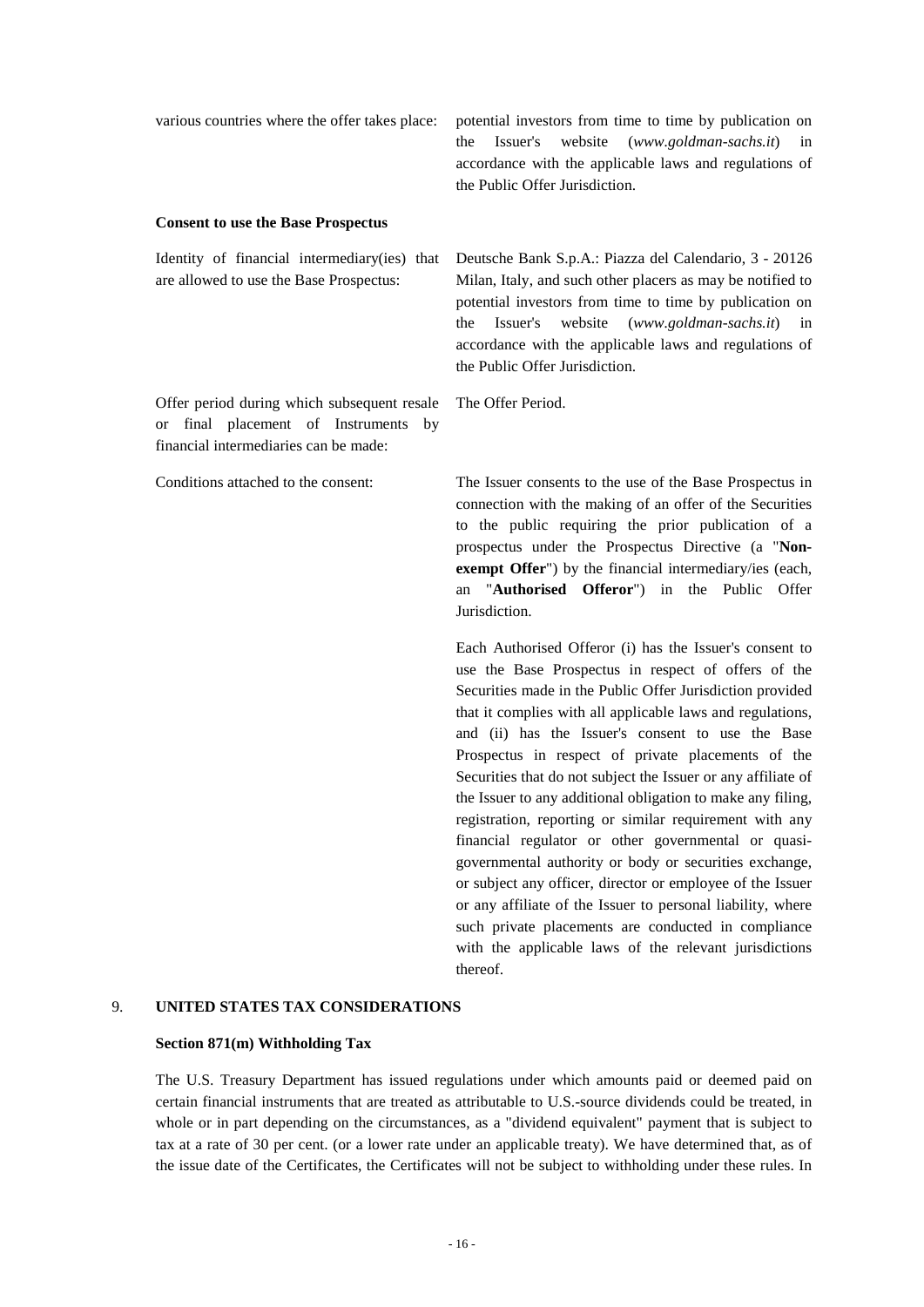certain limited circumstances, however, it is possible for United States alien holders to be liable for tax under these rules with respect to a combination of transactions treated as having been entered into in connection with each other even when no withholding is required. United States alien holders should consult their tax advisor concerning these regulations, subsequent official guidance and regarding any other possible alternative characterisations of their Certificates for United States federal income tax purposes. See "*United States Tax Considerations – Dividend Equivalent Payments*" in the Base Prospectus for a more comprehensive discussion of the application of Section 871(m) to the Certificates.

## 10. **BENCHMARK REGULATION**

Not Applicable.

## 11. **INDEX DISCLAIMER**

Not Applicable.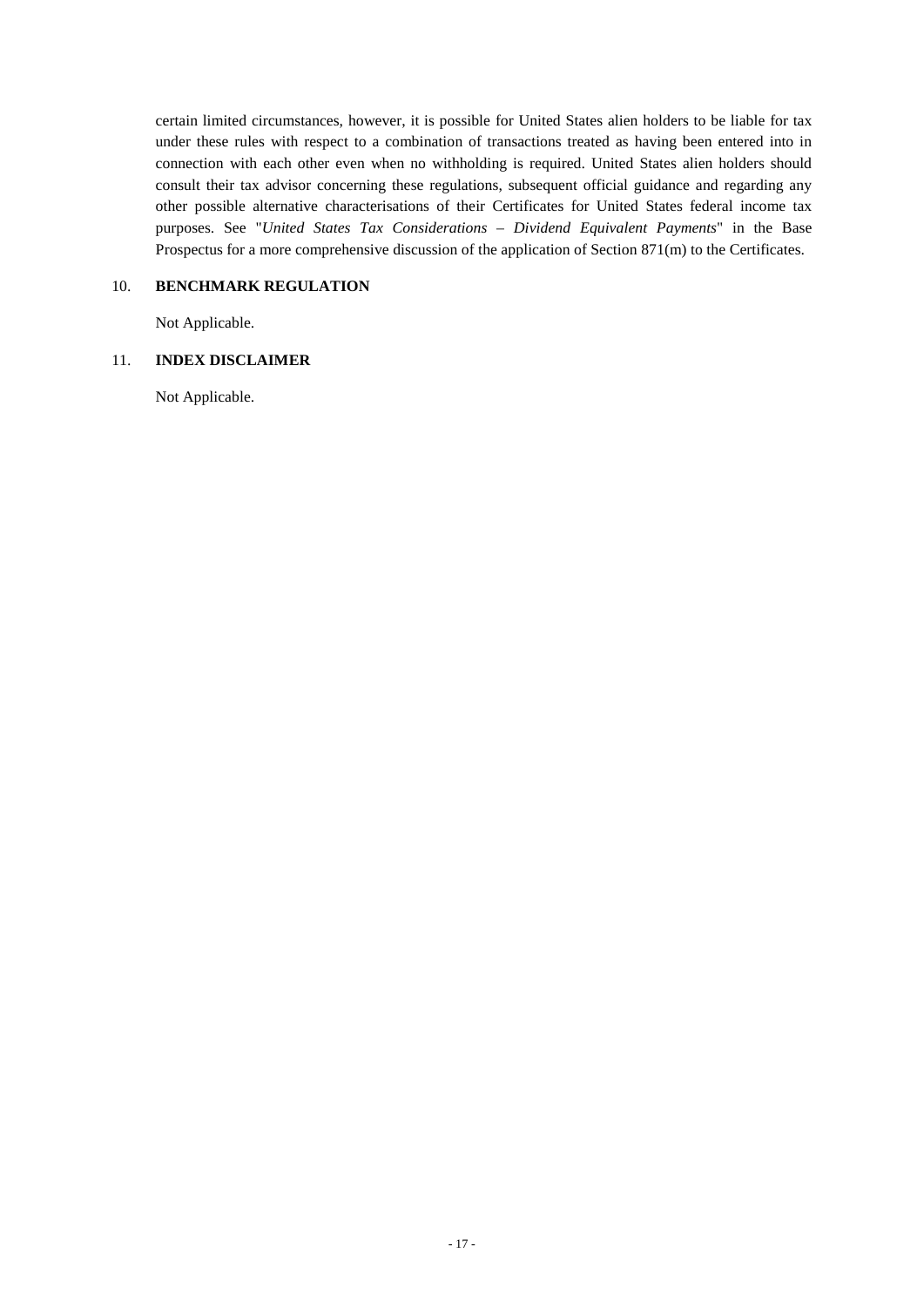## **EXAMPLES**

## **THE EXAMPLES PRESENTED BELOW ARE FOR ILLUSTRATIVE PURPOSES ONLY.**

For the purposes of each Example:

- (i) the Issue Price is EUR 100 per Certificate and the Calculation Amount is EUR 100; and
- (ii) in respect of the Underlying Asset, the Barrier Level is 40 per cent. of the Asset Initial Price.

## **FIXED COUPON**

An Interest Amount of EUR 0.32 will be payable on each Interest Payment Date.

## **SETTLEMENT AMOUNT**

## **Example 1 – positive scenario:** *The Final Closing Price in respect of the Underlying Asset is 40 per cent. or more of the Asset Initial Price.*

In this Example, the Certificates will be exercised on the Final Reference Date and the Settlement Amount payable in respect of each Certificate on the Maturity Date will be 100 per cent. of the Calculation Amount, i.e., EUR 100.

## **Example 2 – negative scenario:** *The Final Closing Price in respect of the Underlying Asset is 39 per cent. of the Asset Initial Price.*

In this Example, the Certificates will be exercised on the Final Reference Date and the Settlement Amount payable in respect of each Certificate on the Maturity Date will be 39 per cent. of the Calculation Amount, i.e., EUR 39. **In this Example, an investor who purchased the Certificates at the Issue Price will sustain a substantial loss of the amount invested in the Certificates.**

## **Example 3 – negative scenario:** *The Final Closing Price in respect of the Underlying Asset is zero per cent. of the Asset Initial Price.*

In this Example, the Certificates will be exercised on the Final Reference Date and the Settlement Amount payable in respect of each Certificate on the Maturity Date will be zero per cent. of the Calculation Amount, i.e., zero. **In this Example, an investor will sustain a total loss of the amount invested in the Certificates.**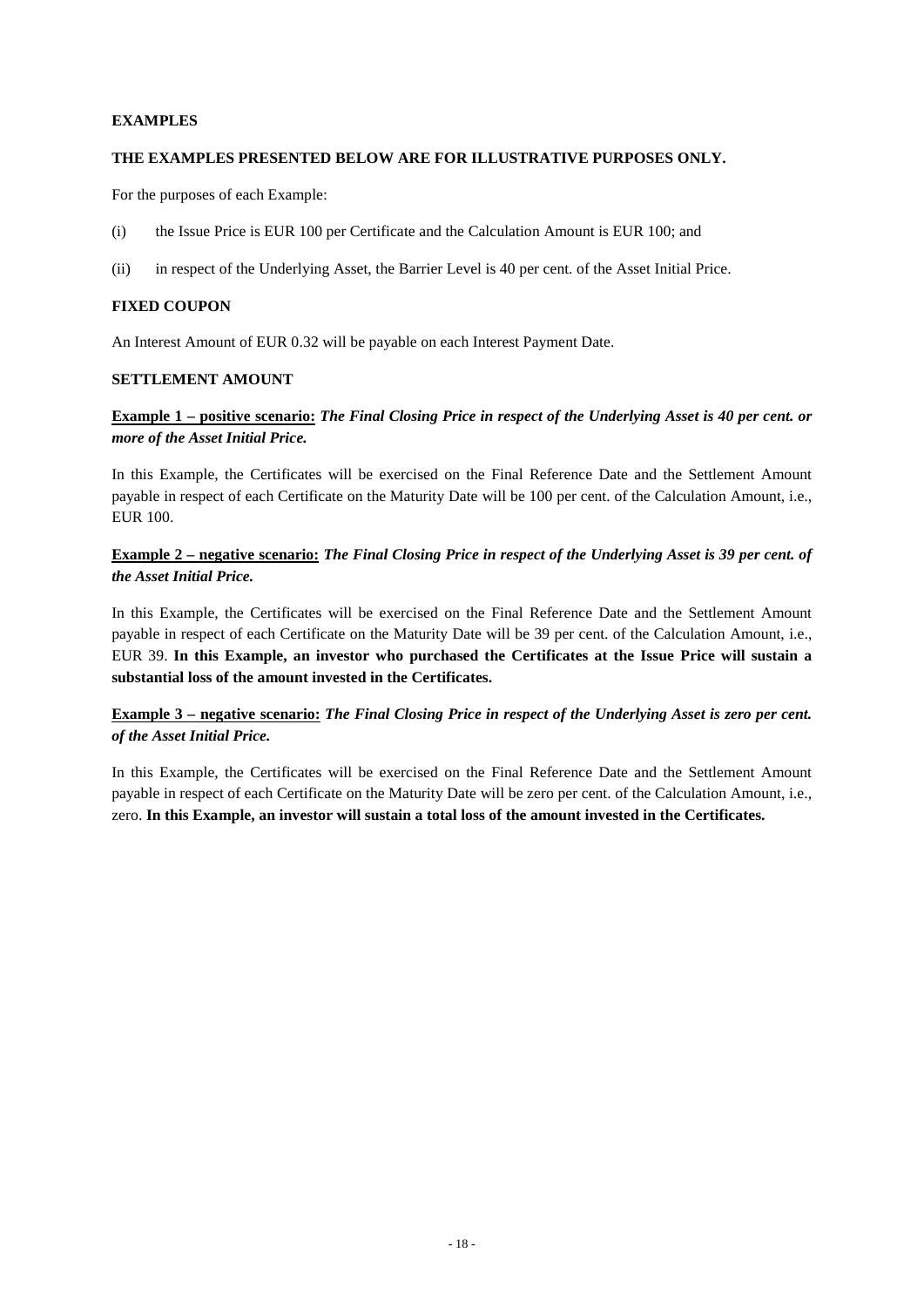## **ISSUE-SPECIFIC SUMMARY OF THE SECURITIES**

- Summaries are made up of disclosure requirements known as "Elements". These elements are numbered in Sections  $A - E(A.1 - E.7)$ .
- This summary contains all the Elements required to be included in a summary for this type of security and Issuer. Because some Elements are not required to be addressed, there may be gaps in the numbering sequence of the Elements.
- Even though an Element may be required to be inserted in the summary because of the type of security and Issuer, it is possible that no relevant information can be given regarding the Element. In this case a short description of the Element is included in the summary with the mention of "not applicable".

|     |                              | <b>SECTION A - INTRODUCTION AND WARNINGS</b>                                                                                                                                                                                                                                                                                                                                                                                                                                                                                                                                                                                                                                                                                                                                                                                                                                                                                                                                                                                                                                                                                                                                                                                                                                         |
|-----|------------------------------|--------------------------------------------------------------------------------------------------------------------------------------------------------------------------------------------------------------------------------------------------------------------------------------------------------------------------------------------------------------------------------------------------------------------------------------------------------------------------------------------------------------------------------------------------------------------------------------------------------------------------------------------------------------------------------------------------------------------------------------------------------------------------------------------------------------------------------------------------------------------------------------------------------------------------------------------------------------------------------------------------------------------------------------------------------------------------------------------------------------------------------------------------------------------------------------------------------------------------------------------------------------------------------------|
| A.1 | Introduction<br>and warnings | This summary should be read as an introduction to the Base Prospectus. Any<br>decision to invest in the Securities should be based on consideration of the Base<br>Prospectus as a whole by the investor. Where a claim relating to the information<br>contained in the Base Prospectus is brought before a court, the plaintiff investor<br>might, under the national legislation of the Member States, have to bear the costs<br>of translating the Base Prospectus before the legal proceedings are initiated.<br>Civil liability attaches only to those persons who have tabled the summary<br>including any translation thereof, but only if the summary is misleading,<br>inaccurate or inconsistent when read together with the other parts of the Base<br>Prospectus or it does not provide, when read together with the other parts of the<br>Base Prospectus, key information in order to aid investors when considering<br>whether to invest in such Securities.                                                                                                                                                                                                                                                                                                          |
| A.2 | <b>Consents</b>              | Subject to the conditions set out below, in connection with a Non-exempt Offer<br>(as defined below) of Securities, the Issuer consents to the use of the Base<br>Prospectus by:<br>(1)<br>Deutsche Bank S.p.A.: Piazza del Calendario, 3 - 20126 Milan, Italy (the<br>"Initial Authorised Offeror"); and<br>if the Issuer appoints additional financial intermediaries after the date of<br>(2)<br>the Final Terms dated November 27, 2018 and publishes details in<br>relation to them on its website (www.goldman-sachs.it), each financial<br>intermediary whose details are so published,<br>in the case of $(1)$ or $(2)$ above, for as long as such financial intermediaries are<br>authorised to make such offers under the Markets in Financial Instruments<br>Directive (Directive 2014/65/EU)<br>(each an "Authorised Offeror" and together the "Authorised Offerors").<br>The consent of the Issuer is subject to the following conditions:<br>(i)<br>the consent is only valid during the period from (and including)<br>November 27, 2018 to (and including) December 21, 2018 (the "Offer<br>Period"); and<br>(ii)<br>the consent only extends to the use of the Base Prospectus to make Non-<br>exempt Offers (as defined below) of the tranche of Securities in the |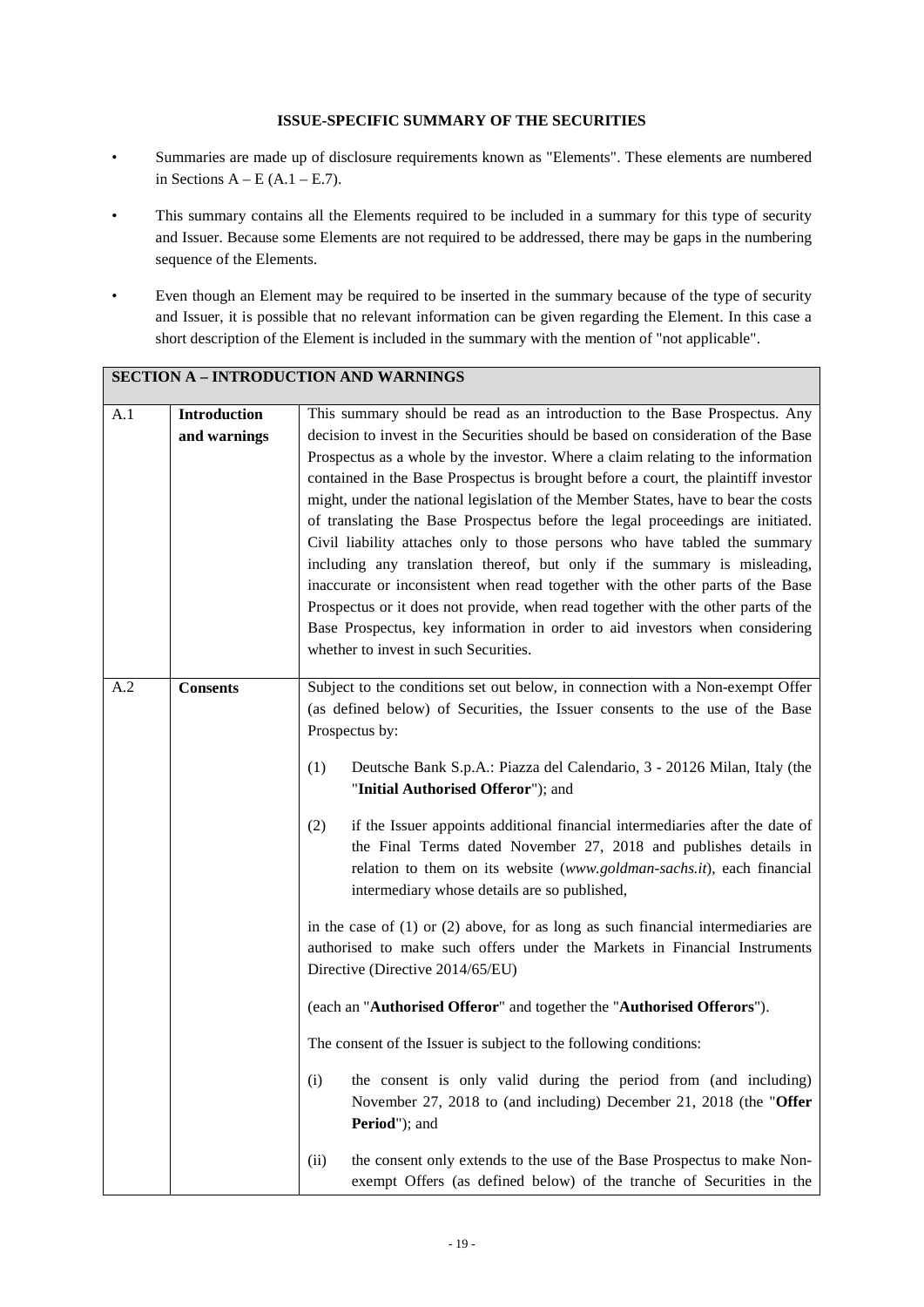|             |                                                                                          | Republic of Italy.                                                                                                                                                                                                                                                                                                                                                                                                                                                                                                                                                                                                                                                                                                                                                                                                                                                                                                                                                                                                  |
|-------------|------------------------------------------------------------------------------------------|---------------------------------------------------------------------------------------------------------------------------------------------------------------------------------------------------------------------------------------------------------------------------------------------------------------------------------------------------------------------------------------------------------------------------------------------------------------------------------------------------------------------------------------------------------------------------------------------------------------------------------------------------------------------------------------------------------------------------------------------------------------------------------------------------------------------------------------------------------------------------------------------------------------------------------------------------------------------------------------------------------------------|
|             |                                                                                          |                                                                                                                                                                                                                                                                                                                                                                                                                                                                                                                                                                                                                                                                                                                                                                                                                                                                                                                                                                                                                     |
|             |                                                                                          | A "Non-exempt Offer" of Securities is an offer of Securities that is not within<br>an exemption from the requirement to publish a prospectus under Directive<br>2003/71/EC (as amended, including by Directive 2010/73/EU).                                                                                                                                                                                                                                                                                                                                                                                                                                                                                                                                                                                                                                                                                                                                                                                         |
|             |                                                                                          | Any person (an "Investor") intending to acquire or acquiring any Securities<br>from an Authorised Offeror will do so, and offers and sales of Securities to<br>an Investor by an Authorised Offeror will be made, in accordance with any<br>terms and other arrangements in place between such Authorised Offeror<br>and such Investor including as to price, allocations and settlement<br>arrangements. The Issuer will not be a party to any such arrangements with<br>Investors in connection with the offer or sale of the Securities and,<br>accordingly, the Base Prospectus and the Final Terms will not contain such<br>information and an Investor must obtain such information from the<br>Authorised Offeror. Information in relation to an offer to the public will be<br>made available at the time such sub-offer is made, and such information<br>will also be provided by the relevant Authorised Offeror at the time of such<br>offer.<br><b>SECTION B - ISSUER AND GUARANTOR (IF APPLICABLE)</b> |
|             |                                                                                          |                                                                                                                                                                                                                                                                                                                                                                                                                                                                                                                                                                                                                                                                                                                                                                                                                                                                                                                                                                                                                     |
| B.1         | <b>Legal</b> and<br>commercial<br>name of the<br><b>Issuer</b>                           | Goldman Sachs International ("GSI" or the "Issuer").                                                                                                                                                                                                                                                                                                                                                                                                                                                                                                                                                                                                                                                                                                                                                                                                                                                                                                                                                                |
| B.2         | Domicile, legal<br>form, legislation<br>and country of<br>incorporation of<br>the Issuer | GSI is a private unlimited liability company incorporated in England and Wales.<br>GSI mainly operates under English law. The registered office of GSI is<br>Peterborough Court, 133 Fleet Street, London EC4A 2BB, England.                                                                                                                                                                                                                                                                                                                                                                                                                                                                                                                                                                                                                                                                                                                                                                                        |
| B.4b        | Known trends<br>with respect to<br>the Issuer                                            | GSI's prospects will be affected, potentially adversely, by developments in<br>global, regional and national economies, including in the United Kingdom,<br>movements and activity levels, in financial, commodities, currency and other<br>markets, interest rate movements, political and military developments<br>throughout the world, client activity levels and legal and regulatory<br>developments in the United Kingdom and other countries where GSI does<br>business.                                                                                                                                                                                                                                                                                                                                                                                                                                                                                                                                    |
| B.5         | The Issuer's<br>group                                                                    | Goldman Sachs Group UK Limited, a company incorporated under English law<br>has a 100 per cent. shareholding in GSI. Goldman Sachs (UK) L.L.C. is<br>established under the laws of the State of Delaware and holds 100 per cent. of<br>the ordinary shares of Goldman Sachs Group UK Limited. The Goldman Sachs<br>Group, Inc. is established in Delaware and has a 100 per cent. shareholding in<br>Goldman Sachs (UK) L.L.C.                                                                                                                                                                                                                                                                                                                                                                                                                                                                                                                                                                                      |
| <b>B.9</b>  | <b>Profit forecast</b><br>or estimate                                                    | Not applicable; GSI has not made any profit forecasts or estimates.                                                                                                                                                                                                                                                                                                                                                                                                                                                                                                                                                                                                                                                                                                                                                                                                                                                                                                                                                 |
| <b>B.10</b> | <b>Audit report</b>                                                                      | Not applicable; there are no qualifications in the audit report of GSI on its                                                                                                                                                                                                                                                                                                                                                                                                                                                                                                                                                                                                                                                                                                                                                                                                                                                                                                                                       |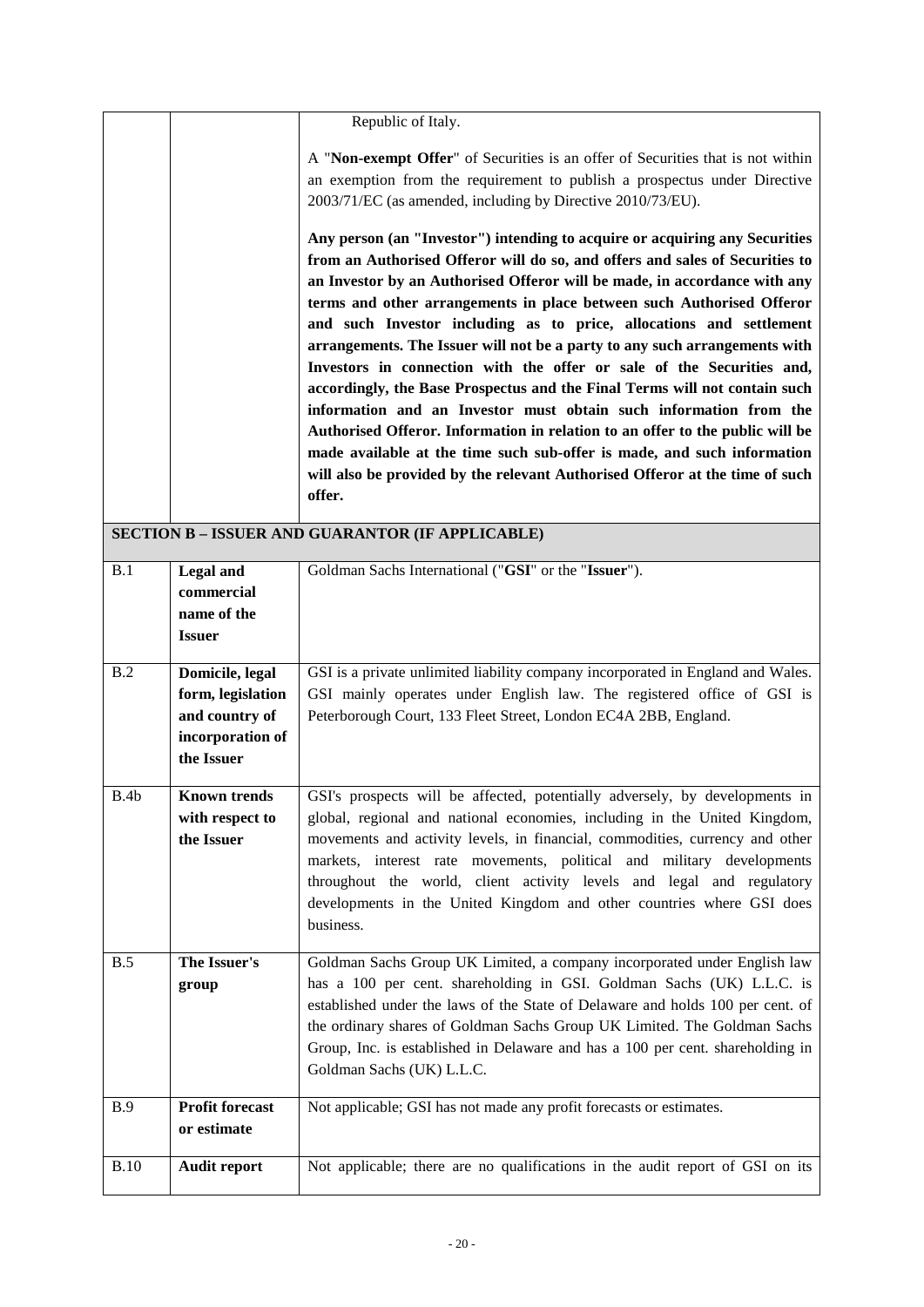|                                                                                               | qualifications                                                                           | historical financial information.                                                                                                                                                                                                                     |                              |                                                    |                                           |                             |
|-----------------------------------------------------------------------------------------------|------------------------------------------------------------------------------------------|-------------------------------------------------------------------------------------------------------------------------------------------------------------------------------------------------------------------------------------------------------|------------------------------|----------------------------------------------------|-------------------------------------------|-----------------------------|
| <b>Selected</b><br><b>B.12</b><br>historical key<br>financial<br>information of<br>the Issuer |                                                                                          | The following table shows selected key historical financial information in<br>relation to GSI:                                                                                                                                                        |                              | As at and for the nine<br>months ended (unaudited) | As at and for the year<br>ended (audited) |                             |
|                                                                                               |                                                                                          | <b>USD</b><br>(in<br>millions)                                                                                                                                                                                                                        | <b>September</b><br>30, 2018 | <b>September</b><br>30, 2017                       | <b>December</b><br>31, 2017               | <b>December</b><br>31, 2016 |
|                                                                                               |                                                                                          | Operating<br>profit                                                                                                                                                                                                                                   | 2,581                        | 1,871                                              | 2,389                                     | 2,280                       |
|                                                                                               |                                                                                          | Profit on<br>ordinary<br>activities<br>before taxation                                                                                                                                                                                                | 2,398                        | 1,629                                              | 2,091                                     | 1,943                       |
|                                                                                               |                                                                                          | Profit for the<br>financial period                                                                                                                                                                                                                    | 1,797                        | 1,216                                              | 1,557                                     | 1,456                       |
|                                                                                               |                                                                                          |                                                                                                                                                                                                                                                       |                              | As of (unaudited)                                  | As of (audited)                           |                             |
|                                                                                               |                                                                                          | (in USD<br>millions)                                                                                                                                                                                                                                  |                              | September 30, 2018                                 | <b>December</b><br>31, 2017               | <b>December</b><br>31, 2016 |
|                                                                                               |                                                                                          | Fixed assets                                                                                                                                                                                                                                          |                              | 303                                                | 210                                       | 140                         |
|                                                                                               |                                                                                          | Current assets                                                                                                                                                                                                                                        |                              | 888,429                                            | 939,863                                   | 934,129                     |
| 33,543<br>Total<br>shareholder's<br>funds                                                     |                                                                                          | 31,701                                                                                                                                                                                                                                                | 27,533                       |                                                    |                                           |                             |
|                                                                                               |                                                                                          | There has been no material adverse change in the prospects of GSI since<br>December 31, 2017.                                                                                                                                                         |                              |                                                    |                                           |                             |
|                                                                                               |                                                                                          | Not applicable; there has been no significant change in the financial or trading<br>position particular to GSI subsequent to September 30, 2018.                                                                                                      |                              |                                                    |                                           |                             |
| <b>B.13</b>                                                                                   | <b>Recent events</b><br>material to the<br>evaluation of the<br><b>Issuer's solvency</b> | Not applicable; there have been no recent events particular to GSI which are to a<br>material extent relevant to the evaluation of GSI's solvency.                                                                                                    |                              |                                                    |                                           |                             |
| <b>B.14</b>                                                                                   | <b>Issuer's position</b><br>in its corporate<br>group                                    | Please refer to Element B.5 above.<br>GSI is part of a group of companies of which The Goldman Sachs Group, Inc. is<br>the holding company (the "Goldman Sachs Group") and transacts with, and<br>depends on, entities within such group accordingly. |                              |                                                    |                                           |                             |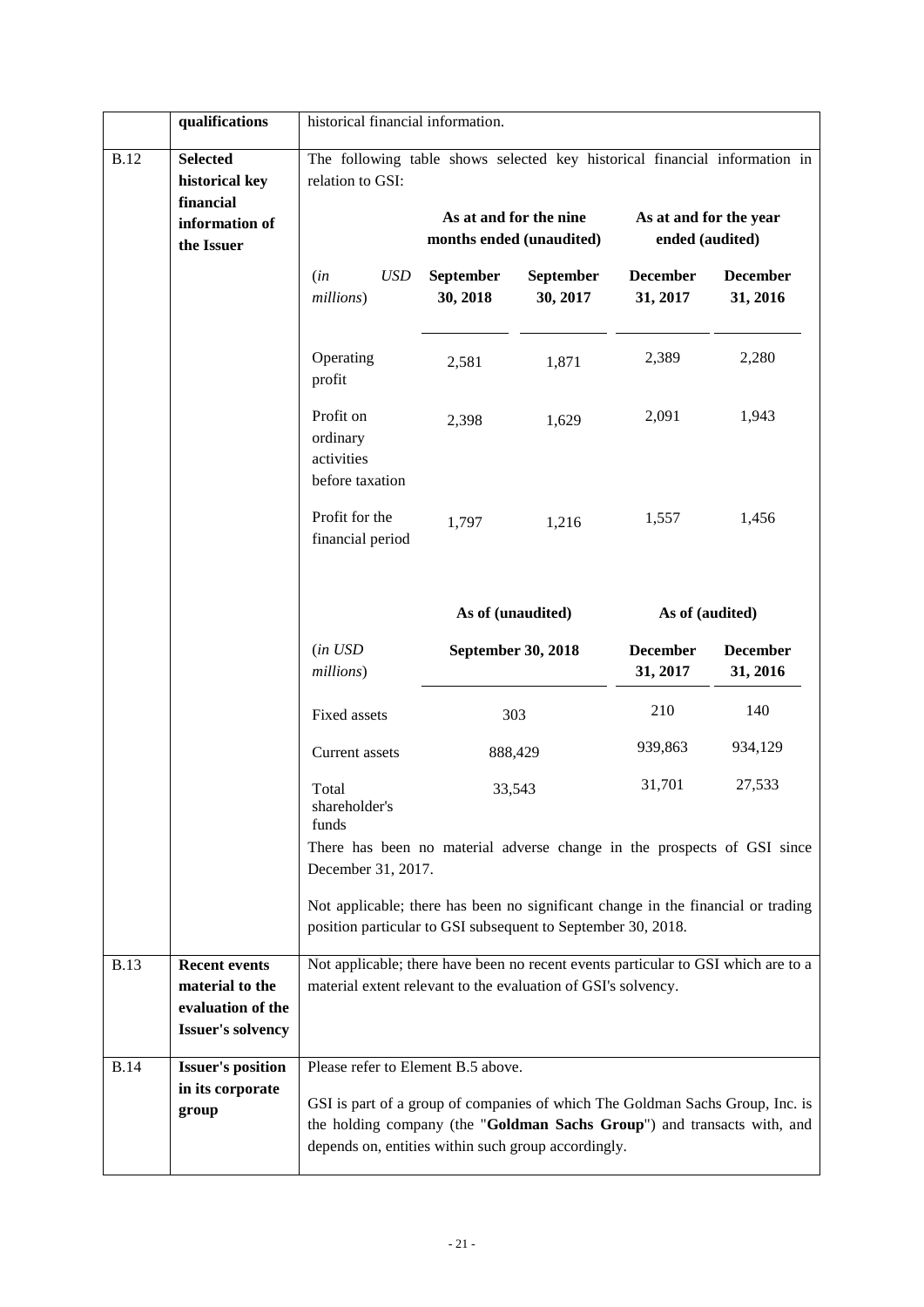| <b>B.15</b> | Principal                     | The principal activities of GSI consist of securities underwriting and              |  |  |  |
|-------------|-------------------------------|-------------------------------------------------------------------------------------|--|--|--|
|             | activities                    | distribution, trading of corporate debt and equity services, non-U.S. sovereign     |  |  |  |
|             |                               | debt and mortgage securities, execution of swaps and derivative instruments,        |  |  |  |
|             |                               | mergers and acquisitions, financial advisory services for restructurings/private    |  |  |  |
|             |                               | placements/lease and project financings, real estate brokerage and finance,         |  |  |  |
|             |                               | merchant banking, stock brokerage and research.                                     |  |  |  |
| <b>B.16</b> | <b>Ownership and</b>          | Goldman Sachs Group UK Limited, a company incorporated under English law            |  |  |  |
|             | control of the                | has a 100 per cent. shareholding in GSI. Goldman Sachs (UK) L.L.C. is               |  |  |  |
|             | <b>Issuer</b>                 | established under the laws of the State of Delaware and holds 100 per cent. of      |  |  |  |
|             |                               | the ordinary shares of Goldman Sachs Group UK Limited. The Goldman Sachs            |  |  |  |
|             |                               | Group, Inc. is established in Delaware and has a 100 per cent. shareholding in      |  |  |  |
|             |                               | Goldman Sachs (UK) L.L.C.                                                           |  |  |  |
|             | <b>SECTION C - SECURITIES</b> |                                                                                     |  |  |  |
| C.1         | Type and class                | Cash settled Securities comprised of Share Linked Securities, being up to           |  |  |  |
|             | of Securities                 | 400,000 Three-Year EUR Barrier Reverse Convertible Certificates linked to the       |  |  |  |
|             |                               | ordinary shares of Intesa Sanpaolo S.p.A., due January 3, 2022 (the                 |  |  |  |
|             |                               | "Securities").                                                                      |  |  |  |
|             |                               | ISIN: GB00BGXXG988; Common Code: 178876520; Valoren: 44850166.                      |  |  |  |
|             |                               |                                                                                     |  |  |  |
| C.2         | <b>Currency</b>               | The currency of the Securities will be Euro ("EUR").                                |  |  |  |
| C.5         | <b>Restrictions on</b>        | The Securities and (if applicable) securities to be delivered upon exercise or      |  |  |  |
|             | the free                      | settlement of the Securities may not be offered, sold or delivered within the       |  |  |  |
|             | transferability               | United States or to U.S. persons as defined in Regulation S under the Securities    |  |  |  |
|             |                               | Act ("Regulation S"), except pursuant to an exemption from, or in a transaction     |  |  |  |
|             |                               | not subject to, the registration requirements of the Securities Act and applicable  |  |  |  |
|             |                               | state securities law.                                                               |  |  |  |
|             |                               | Rights arising under the Securities (if applicable) will be exercisable by the      |  |  |  |
|             |                               | holder of Securities only upon certification as to non-U.S. beneficial ownership.   |  |  |  |
|             |                               | Further, the Securities may not be acquired by, on behalf of, or with the assets of |  |  |  |
|             |                               | any plans subject to ERISA or Section 4975 of the U.S. Internal Revenue Code        |  |  |  |
|             |                               | of 1986, as amended, other than certain insurance company general accounts.         |  |  |  |
|             |                               | Subject to the above, the Securities will be freely transferable.                   |  |  |  |
| C.8         | <b>Rights attached</b>        | Rights: The Securities give the right to each holder of Securities (a "Holder") to  |  |  |  |
|             | to the securities             | receive a potential return on the Securities (see Element C.18 below), together     |  |  |  |
|             |                               | with certain ancillary rights such as the right to receive notice of certain        |  |  |  |
|             |                               | determinations and events and to vote on future amendments. The terms and           |  |  |  |
|             |                               | conditions are governed under English law.                                          |  |  |  |
|             |                               | Ranking: The Securities are direct, unsubordinated and unsecured obligations of     |  |  |  |
|             |                               | the Issuer and rank equally with all other direct, unsubordinated and unsecured     |  |  |  |
|             |                               | obligations of the Issuer.                                                          |  |  |  |
|             |                               | Limitations to rights:                                                              |  |  |  |
|             |                               |                                                                                     |  |  |  |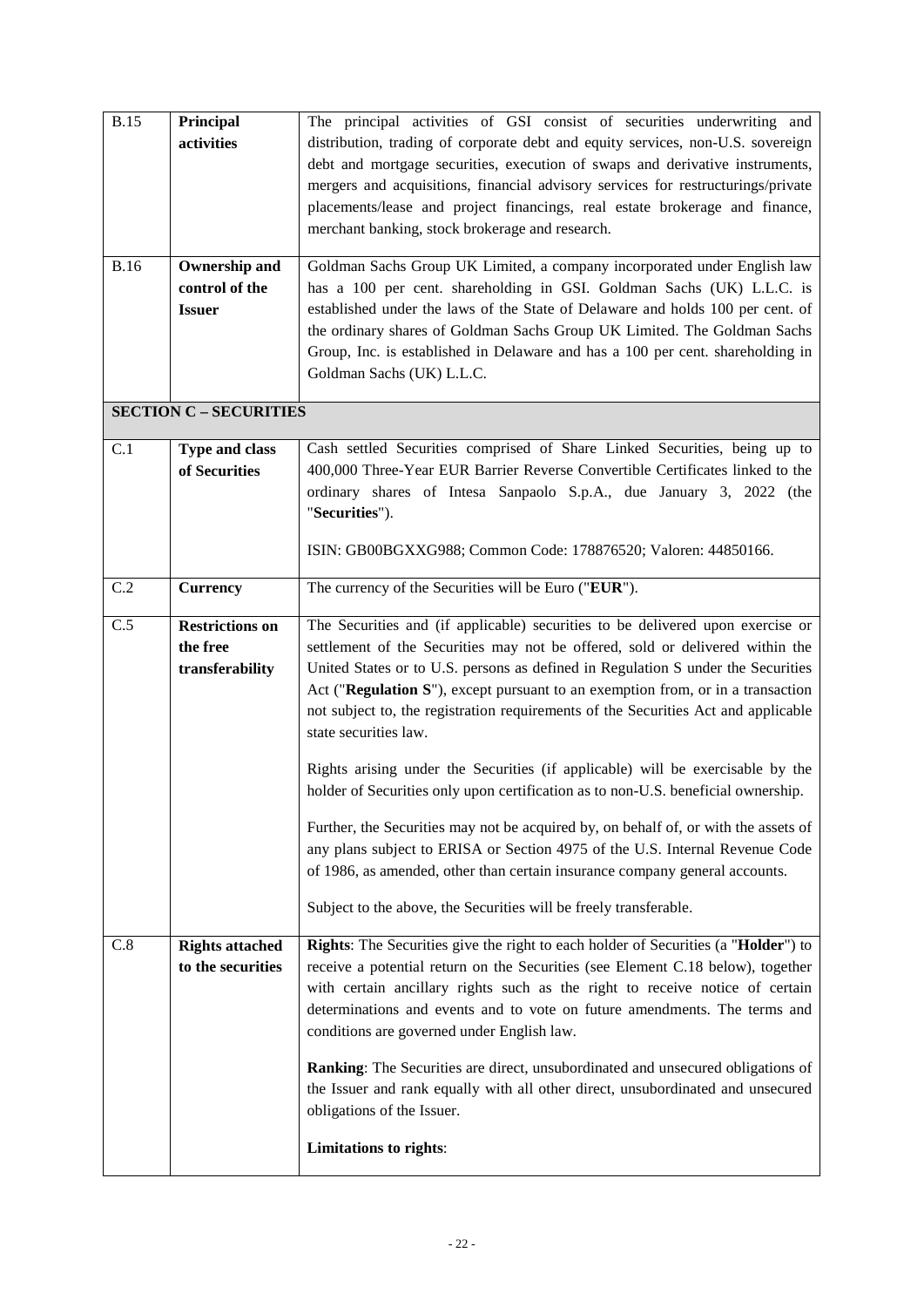|      |                                                            | Notwithstanding that the Securities are linked to the performance of the<br>$\bullet$<br>underlying asset(s), Holders do not have any rights in respect of the<br>underlying asset(s).<br>The terms and conditions of the Securities contain provisions for calling<br>meetings of Holders to consider matters affecting their interests generally<br>and these provisions permit defined majorities to bind all Holders,<br>including Holders who did not attend and vote at the relevant meeting and<br>Holders who voted in a manner contrary to the majority. Further, in<br>certain circumstances, the Issuer may amend the terms and conditions of<br>the Securities, without the Holders' consent.<br>The terms and conditions of the Securities permit the Issuer and the |
|------|------------------------------------------------------------|-----------------------------------------------------------------------------------------------------------------------------------------------------------------------------------------------------------------------------------------------------------------------------------------------------------------------------------------------------------------------------------------------------------------------------------------------------------------------------------------------------------------------------------------------------------------------------------------------------------------------------------------------------------------------------------------------------------------------------------------------------------------------------------|
|      |                                                            | Calculation Agent (as the case may be), on the occurrence of certain<br>events and in certain circumstances, without the Holders' consent, to<br>make adjustments to the terms and conditions of the Securities, to redeem<br>the Securities prior to maturity (where applicable), to postpone valuation<br>of the underlying asset(s) or scheduled payments under the Securities, to<br>change the currency in which the Securities are denominated, to substitute<br>the Issuer with another permitted entity subject to certain conditions, and<br>to take certain other actions with regard to the Securities and the<br>underlying asset(s) (if any).                                                                                                                        |
| C.11 | <b>Admission to</b><br>trading on a<br>regulated<br>market | Not applicable; the Securities will not be admitted to trading on any regulated<br>market, but application will be made to admit the Securities to trading on the<br>Euro TLX market, a multilateral trading facility organised and managed by Euro<br>TLX SIM S.p.A., which is not a regulated market for the purposes of Directive<br>2014/65/EU on Markets in Financial Instruments.                                                                                                                                                                                                                                                                                                                                                                                           |
| C.15 | <b>Effect of</b><br>underlying                             | The amount payable on the Securities will depend on the performance of the<br>underlying asset.                                                                                                                                                                                                                                                                                                                                                                                                                                                                                                                                                                                                                                                                                   |
|      | instrument on<br>value of<br>investment                    | If the Securities are not exercised early, then the cash settlement amount payable<br>on the maturity date will be determined in accordance with Element C.18 of this<br>Summary.                                                                                                                                                                                                                                                                                                                                                                                                                                                                                                                                                                                                 |
| C.16 | <b>Expiration or</b><br>maturity date                      | The maturity date is January 3, 2022, subject to adjustment for non-business<br>days in accordance with the terms and conditions.                                                                                                                                                                                                                                                                                                                                                                                                                                                                                                                                                                                                                                                 |
| C.17 | <b>Settlement</b><br>procedure                             | Settlement of the Securities shall take place through Euroclear Bank SA/NV /<br>Clearstream Banking S.A                                                                                                                                                                                                                                                                                                                                                                                                                                                                                                                                                                                                                                                                           |
|      |                                                            | The Issuer will have discharged its payment obligations by payment to, or to the<br>order of, the relevant clearing system in respect of the amount so paid.                                                                                                                                                                                                                                                                                                                                                                                                                                                                                                                                                                                                                      |
| C.18 | Return on the<br><b>Securities</b>                         | The return on the Securities will derive from:<br>the payment on the relevant payment $date(s)$ of an amount on account of<br>$\bullet$<br>Interest;                                                                                                                                                                                                                                                                                                                                                                                                                                                                                                                                                                                                                              |
|      |                                                            | the potential payment of a Non-scheduled Early Repayment Amount<br>upon an unscheduled early redemption of the Securities (as described                                                                                                                                                                                                                                                                                                                                                                                                                                                                                                                                                                                                                                           |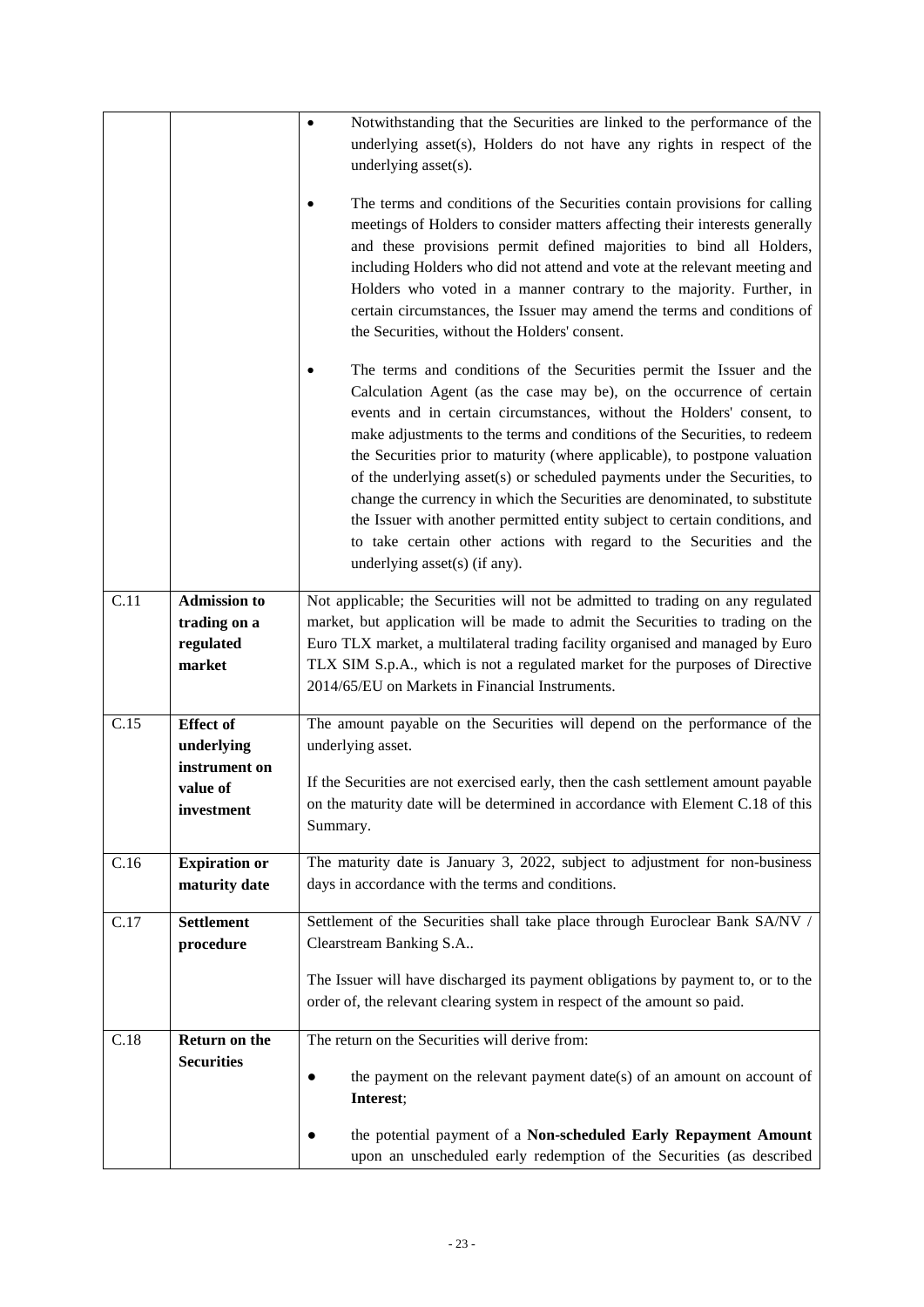| below); and                                                                                                                                                                                                                                                                                                                                                                                                                                                                                                                                                                                                                                                                                                                                                                                                                                                                                       |
|---------------------------------------------------------------------------------------------------------------------------------------------------------------------------------------------------------------------------------------------------------------------------------------------------------------------------------------------------------------------------------------------------------------------------------------------------------------------------------------------------------------------------------------------------------------------------------------------------------------------------------------------------------------------------------------------------------------------------------------------------------------------------------------------------------------------------------------------------------------------------------------------------|
| if the Securities are not previously exercised, or purchased and cancelled,<br>the payment of the Settlement Amount on the scheduled maturity date of<br>the Securities.                                                                                                                                                                                                                                                                                                                                                                                                                                                                                                                                                                                                                                                                                                                          |
| <b>Interest</b>                                                                                                                                                                                                                                                                                                                                                                                                                                                                                                                                                                                                                                                                                                                                                                                                                                                                                   |
| The Securities bear interest from December 28, 2018 ("Fixed Interest<br><b>Commencement Date"</b> ) at the rate of 0.32 per cent.                                                                                                                                                                                                                                                                                                                                                                                                                                                                                                                                                                                                                                                                                                                                                                 |
| The interest amount in respect of an Interest Period shall be the Fixed Coupon<br>Amount payable in arrear on the Interest Payment Dates scheduled to fall on<br>February 4, 2019, March 6, 2019, April 3, 2019, May 7, 2019, June 3, 2019, July<br>4, 2019, August 5, 2019, September 3, 2019, October 4, 2019, November 4,<br>2019, December 4, 2019, January 6, 2020, February 3, 2020, March 5, 2020,<br>April 3, 2020, May 5, 2020, June 3, 2020, July 6, 2020, August 3, 2020,<br>September 3, 2020, October 5, 2020, November 3, 2020, December 4, 2020,<br>January 5, 2021, February 3, 2021, March 8, 2021, April 7, 2021, May 4, 2021,<br>June 3, 2021, July 5, 2021, August 3, 2021, September 3, 2021, October 4, 2021,<br>November 3, 2021, December 6, 2021 (subject to adjustment for non-business<br>days) and the maturity date.                                                 |
| Defined terms used above:                                                                                                                                                                                                                                                                                                                                                                                                                                                                                                                                                                                                                                                                                                                                                                                                                                                                         |
| Fixed Coupon Amount: EUR 0.32.<br>٠                                                                                                                                                                                                                                                                                                                                                                                                                                                                                                                                                                                                                                                                                                                                                                                                                                                               |
| Interest Commencement Date: the Fixed Interest Commencement Date.<br>٠                                                                                                                                                                                                                                                                                                                                                                                                                                                                                                                                                                                                                                                                                                                                                                                                                            |
| Interest Period: Each period commencing on, and including, the date on<br>٠<br>which an Interest Payment Date is scheduled to fall (or the Interest<br>Commencement Date in respect of the first Interest Period) and ending<br>on, but excluding, the date on which the next Interest Payment Date is<br>scheduled to fall.                                                                                                                                                                                                                                                                                                                                                                                                                                                                                                                                                                      |
|                                                                                                                                                                                                                                                                                                                                                                                                                                                                                                                                                                                                                                                                                                                                                                                                                                                                                                   |
| <b>Non-scheduled Early Repayment Amount</b>                                                                                                                                                                                                                                                                                                                                                                                                                                                                                                                                                                                                                                                                                                                                                                                                                                                       |
| Unscheduled early redemption: The Securities may be redeemed prior to the<br>scheduled maturity (i) at the Issuer's option (a) if the Issuer determines a change<br>in applicable law has the effect that performance by the Issuer or its affiliates<br>under the Securities or hedging transactions relating to the Securities has become<br>(or there is a substantial likelihood in the immediate future that it will become)<br>unlawful or impracticable (in whole or in part), (b) where applicable, if the<br>Calculation Agent determines that certain additional disruption events or<br>adjustment events as provided in the terms and conditions of the Securities have<br>occurred in relation to the underlying asset or (ii) upon notice by a Holder<br>declaring such Securities to be immediately repayable due to the occurrence of<br>an event of default which is continuing. |
| In such case, the Non-scheduled Early Repayment Amount payable on such                                                                                                                                                                                                                                                                                                                                                                                                                                                                                                                                                                                                                                                                                                                                                                                                                            |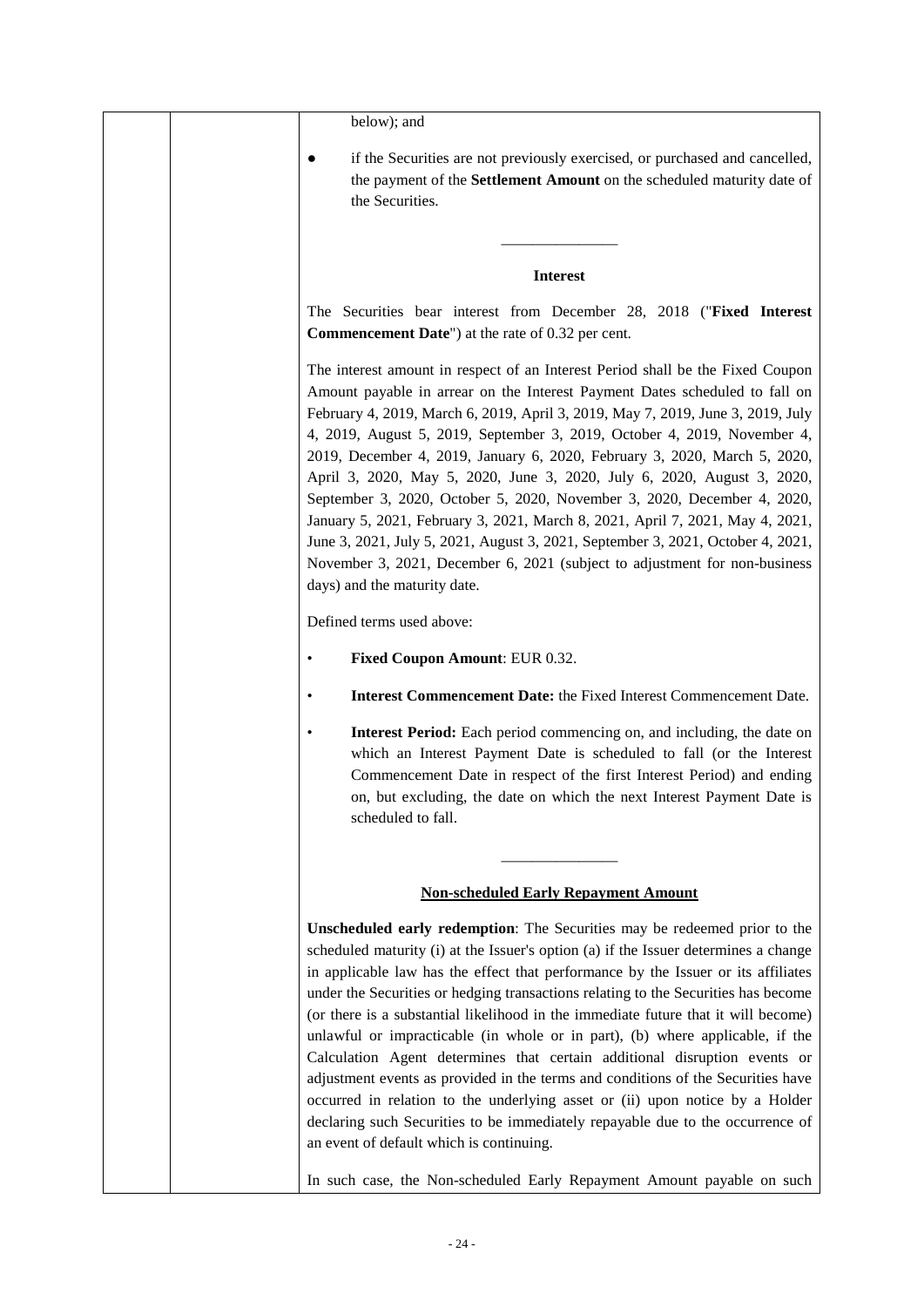| unscheduled early redemption shall be, for each Security, an amount<br>representing the fair market value of the Security taking into account all relevant<br>factors less all costs incurred by the Issuer or any of its affiliates in connection<br>with such early redemption, including those related to unwinding of any<br>underlying and/or related hedging and funding arrangement.<br>The Non-scheduled Early Repayment Amount may be less than your initial<br>investment and therefore you may lose some or all of your investment on an<br>unscheduled early redemption. |
|--------------------------------------------------------------------------------------------------------------------------------------------------------------------------------------------------------------------------------------------------------------------------------------------------------------------------------------------------------------------------------------------------------------------------------------------------------------------------------------------------------------------------------------------------------------------------------------|
| <b>Settlement Amount</b>                                                                                                                                                                                                                                                                                                                                                                                                                                                                                                                                                             |
| Unless previously exercised early, or purchased and cancelled, the Settlement<br>Amount payable in respect of each Security on the maturity date will be:                                                                                                                                                                                                                                                                                                                                                                                                                            |
| If a Barrier Event has not occurred, the Settlement Amount payable in respect of<br>each Security will be calculated in accordance with the formula below:                                                                                                                                                                                                                                                                                                                                                                                                                           |
| $CA \times Redemption Percentage$                                                                                                                                                                                                                                                                                                                                                                                                                                                                                                                                                    |
| If a Barrier Event has occurred, the Settlement Amount payable in respect of<br>each Security will be calculated in accordance with the formula below:                                                                                                                                                                                                                                                                                                                                                                                                                               |
| $CA \times \frac{Final$ Reference Value<br>Initial Reference Value                                                                                                                                                                                                                                                                                                                                                                                                                                                                                                                   |
| Defined terms used above:                                                                                                                                                                                                                                                                                                                                                                                                                                                                                                                                                            |
| CA: Calculation Amount, EUR 100.<br>$\bullet$                                                                                                                                                                                                                                                                                                                                                                                                                                                                                                                                        |
| Final Closing Price: the Reference Price of the Underlying Asset on<br>$\bullet$<br>December 27, 2021, subject to adjustment in accordance with the terms<br>and conditions.                                                                                                                                                                                                                                                                                                                                                                                                         |
| Final Reference Value: the Final Value.<br>$\bullet$                                                                                                                                                                                                                                                                                                                                                                                                                                                                                                                                 |
| Final Value: the Final Closing Price of the Underlying Asset.<br>$\bullet$                                                                                                                                                                                                                                                                                                                                                                                                                                                                                                           |
| Initial Closing Price: the Reference Price of the Underlying Asset on<br>$\bullet$<br>December 27, 2018, subject to adjustment in accordance with the terms<br>and conditions.                                                                                                                                                                                                                                                                                                                                                                                                       |
| Initial Reference Value: the Initial Value.<br>$\bullet$                                                                                                                                                                                                                                                                                                                                                                                                                                                                                                                             |
| Initial Value: 100 per cent. of the Initial Closing Price of the Underlying<br>$\bullet$<br>Asset.                                                                                                                                                                                                                                                                                                                                                                                                                                                                                   |
| Redemption Percentage: 100 per cent.<br>$\bullet$                                                                                                                                                                                                                                                                                                                                                                                                                                                                                                                                    |
| Reference Price: the closing share price of the Share for the relevant<br>$\bullet$<br>date.                                                                                                                                                                                                                                                                                                                                                                                                                                                                                         |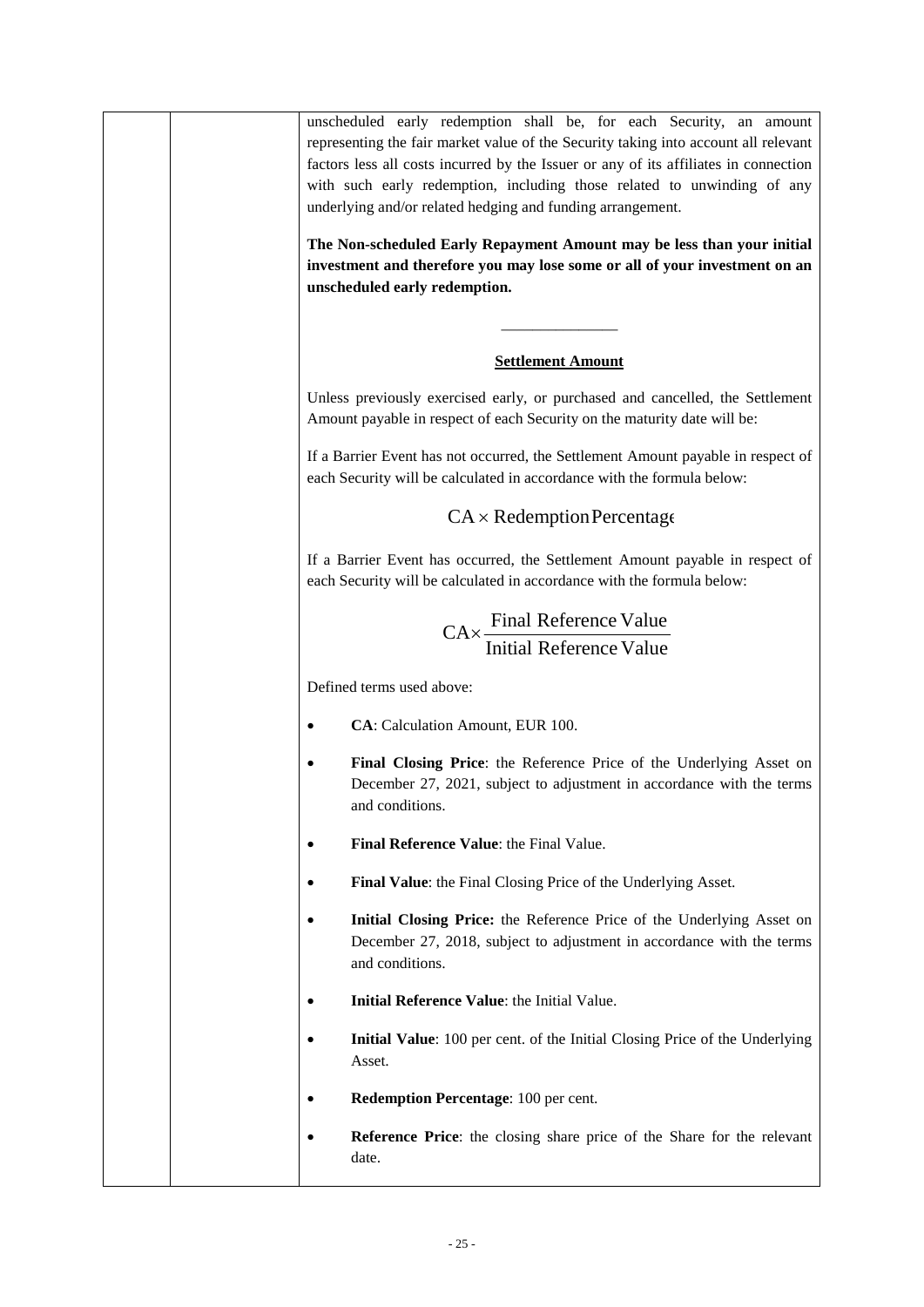|      |                                                                           | <b>Barrier Event</b><br>A "Barrier Event" occurs if the Barrier Reference Value is less than the Barrier<br>Level.<br>Defined terms used above:<br>Asset Initial Price: the Initial Closing Price of the Underlying Asset.<br>٠<br><b>Barrier Level:</b> in respect of the Underlying Asset, 40 per cent. of the<br>$\bullet$<br>Asset Initial Price of the Underlying Asset.<br>Barrier Reference Value: the Final Closing Price of the Underlying<br>Asset.                                                                                                                                                                                                    |                                                                                      |                             |                          |                 |
|------|---------------------------------------------------------------------------|------------------------------------------------------------------------------------------------------------------------------------------------------------------------------------------------------------------------------------------------------------------------------------------------------------------------------------------------------------------------------------------------------------------------------------------------------------------------------------------------------------------------------------------------------------------------------------------------------------------------------------------------------------------|--------------------------------------------------------------------------------------|-----------------------------|--------------------------|-----------------|
| C.19 | <b>Exercise</b><br>price/final<br>reference price<br>of the<br>underlying | The closing share price of the Share will be determined on December 27, 2021,<br>subject to adjustment in accordance with the terms and conditions.                                                                                                                                                                                                                                                                                                                                                                                                                                                                                                              |                                                                                      |                             |                          |                 |
| C.20 | The underlying<br>asset                                                   | The underlying asset is specified in the column entitled "Underlying Asset" (the<br>"underlying asset" or "Underlying Asset"), in the table below.                                                                                                                                                                                                                                                                                                                                                                                                                                                                                                               |                                                                                      |                             |                          |                 |
|      |                                                                           | <b>Underlying Asset</b>                                                                                                                                                                                                                                                                                                                                                                                                                                                                                                                                                                                                                                          | <b>ISIN</b>                                                                          | <b>Bloomberg</b><br>page    | <b>Reuters</b><br>screen | <b>Exchange</b> |
|      |                                                                           | The ordinary shares<br>of Intesa Sanpaolo<br>S.p.A.<br>$\bullet$                                                                                                                                                                                                                                                                                                                                                                                                                                                                                                                                                                                                 | IT0000072618<br>Share: the ordinary share set forth in the table above in the column | ISP IM<br><equity></equity> | ISP.MI                   | Borsa Italiana  |
|      |                                                                           | entitled "Underlying Asset".                                                                                                                                                                                                                                                                                                                                                                                                                                                                                                                                                                                                                                     |                                                                                      |                             |                          |                 |
|      | <b>SECTION D - RISKS</b>                                                  |                                                                                                                                                                                                                                                                                                                                                                                                                                                                                                                                                                                                                                                                  |                                                                                      |                             |                          |                 |
| D.2  | Key risks that<br>are specific to<br>the Issuer                           | The payment of any amount due on the Securities is subject to our credit risk.<br>The Securities are our unsecured obligations. The Securities are not bank<br>deposits and are not insured or guaranteed by the UK Financial Services<br>Compensation Scheme or any other government or governmental or private<br>agency, or deposit protection scheme in any jurisdiction. The value of and return<br>on your securities will be subject to our credit risk and to changes in the market's<br>view of our creditworthiness.                                                                                                                                   |                                                                                      |                             |                          |                 |
|      |                                                                           | References in Element B.12 above to the "prospects" and "financial or trading<br>position" of the Issuer, are specifically to the Issuer's ability to meet its full<br>payment obligations under the Securities in a timely manner. Material<br>information about the Issuer's financial condition and prospects is included in<br>GSI's annual and interim reports. You should be aware, however, that each of<br>the key risks highlighted below could have a material adverse effect on the<br>Issuer's businesses, operations, financial and trading position and prospects,<br>which, in turn, could have a material adverse effect on the return investors |                                                                                      |                             |                          |                 |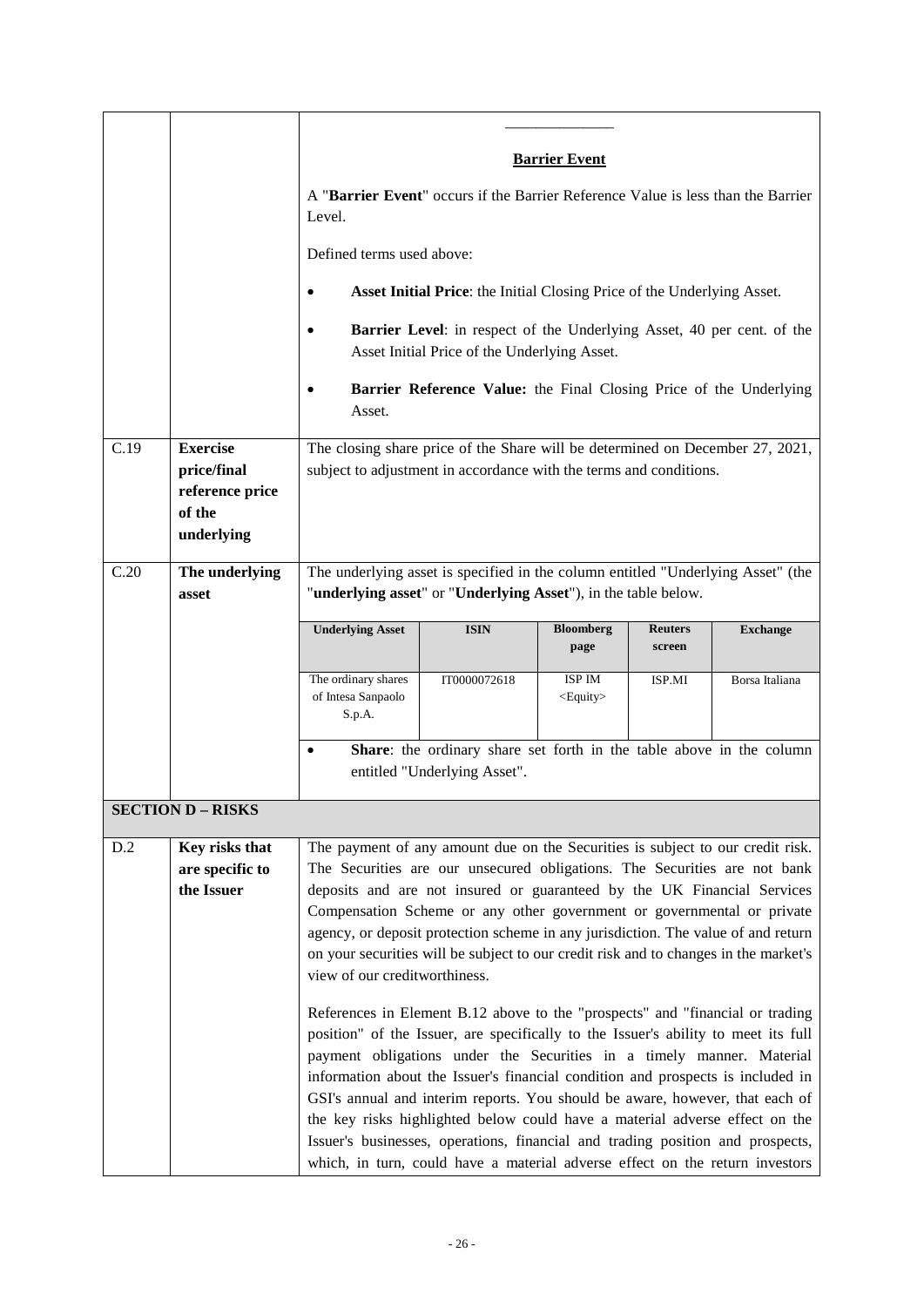|  | receive on the Securities.                                                                                                                                                                                                                                                                                                                               |  |  |
|--|----------------------------------------------------------------------------------------------------------------------------------------------------------------------------------------------------------------------------------------------------------------------------------------------------------------------------------------------------------|--|--|
|  | The Issuer is subject to a number of key risks:                                                                                                                                                                                                                                                                                                          |  |  |
|  | GSI's businesses have been and may continue to be adversely affected by<br>$\bullet$<br>conditions in the global financial markets and economic conditions<br>generally.                                                                                                                                                                                 |  |  |
|  | GSI's businesses and those of its clients are subject to extensive and<br>pervasive regulation around the world.                                                                                                                                                                                                                                         |  |  |
|  | GSI's businesses have been and may be adversely affected by declining<br>٠<br>asset values. This is particularly true for those businesses in which it has<br>net "long" positions, receives fees based on the value of assets managed,<br>or receives or posts collateral.                                                                              |  |  |
|  | GSI's businesses have been and may be adversely affected by disruptions<br>in the credit markets, including reduced access to credit and higher costs<br>of obtaining credit.                                                                                                                                                                            |  |  |
|  | GSI's investment banking, client execution and investment management<br>businesses have been adversely affected and may continue to be<br>adversely affected by market uncertainty or lack of confidence among<br>investors and CEOs due to general declines in economic activity and<br>other unfavourable economic, geopolitical or market conditions. |  |  |
|  | GSI's investment management business may be affected by the poor<br>investment performance of its investment products.                                                                                                                                                                                                                                   |  |  |
|  | GSI may incur losses as a result of ineffective risk management processes<br>and strategies.                                                                                                                                                                                                                                                             |  |  |
|  | GSI's liquidity, profitability and businesses may be adversely affected by<br>٠<br>an inability to access the debt capital markets or to sell assets or by a<br>reduction in its credit ratings or by an increase in its credit spreads.                                                                                                                 |  |  |
|  | A failure to appropriately identify and address potential conflicts of<br>interest could adversely affect GSI's businesses.                                                                                                                                                                                                                              |  |  |
|  | A failure in GSI's operational systems or infrastructure, or those of third<br>c<br>parties, as well as human error, could impair GSI's liquidity, disrupt GSI's<br>businesses, result in the disclosure of confidential information, damage<br>GSI's reputation and cause losses.                                                                       |  |  |
|  | A failure to protect GSI's computer systems, networks and information,<br>٠<br>and GSI's clients' information, against cyber attacks and similar threats<br>could impair GSI's ability to conduct GSI's businesses, result in the<br>disclosure, theft or destruction of confidential information, damage GSI's<br>reputation and cause losses.          |  |  |
|  | GSI's businesses, profitability and liquidity may be adversely affected by<br>٠<br>deterioration in the credit quality of, or defaults by, third parties who owe<br>GSI money, securities or other assets or whose securities or obligations                                                                                                             |  |  |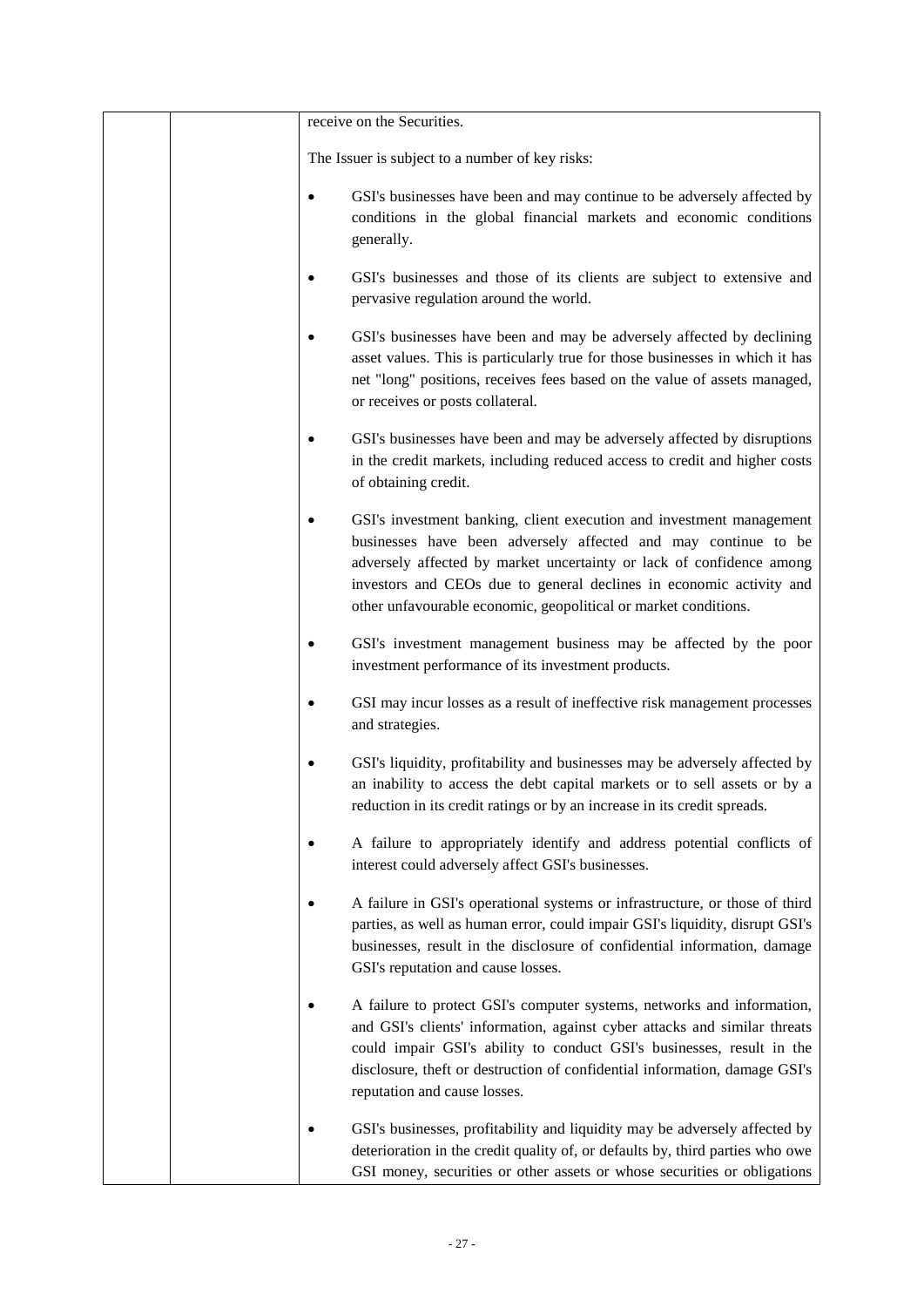|           | GSI holds.                                                                                                                                                                                                                                                                                                                                                                                                                                                                                                                                                                          |
|-----------|-------------------------------------------------------------------------------------------------------------------------------------------------------------------------------------------------------------------------------------------------------------------------------------------------------------------------------------------------------------------------------------------------------------------------------------------------------------------------------------------------------------------------------------------------------------------------------------|
| $\bullet$ | Concentration of risk increases the potential for significant losses in GSI's<br>market-making, underwriting, investing and lending activities.                                                                                                                                                                                                                                                                                                                                                                                                                                     |
|           | The financial services industry is both highly competitive and<br>interrelated.                                                                                                                                                                                                                                                                                                                                                                                                                                                                                                     |
| $\bullet$ | GSI faces enhanced risks as new business initiatives lead it to transact<br>with a broader array of clients and counterparties and exposes it to new<br>asset classes and new markets.                                                                                                                                                                                                                                                                                                                                                                                              |
| ٠         | Derivative transactions and delayed settlements may expose GSI to<br>unexpected risk and potential losses.                                                                                                                                                                                                                                                                                                                                                                                                                                                                          |
| $\bullet$ | GSI's businesses may be adversely affected if GSI is unable to hire and<br>retain qualified employees.                                                                                                                                                                                                                                                                                                                                                                                                                                                                              |
| $\bullet$ | GSI may be adversely affected by increased governmental and regulatory<br>scrutiny or negative publicity.                                                                                                                                                                                                                                                                                                                                                                                                                                                                           |
|           | Substantial legal liability or significant regulatory action against GSI<br>could have material adverse financial effects or cause significant<br>reputational harm to GSI, which in turn could seriously harm GSI's<br>business prospects.                                                                                                                                                                                                                                                                                                                                         |
| ٠         | The growth of electronic trading and the introduction of new trading<br>technology may adversely affect GSI's business and may increase<br>competition.                                                                                                                                                                                                                                                                                                                                                                                                                             |
|           | GSI's commodities activities, particularly its power generation interests<br>and physical commodities activities, subject GSI to extensive regulation,<br>potential catastrophic events and environmental, reputational and other<br>risks that may expose it to significant liabilities and costs.                                                                                                                                                                                                                                                                                 |
| ٠         | In conducting its businesses around the world, GSI is subject to political,<br>economic, legal, operational and other risks that are inherent in operating<br>in many countries.                                                                                                                                                                                                                                                                                                                                                                                                    |
|           | GSI may incur losses as a result of unforeseen or catastrophic events,<br>including the emergence of a pandemic, terrorist attacks, extreme weather<br>events or other natural disasters.                                                                                                                                                                                                                                                                                                                                                                                           |
|           | Favourable or simply less adverse developments or market conditions<br>involving industries or markets in a business where GSI has a lower<br>concentration of clients in such industry or market may result in GSI<br>underperforming relative to a similar business of a competitor that has a<br>higher concentration of clients in such industry or market. For example,<br>GSI has a smaller corporate client base in its market-making businesses<br>than many of its peers and therefore GSI's competitors may benefit more<br>from increased activity by corporate clients. |
|           | Certain of GSI's businesses and its funding may be adversely affected by                                                                                                                                                                                                                                                                                                                                                                                                                                                                                                            |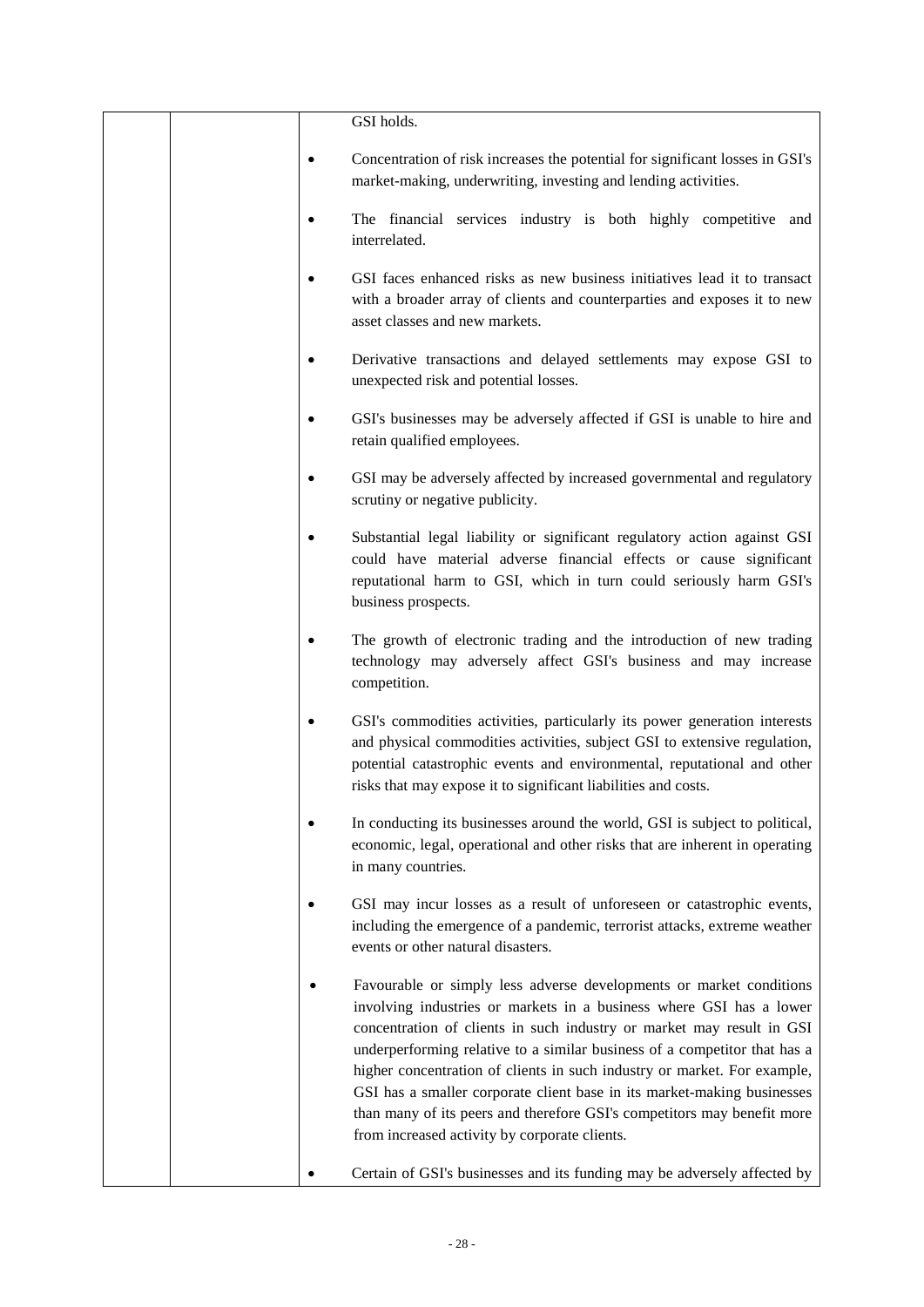|     |                                                     | changes in the reference rates, currencies, indexes, baskets, exchange-<br>traded funds or other financial metrics to which the products offered by<br>GSI or funding raised by GSI are linked.                                                                           |
|-----|-----------------------------------------------------|---------------------------------------------------------------------------------------------------------------------------------------------------------------------------------------------------------------------------------------------------------------------------|
| D.6 | Key risks that<br>are specific to<br>the Securities | Your capital is at risk. Depending on the performance of the<br>underlying asset(s), you may lose some or all of your investment.                                                                                                                                         |
|     |                                                     | You could also lose some or all of your investment in the Securities<br>where:                                                                                                                                                                                            |
|     |                                                     | $\circ$<br>We (as Issuer) fail or are otherwise unable to meet our payment<br>obligations;                                                                                                                                                                                |
|     |                                                     | $\circ$<br>You do not hold your Securities to maturity and the secondary sale<br>price you receive is less than the original purchase price; or                                                                                                                           |
|     |                                                     | $\circ$<br>Your Securities are redeemed early due to an unexpected event<br>and the amount you receive is less than the original purchase price.                                                                                                                          |
|     |                                                     | The estimated value of your Securities (as determined by reference to<br>pricing models used by us) at the time the terms and conditions of your<br>Securities are set on the trade date, will be less than the original issue<br>price of your Securities.               |
|     |                                                     | Your Securities may not have an active trading market, and you may be<br>unable to dispose of them.                                                                                                                                                                       |
|     |                                                     | We give no assurance that application for listing and admission to trading<br>will be granted (or, if granted, will be granted by the issue date) or that an<br>active trading market in the Securities will develop. We may discontinue<br>any such listing at any time. |
|     |                                                     | The potential for the value of the Securities to increase is limited as the<br>performance of the underlying asset(s) to which the Securities are linked<br>is capped.                                                                                                    |
|     |                                                     | Risks associated with Securities linked to underlying asset(s):                                                                                                                                                                                                           |
|     |                                                     | The value and return on the Securities depends on the performance of<br>such underlying asset(s), which may be subject to unpredictable change<br>over time.                                                                                                              |
|     |                                                     | Past performance of an underlying asset is not indicative of future<br>performance.                                                                                                                                                                                       |
|     |                                                     | You will not have any rights of ownership in the underlying asset(s), and<br>our obligations under the Securities to you are not secured by any assets.                                                                                                                   |
|     |                                                     | Following a disruption event, the valuation of the underlying asset(s) may<br>be postponed and/or valued by us (as Calculation Agent) in our<br>discretion.                                                                                                               |
|     |                                                     | Following the occurrence of certain extraordinary events in relation to the<br>underlying asset(s) or in relation to index linked securities, following the                                                                                                               |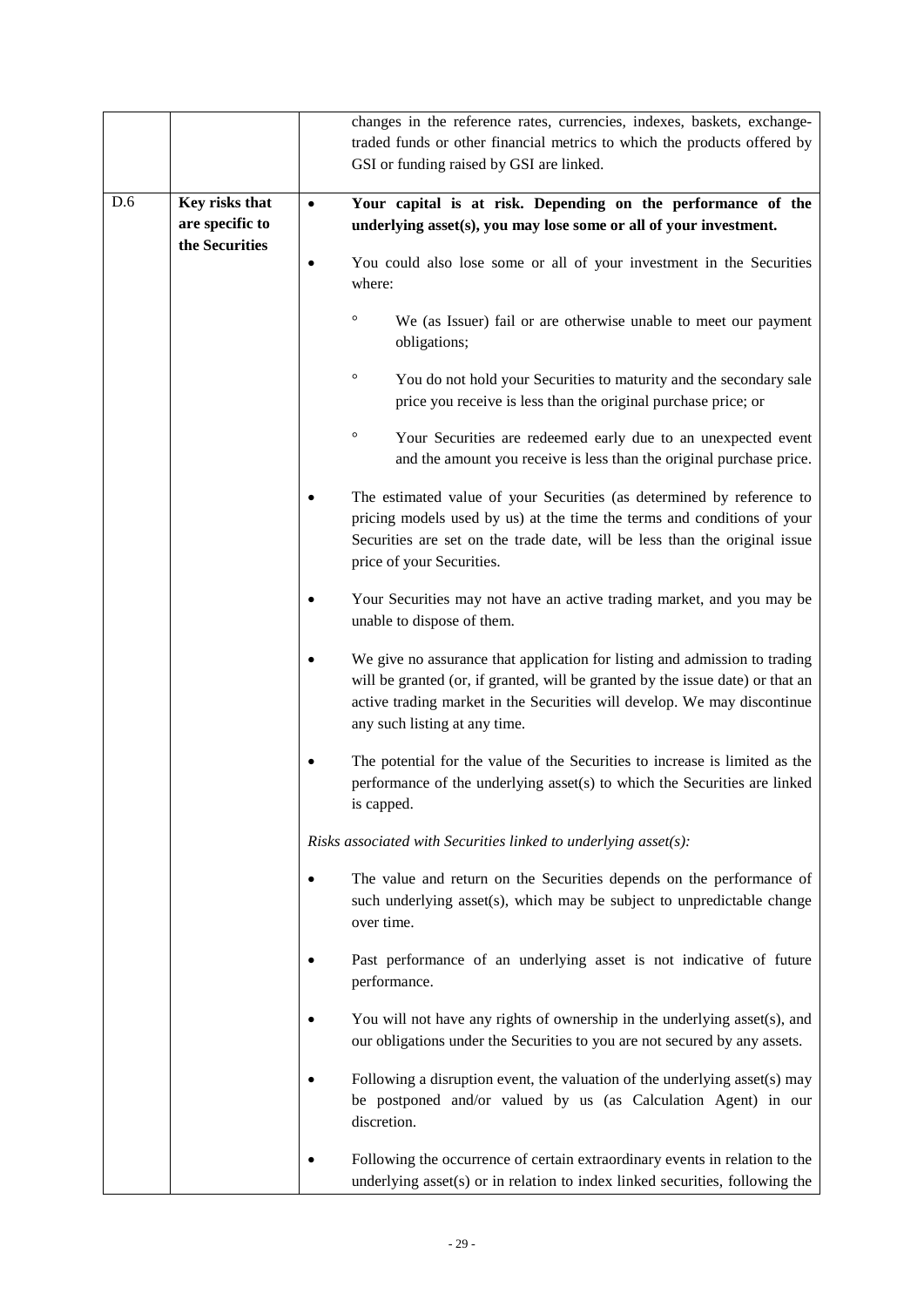|      |                                                        | occurrence of an index adjustment event, depending on the terms and<br>conditions of the particular Securities, amongst other potential<br>consequences, the terms and conditions of your Securities may be<br>adjusted, the underlying asset may be substituted, or the Securities may<br>be redeemed early at the non-scheduled early repayment amount. Such<br>amount may be less than your initial investment and you could lose some<br>or all of your investment.<br>The performance of shares is dependent upon many unpredictable factors.<br>You may receive a lower return on the Securities than you would have<br>received from investing in the shares directly because the price of the<br>shares may not include the value of dividends.<br>The issuer of a share may take any actions in respect of a share without<br>regard to your interests as Holders of the Securities, and any of these<br>actions could negatively affect the value of and return on the Securities.<br>Your Securities may be adjusted or redeemed prior to maturity due to a<br>change in law. Any such adjustment may have a negative effect on the<br>value of and return on your Securities; the amount you receive following<br>an early redemption may be less than your initial investment and you<br>could lose some or all of your investment.<br>The Issuer of your Securities may be substituted with another company. |
|------|--------------------------------------------------------|----------------------------------------------------------------------------------------------------------------------------------------------------------------------------------------------------------------------------------------------------------------------------------------------------------------------------------------------------------------------------------------------------------------------------------------------------------------------------------------------------------------------------------------------------------------------------------------------------------------------------------------------------------------------------------------------------------------------------------------------------------------------------------------------------------------------------------------------------------------------------------------------------------------------------------------------------------------------------------------------------------------------------------------------------------------------------------------------------------------------------------------------------------------------------------------------------------------------------------------------------------------------------------------------------------------------------------------------------------------------------------------------------------------------------|
|      |                                                        | We may amend the terms and conditions of your Securities in certain<br>circumstances without your consent.                                                                                                                                                                                                                                                                                                                                                                                                                                                                                                                                                                                                                                                                                                                                                                                                                                                                                                                                                                                                                                                                                                                                                                                                                                                                                                                 |
|      | <b>SECTION E - THE OFFER</b>                           |                                                                                                                                                                                                                                                                                                                                                                                                                                                                                                                                                                                                                                                                                                                                                                                                                                                                                                                                                                                                                                                                                                                                                                                                                                                                                                                                                                                                                            |
| E.2b | <b>Reasons for the</b><br>offer and use of<br>proceeds | The net proceeds of the offer will be used in the general business of the Issuer.                                                                                                                                                                                                                                                                                                                                                                                                                                                                                                                                                                                                                                                                                                                                                                                                                                                                                                                                                                                                                                                                                                                                                                                                                                                                                                                                          |
| E.3  | <b>Terms</b> and<br>conditions of the<br>offer         | An offer of the Securities may be made other than pursuant to Article $3(2)$ of the<br>Prospectus Directive in the Republic of Italy ("Public Offer Jurisdiction")<br>during the period from (and including) November 27, 2018 to (and including)<br>December 21, 2018 ("Offer Period") by the Authorised Offeror.<br>The Offer Period for the Securities placed in Italy outside the premises of the<br>placers ("door-to-door"), pursuant to Article 30 of Legislative Decree No. 58 of<br>February 24, 1998, as amended (the "Financial Services Act") shall be from and<br>including November 27, 2018 to and including December 14, 2018. Pursuant to<br>Article 30, paragraph 6, of the Financial Service Act, the effects of the<br>subscriptions made "door-to-door" are suspended for a period of seven days<br>from the date of the subscription. During such period, investors have the right to<br>withdraw from the subscription without any charge or fee, by means of<br>notification to the relevant placer.<br>In the event that the Certificates are placed in Italy via distance communication<br>techniques, including subscriptions made through a website, the Offer Period<br>shall be from and including November 27, 2018 to and including December 7,                                                                                                                                            |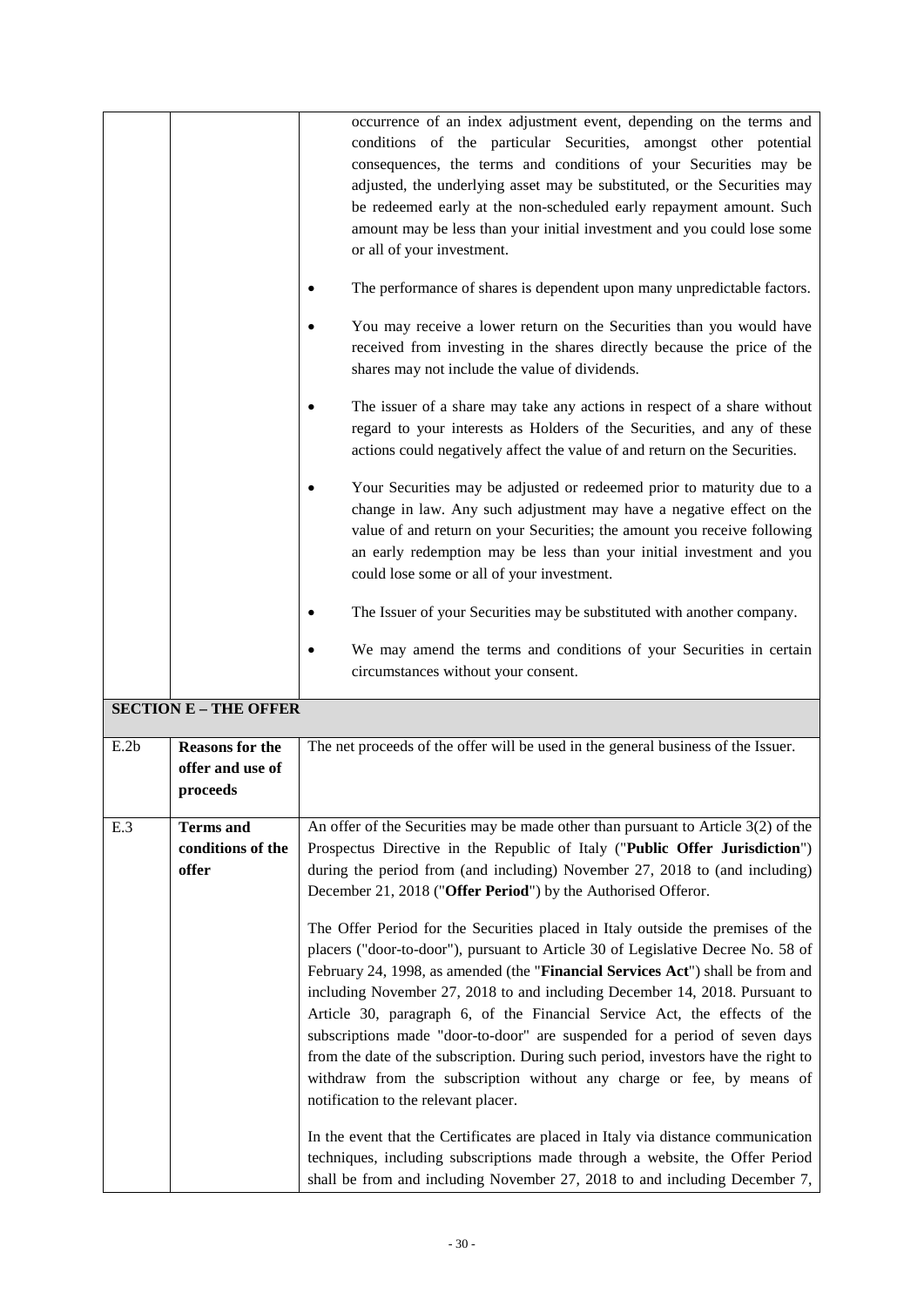|     |                                | 2018.                                                                                                                                                                                                                                                                                                                                                                                                                                                                                                                                                                                                                                 |
|-----|--------------------------------|---------------------------------------------------------------------------------------------------------------------------------------------------------------------------------------------------------------------------------------------------------------------------------------------------------------------------------------------------------------------------------------------------------------------------------------------------------------------------------------------------------------------------------------------------------------------------------------------------------------------------------------|
|     |                                | Pursuant to Article 67- <i>duodecies</i> of Legislative Decree No. 206 of September 6,<br>2005, subscriptions made via distance communication techniques are suspended<br>for a period of fourteen days from the date of acceptance of the subscription by<br>the relevant placers. During such period, investors have the right to withdraw<br>from the subscription without any charge or fee and without having to indicate<br>any reasons thereof, by means of notification pursuant to the modalities set forth<br>on the relevant website where the subscription was made.                                                      |
|     |                                | The Offer Price is EUR 100 per Security (the "Issue Price"). The Authorised<br>Offeror will offer and sell the Securities to its customers in accordance with<br>arrangements in place between the Authorised Offeror and its customers by<br>reference to the Issue Price and market conditions prevailing at the time.                                                                                                                                                                                                                                                                                                              |
|     |                                | Offers of Securities are conditional on their issue and are subject to the<br>admission to trading of the Securities on the Euro TLX market (a multilateral<br>trading facility organised and managed by Euro TLX SIM S.p.A., which is not a<br>regulated market for the purposes of Directive 2014/65/EU on Markets in<br>Financial Instruments) occurring by the issue date, being December 28, 2018. As<br>between the Authorised Offeror and its customers, offers of the Securities are<br>further subject to such conditions as may be agreed between them and/or as is<br>specified in the arrangements in place between them. |
| E.4 | <b>Interests</b>               | Save as disclosed in Element E.7. below, so far as the Issuer is aware, no person                                                                                                                                                                                                                                                                                                                                                                                                                                                                                                                                                     |
|     | material to the<br>issue/offer | involved in the issue of the Securities has an interest material to the offer,<br>including conflicting interests.                                                                                                                                                                                                                                                                                                                                                                                                                                                                                                                    |
| E.7 | <b>Estimated</b><br>expenses   | The Issue Price of EUR 100 per Security includes a selling commission of up to<br>2.50 per cent. of the Issue Price which has been paid by the Issuer. Other than<br>such selling commission, there are no estimated expenses charged to investors.                                                                                                                                                                                                                                                                                                                                                                                   |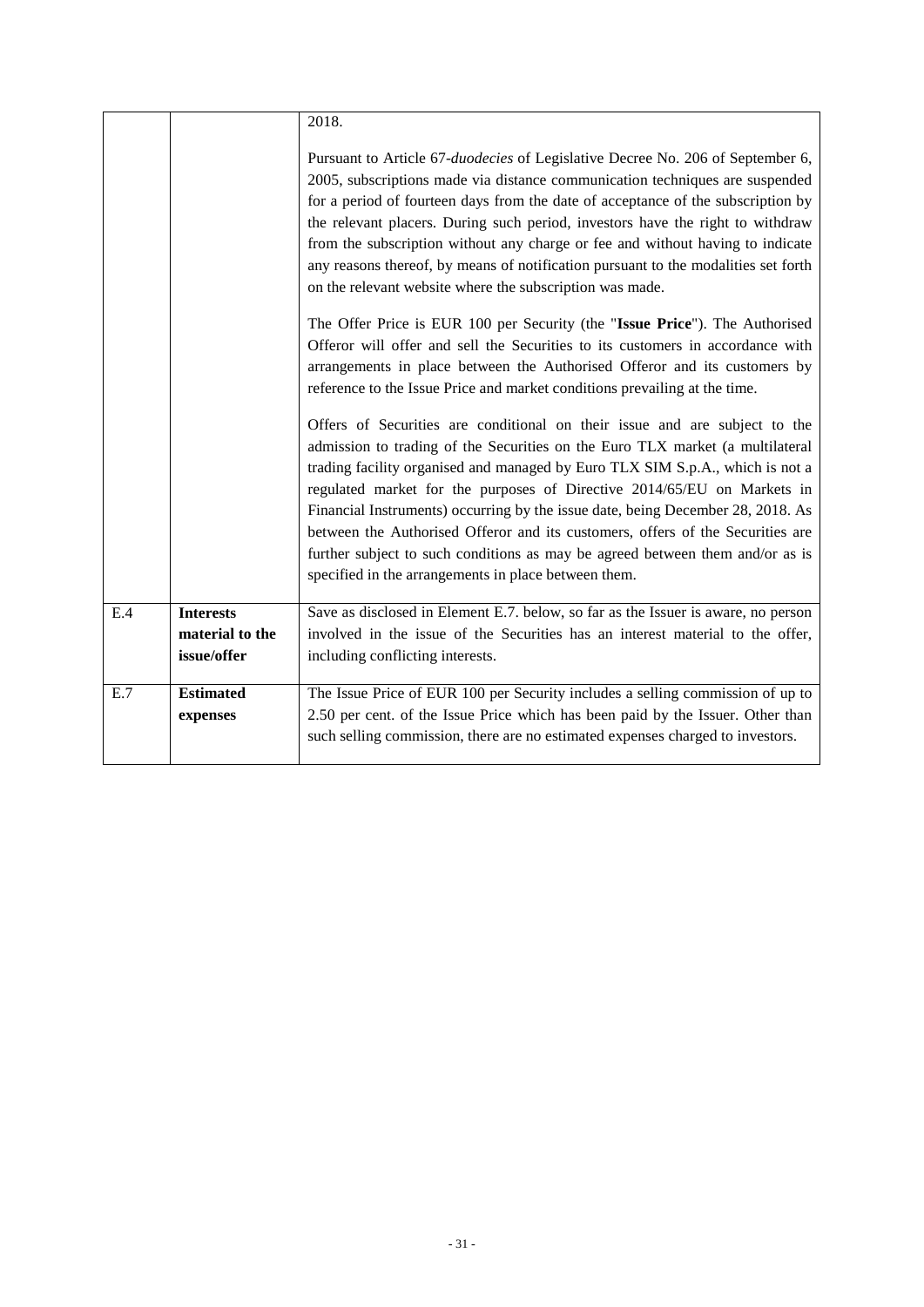## NOTA DI SINTESI DELLA SPECIFICA EMISSIONE DEGLI STRUMENTI FINANZIARI

- $\bullet$ Le note di sintesi sono costituite da obblighi di informativa conosciuti come "Elementi". Questi elementi sono *numerati nelle Sezioni A - E (A.1 - E.7).*
- $\bullet$  *La presente nota di sintesi contiene tutti gli Elementi che devono essere inclusi in una nota di sintesi relativa agli*  strumenti finanziari e all'Emittente. Poiché alcuni elementi non devono essere trattati, vi possono essere *intervalli nella sequenza numerica degli Elementi.*
- $\bullet$  *Anche qualora l'inclusione di un Elemento nella nota di sintesi sia richiesta in ragione della tipologia di strumenti finanziari e dell'Emittente, è possibile che nessuna informazione rilevante possa essere fornita in merito a quell'Elemento. In questo caso, una breve descrizione dell'Elemento è inclusa nella nota di sintesi con la*  menzione "Non applicabile".

|     |                              | <b>SEZIONE A - INTRODUZIONE E AVVERTENZE</b>                                                                                                                                                                                                                                                                                                                                                                                                                                                                                                                                                                                                                                                                                                                                                                                                                                                                                                                                                                                                                                            |
|-----|------------------------------|-----------------------------------------------------------------------------------------------------------------------------------------------------------------------------------------------------------------------------------------------------------------------------------------------------------------------------------------------------------------------------------------------------------------------------------------------------------------------------------------------------------------------------------------------------------------------------------------------------------------------------------------------------------------------------------------------------------------------------------------------------------------------------------------------------------------------------------------------------------------------------------------------------------------------------------------------------------------------------------------------------------------------------------------------------------------------------------------|
| A.1 | Introduzione e<br>avvertenze | La presente Nota di Sintesi va letta come introduzione al Prospetto di Base.<br>Qualsiasi decisione di investire negli Strumenti Finanziari dovrebbe basarsi<br>sull'esame del Prospetto di Base nel suo complesso da parte dell'investitore.<br>Qualora sia proposta un'azione legale in merito alle informazioni contenute nel<br>Prospetto di Base dinanzi all'autorità giudiziaria, l'investitore ricorrente, ai sensi<br>della legislazione nazionale degli Stati Membri, potrebbe essere tenuto a sostenere<br>le spese di traduzione del Prospetto di Base prima dell'inizio del procedimento. La<br>responsabilità civile incombe solo sulle persone che hanno preparato la Nota di<br>Sintesi, compresa la sua eventuale traduzione, ma solo quando la Nota di Sintesi<br>sia fuorviante, imprecisa o incoerente se letta insieme con le altre parti del<br>Prospetto di Base oppure, se letta insieme con le altre parti del Prospetto di Base,<br>non contenga informazioni chiave che aiutino gli investitori nello stabilire se<br>investire in tali Strumenti Finanziari. |
| A.2 | Consenso                     | Fatte salve le condizioni di seguito indicate, in relazione ad un'Offerta Non Esente<br>(come di seguito definita) di Strumenti Finanziari, l'Emittente acconsente<br>all'utilizzo del Prospetto di Base da parte di:<br>1) Deutsche Bank S.p.A., Piazza del Calendario, 3 – 20126, Milano, Italia                                                                                                                                                                                                                                                                                                                                                                                                                                                                                                                                                                                                                                                                                                                                                                                      |
|     |                              | (l'"Offerente Iniziale Autorizzato"); e<br>qualora<br>l'Emittente<br>nomini<br>ulteriori<br>intermediari<br>finanziari<br>2).<br>successivamente alla data delle Condizioni Definitive del 27 novembre<br>2018 e pubblichi i dettagli relativi a tali intermediari sul proprio sito web<br>(www.goldman-sachs.it), ciascun intermediario finanziario i cui dettagli<br>siano stati così resi noti,                                                                                                                                                                                                                                                                                                                                                                                                                                                                                                                                                                                                                                                                                      |
|     |                              | nei casi 1) e 2) sopra menzionati, per il tempo e nella misura in cui tali intermediari<br>finanziari siano autorizzati ad effettuare tali offerte ai sensi della Direttiva sui<br>Mercati degli Strumenti Finanziari (Direttiva 2014/65/UE)                                                                                                                                                                                                                                                                                                                                                                                                                                                                                                                                                                                                                                                                                                                                                                                                                                            |
|     |                              | (ciascuno un "Offerente Autorizzato" e, congiuntamente, gli "Offerenti<br>Autorizzati").                                                                                                                                                                                                                                                                                                                                                                                                                                                                                                                                                                                                                                                                                                                                                                                                                                                                                                                                                                                                |
|     |                              | Il consenso dell'Emittente è soggetto alle seguenti condizioni:                                                                                                                                                                                                                                                                                                                                                                                                                                                                                                                                                                                                                                                                                                                                                                                                                                                                                                                                                                                                                         |
|     |                              | (i)<br>il consenso è valido solo nel periodo dal 27 novembre 2018 (incluso) al 21<br>dicembre 2018 (incluso) (il "Periodo di Offerta"); e                                                                                                                                                                                                                                                                                                                                                                                                                                                                                                                                                                                                                                                                                                                                                                                                                                                                                                                                               |
|     |                              | (ii)<br>il consenso è valido solo per l'uso del Prospetto di Base per effettuare<br>Offerte Non Esenti (come di seguito definite) della tranche di Strumenti                                                                                                                                                                                                                                                                                                                                                                                                                                                                                                                                                                                                                                                                                                                                                                                                                                                                                                                            |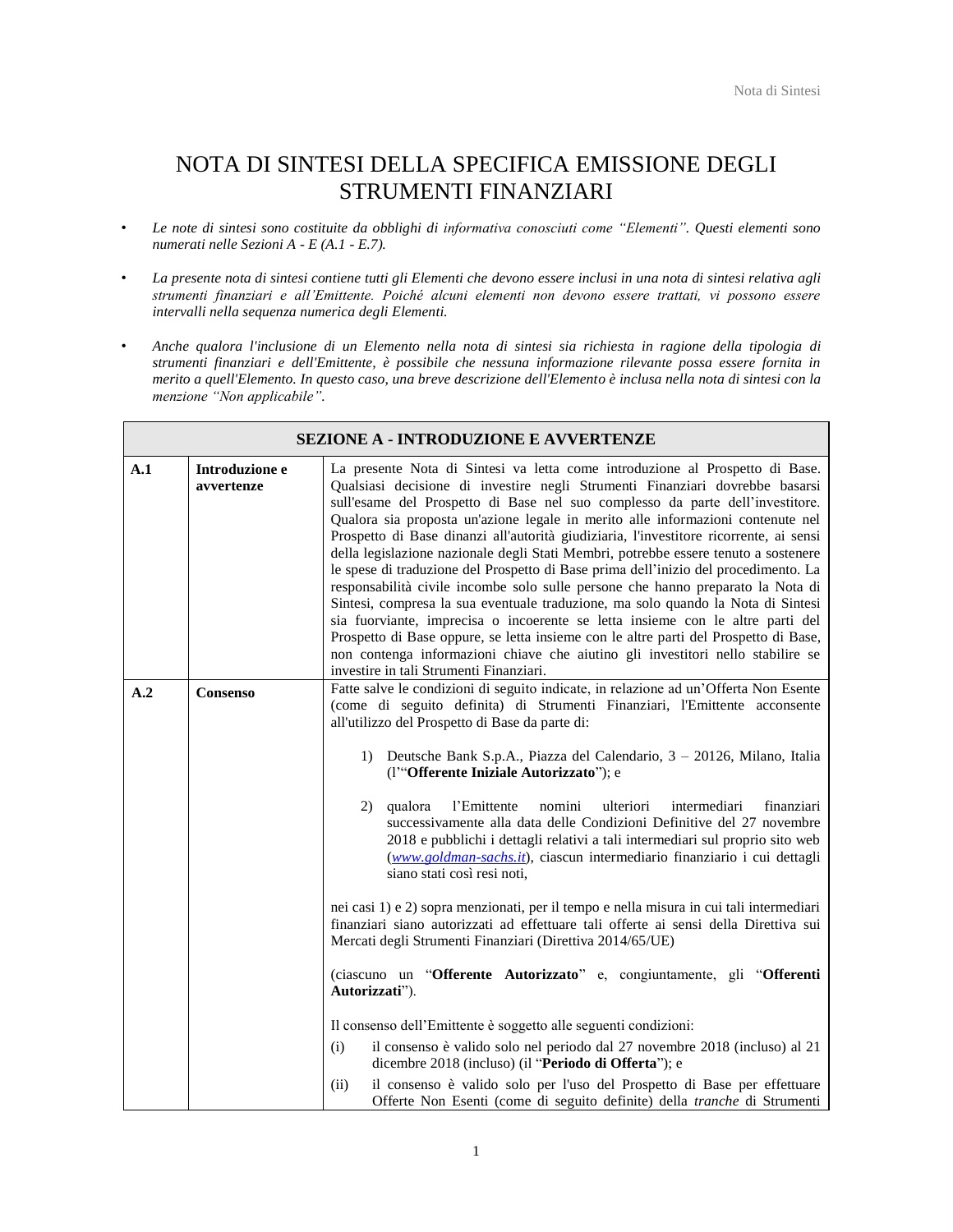|             |                                                                                             | Finanziari nella Repubblica Italiana.                                                                                                                                                                                                                                                                                                                                                                                                                                                                                                                                                                                                                                                                                                                                                                                                                                                                                                                                                                                                                                                                                                                                                                                                                                                                                                  |  |  |
|-------------|---------------------------------------------------------------------------------------------|----------------------------------------------------------------------------------------------------------------------------------------------------------------------------------------------------------------------------------------------------------------------------------------------------------------------------------------------------------------------------------------------------------------------------------------------------------------------------------------------------------------------------------------------------------------------------------------------------------------------------------------------------------------------------------------------------------------------------------------------------------------------------------------------------------------------------------------------------------------------------------------------------------------------------------------------------------------------------------------------------------------------------------------------------------------------------------------------------------------------------------------------------------------------------------------------------------------------------------------------------------------------------------------------------------------------------------------|--|--|
|             |                                                                                             | Un"Offerta Non Esente" di Strumenti Finanziari è un'offerta di Strumenti<br>Finanziari che non sia coperta da un'esenzione dall'obbligo di pubblicare un<br>prospetto ai sensi della Direttiva 2003/71/CE (come modificata, tra l'altro, dalla<br>Direttiva 2010/73/UE).<br>Qualsiasi persona (un "Investitore") che intenda acquistare o che acquisti<br>Strumenti Finanziari da un Offerente Autorizzato lo farà, e le offerte e le<br>vendite di Strumenti Finanziari a un Investitore da parte di un Offerente<br>Autorizzato saranno svolte, in conformità ai termini e agli accordi esistenti tra<br>tale Offerente Autorizzato e tale Investitore, compresi gli accordi in relazione<br>al prezzo, alle allocazioni e al regolamento. L'Emittente non sarà una parte in<br>tali accordi con gli Investitori in relazione all'offerta o alla vendita degli<br>Strumenti Finanziari e, di conseguenza, il Prospetto di Base e le Condizioni<br>Definitive non conterranno tali informazioni e ciascun Investitore dovrà<br>ottenere tali informazioni dall'Offerente Autorizzato. Le informazioni in<br>relazione ad un'offerta al pubblico saranno rese disponibili al momento in cui<br>tale sub-offerta avrà luogo e tali informazioni saranno fornite anche dal<br>relativo Offerente Autorizzato al momento di tale offerta. |  |  |
|             |                                                                                             | SEZIONE B - EMITTENTE E GARANTE (OVE APPLICABILE)                                                                                                                                                                                                                                                                                                                                                                                                                                                                                                                                                                                                                                                                                                                                                                                                                                                                                                                                                                                                                                                                                                                                                                                                                                                                                      |  |  |
| B.1         | <b>Denominazione</b><br>legale e commerciale<br>dell'Emittente                              | Goldman Sachs International ("GSI" o l'"Emittente").                                                                                                                                                                                                                                                                                                                                                                                                                                                                                                                                                                                                                                                                                                                                                                                                                                                                                                                                                                                                                                                                                                                                                                                                                                                                                   |  |  |
| B.2         | Domicilio, forma<br>giuridica,<br>legislazione e paese<br>di costituzione<br>dell'Emittente | GSI è una società a responsabilità illimitata regolarmente costituita in Inghilterra<br>e nel Galles. GSI opera prevalentemente ai sensi della legge inglese. La sede<br>legale di GSI è Peterborough Court, 133 Fleet Street, Londra EC4A 2BB,<br>Inghilterra.                                                                                                                                                                                                                                                                                                                                                                                                                                                                                                                                                                                                                                                                                                                                                                                                                                                                                                                                                                                                                                                                        |  |  |
| B.4b        | <b>Descrizione delle</b><br>tendenze note che<br>riguardano<br>l'Emittente                  | Le prospettive di GSI saranno influenzate, potenzialmente in modo negativo,<br>dagli sviluppi delle economie globali, regionali e nazionali, compreso il Regno<br>Unito, dai movimenti e dai livelli di attività nei mercati finanziari, delle materie<br>prime, delle valute e in altri mercati, dai movimenti dei tassi di interesse, dagli<br>sviluppi politici e militari in tutto il mondo, dai livelli di attività dei clienti e<br>dagli sviluppi legislativi e regolamentari nel Regno Unito e in altri paesi in cui<br>opera GSI.                                                                                                                                                                                                                                                                                                                                                                                                                                                                                                                                                                                                                                                                                                                                                                                             |  |  |
| B.5         | <b>Descrizione del</b><br>gruppo<br>dell'Emittente                                          | Goldman Sachs Group UK Limited è una società costituita ai sensi della legge<br>inglese con una partecipazione del 100 per cento in GSI. Goldman Sachs (UK)<br>LLC è una società costituita ai sensi delle leggi dello Stato del Delaware e<br>detiene una partecipazione del 100 per cento delle azioni ordinarie di Goldman<br>Sachs Group UK Limited. The Goldman Sachs Group, Inc è una società<br>costituita ai sensi delle leggi dello Stato del Delaware e detiene una<br>partecipazione del 100 per cento in Goldman Sachs (UK) LLC.                                                                                                                                                                                                                                                                                                                                                                                                                                                                                                                                                                                                                                                                                                                                                                                           |  |  |
| B.9         | Previsione o<br>stima degli utili                                                           | Non applicabile; GSI non ha effettuato alcuna previsione o stima degli utili.                                                                                                                                                                                                                                                                                                                                                                                                                                                                                                                                                                                                                                                                                                                                                                                                                                                                                                                                                                                                                                                                                                                                                                                                                                                          |  |  |
| <b>B.10</b> | Rilievi contenuti<br>nella relazione di<br>revisione contabile                              | Non applicabile; non ci sono rilievi nella relazione di revisione contabile in<br>merito alle informazioni finanziarie relative agli esercizi passati di GSI.                                                                                                                                                                                                                                                                                                                                                                                                                                                                                                                                                                                                                                                                                                                                                                                                                                                                                                                                                                                                                                                                                                                                                                          |  |  |
| <b>B.12</b> | Informazioni<br>finanziarie<br>fondamentali<br>selezionate<br>sull'Emittente                | La seguente tabella contiene le informazioni finanziarie chiave relative agli<br>esercizi passati di GSI:<br>Al e per i nove mesi conclusi il<br>Al e per l'esercizio concluso il<br>(non sottoposti a revisione<br>(sottoposti a revisione contabile)<br>contabile)                                                                                                                                                                                                                                                                                                                                                                                                                                                                                                                                                                                                                                                                                                                                                                                                                                                                                                                                                                                                                                                                   |  |  |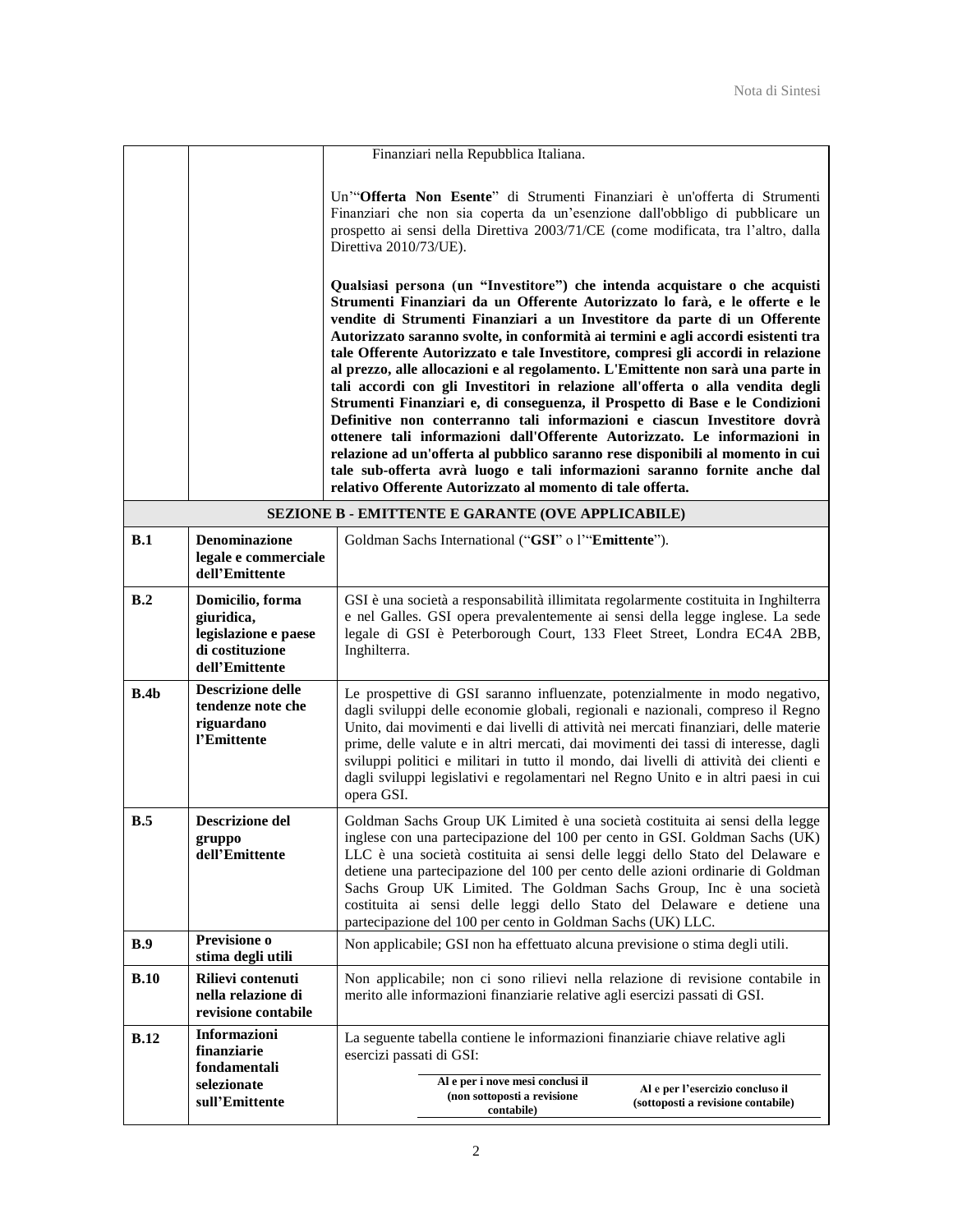|             |                                                                                                                                                               | <i>(in milioni</i><br>di USD)                                                                                                                                                                                                                                                                                                                                                                                                                                                                                                                                                                                              | 30 settembre<br>2018                                                                                                                                                                                                                                       | 30 settembre<br>2017                     | <b>31 dicembre 2017</b>                                                                                                                                                                                                                                                                                                                                                                                                                                              | 31 dicembre<br>2016                   |  |
|-------------|---------------------------------------------------------------------------------------------------------------------------------------------------------------|----------------------------------------------------------------------------------------------------------------------------------------------------------------------------------------------------------------------------------------------------------------------------------------------------------------------------------------------------------------------------------------------------------------------------------------------------------------------------------------------------------------------------------------------------------------------------------------------------------------------------|------------------------------------------------------------------------------------------------------------------------------------------------------------------------------------------------------------------------------------------------------------|------------------------------------------|----------------------------------------------------------------------------------------------------------------------------------------------------------------------------------------------------------------------------------------------------------------------------------------------------------------------------------------------------------------------------------------------------------------------------------------------------------------------|---------------------------------------|--|
|             |                                                                                                                                                               | Utile<br>Operativo                                                                                                                                                                                                                                                                                                                                                                                                                                                                                                                                                                                                         | 2.581                                                                                                                                                                                                                                                      | 1.871                                    | 2.389                                                                                                                                                                                                                                                                                                                                                                                                                                                                | 2.280                                 |  |
|             |                                                                                                                                                               | Utile della<br>gestione<br>ordinaria al<br>lordo delle<br>imposte                                                                                                                                                                                                                                                                                                                                                                                                                                                                                                                                                          | 2.398                                                                                                                                                                                                                                                      | 1.629                                    | 2.091                                                                                                                                                                                                                                                                                                                                                                                                                                                                | 1.943                                 |  |
|             |                                                                                                                                                               | Utile per<br>l'anno<br>finanziario                                                                                                                                                                                                                                                                                                                                                                                                                                                                                                                                                                                         | 1.797                                                                                                                                                                                                                                                      | 1.216                                    | 1.557                                                                                                                                                                                                                                                                                                                                                                                                                                                                | 1.456                                 |  |
|             |                                                                                                                                                               |                                                                                                                                                                                                                                                                                                                                                                                                                                                                                                                                                                                                                            |                                                                                                                                                                                                                                                            | Al (sottoposti a revisione<br>contabile) |                                                                                                                                                                                                                                                                                                                                                                                                                                                                      | Al (sottoposti a revisione contabile) |  |
|             |                                                                                                                                                               | <i>(in milioni</i> )<br>di USD)                                                                                                                                                                                                                                                                                                                                                                                                                                                                                                                                                                                            | 30 settembre 2018                                                                                                                                                                                                                                          |                                          | 31 dicembre 2017                                                                                                                                                                                                                                                                                                                                                                                                                                                     | 31 dicembre<br>2016                   |  |
|             |                                                                                                                                                               | Attività<br>Fisse                                                                                                                                                                                                                                                                                                                                                                                                                                                                                                                                                                                                          |                                                                                                                                                                                                                                                            | 303                                      |                                                                                                                                                                                                                                                                                                                                                                                                                                                                      | 140                                   |  |
|             |                                                                                                                                                               | Attività<br>Correnti                                                                                                                                                                                                                                                                                                                                                                                                                                                                                                                                                                                                       |                                                                                                                                                                                                                                                            | 888.429                                  | 939.863                                                                                                                                                                                                                                                                                                                                                                                                                                                              | 934.129                               |  |
|             |                                                                                                                                                               | Fondi<br>Patrimoniali<br>Totali                                                                                                                                                                                                                                                                                                                                                                                                                                                                                                                                                                                            |                                                                                                                                                                                                                                                            | 33.543                                   | 31.701                                                                                                                                                                                                                                                                                                                                                                                                                                                               | 27.533                                |  |
|             |                                                                                                                                                               |                                                                                                                                                                                                                                                                                                                                                                                                                                                                                                                                                                                                                            | Non si sono verificati cambiamenti negativi sostanziali delle prospettive di GSI<br>dal 31 dicembre 2017.<br>Non applicabile; Non si sono verificati cambiamenti significativi della situazione<br>finanziaria o commerciale di GSI dal 30 settembre 2018. |                                          |                                                                                                                                                                                                                                                                                                                                                                                                                                                                      |                                       |  |
| <b>B.13</b> | Descrizione di<br>qualsiasi fatto<br>recente relativo<br>all'Emittente che sia<br>sostanzialmente<br>rilevante per la<br>valutazione della sua<br>solvibilità | Non applicabile; non vi sono stati eventi recenti particolari per GSI che siano<br>sostanzialmente rilevanti per la valutazione della sua solvibilità.                                                                                                                                                                                                                                                                                                                                                                                                                                                                     |                                                                                                                                                                                                                                                            |                                          |                                                                                                                                                                                                                                                                                                                                                                                                                                                                      |                                       |  |
| <b>B.14</b> | <b>Posizione</b><br>dell'Emittente                                                                                                                            |                                                                                                                                                                                                                                                                                                                                                                                                                                                                                                                                                                                                                            | Si veda Elemento B.5 di cui sopra.                                                                                                                                                                                                                         |                                          |                                                                                                                                                                                                                                                                                                                                                                                                                                                                      |                                       |  |
|             | all'interno del<br>gruppo di<br>appartenenza                                                                                                                  | GSI fa parte di un gruppo di società del quale The Goldman Sachs Group, Inc. è<br>la società holding (il "Goldman Sachs Group") e pertanto effettua transazioni<br>con, e dipende da, le entità di tale gruppo di appartenenza.                                                                                                                                                                                                                                                                                                                                                                                            |                                                                                                                                                                                                                                                            |                                          |                                                                                                                                                                                                                                                                                                                                                                                                                                                                      |                                       |  |
| <b>B.15</b> | Principali attività                                                                                                                                           | Le principali attività di GSI comprendono sottoscrizione e distribuzione di<br>strumenti finanziari, negoziazione del debito societario e dei servizi relativi alle<br>partecipazioni azionarie, titoli di debito sovrano non-Statunitensi e strumenti<br>finanziari collegati a mutui ipotecari, conclusione di swap e strumenti derivati,<br>fusioni e acquisizioni, servizi di consulenza finanziaria per ristrutturazioni /<br>collocamenti privati / finanziamenti relativi a leasing e progetti, intermediazione<br>e finanza immobiliare, banca commerciale (merchant banking), brokeraggio<br>azionario e ricerca. |                                                                                                                                                                                                                                                            |                                          |                                                                                                                                                                                                                                                                                                                                                                                                                                                                      |                                       |  |
| <b>B.16</b> | Proprietà e controllo<br>dell'Emittente                                                                                                                       |                                                                                                                                                                                                                                                                                                                                                                                                                                                                                                                                                                                                                            |                                                                                                                                                                                                                                                            |                                          | Goldman Sachs Group UK Limited è una società costituita ai sensi della legge<br>inglese con una partecipazione del 100 per cento in GSI. Goldman Sachs (UK)<br>LLC è costituita secondo le leggi dello Stato del Delaware e detiene il 100 per<br>cento delle azioni ordinarie di Goldman Sachs Group UK Limited. The Goldman<br>Sachs Group, Inc è costituita nello Stato del Delaware e detiene una<br>partecipazione del 100 per cento in Goldman Sachs (UK) LLC. |                                       |  |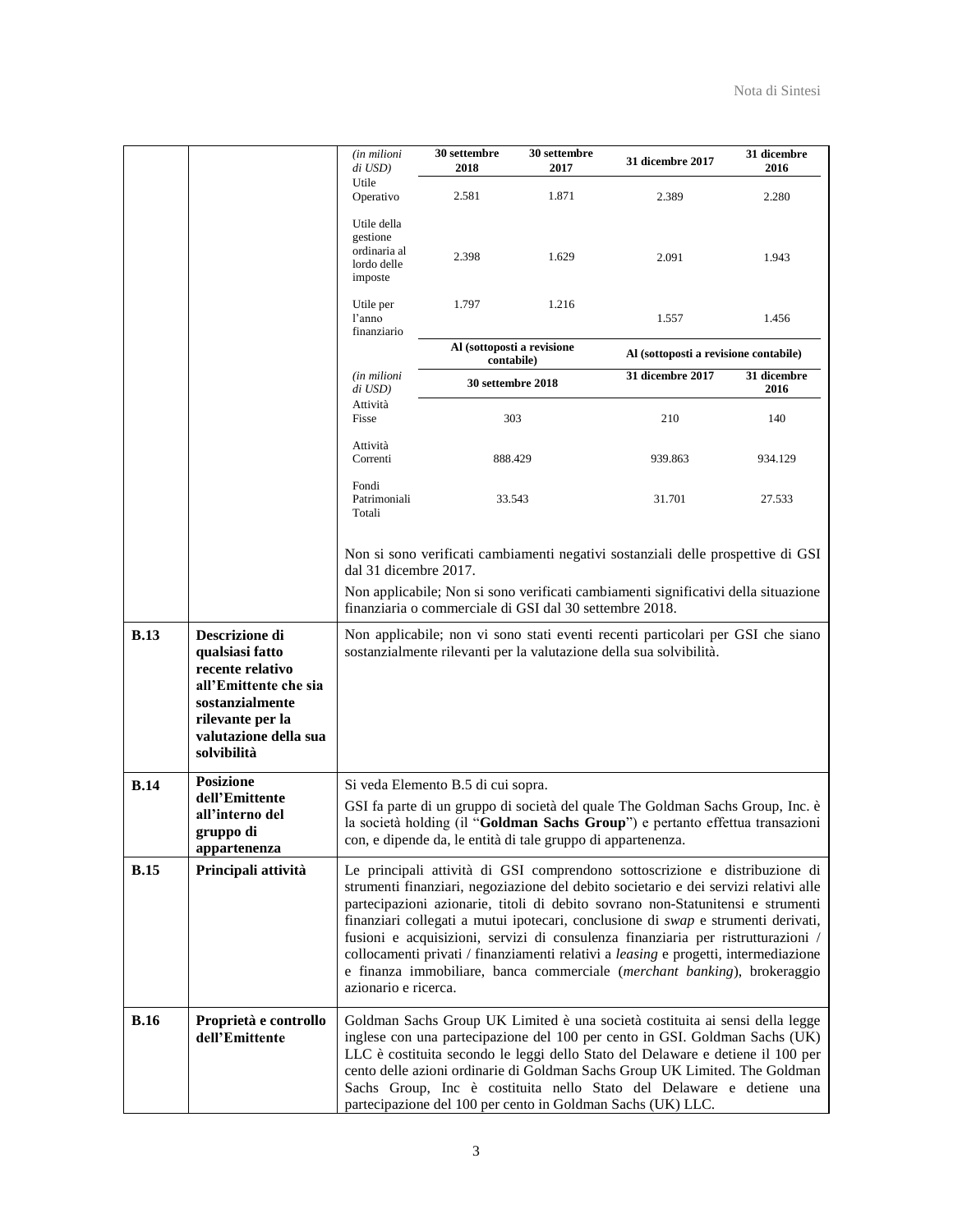|     |                                                      | <b>SEZIONE C - STRUMENTI FINANZIARI</b>                                                                                                                                                                                                                                                                                                                                                                                                                                                                                                                                                                                                                                                                                                                                                                                                                                                                                                                                                                                                                                                                                                                                               |
|-----|------------------------------------------------------|---------------------------------------------------------------------------------------------------------------------------------------------------------------------------------------------------------------------------------------------------------------------------------------------------------------------------------------------------------------------------------------------------------------------------------------------------------------------------------------------------------------------------------------------------------------------------------------------------------------------------------------------------------------------------------------------------------------------------------------------------------------------------------------------------------------------------------------------------------------------------------------------------------------------------------------------------------------------------------------------------------------------------------------------------------------------------------------------------------------------------------------------------------------------------------------|
| C.1 | Tipo e classe degli<br><b>Strumenti Finanziari</b>   | Strumenti Finanziari con regolamento in contanti (cash settled) rappresentati da<br>Strumenti Finanziari Collegati ad Azioni fino ad un massimo di 400,000<br>Certificati EUR Barrier Reverse Convertible con Durata Tre Anni collegati ad<br>azioni ordinarie di Intesa Sanpaolo S.p.A., con scadenza 3 gennaio 2022 (gli<br>"Strumenti Finanziari").<br>ISIN: GB00BGXXG988; Codice Comune: 178876520; Valoren: 44850166.                                                                                                                                                                                                                                                                                                                                                                                                                                                                                                                                                                                                                                                                                                                                                            |
| C.2 | <b>Valuta</b>                                        | La valuta degli Strumenti Finanziari sarà l'Euro ("EUR").                                                                                                                                                                                                                                                                                                                                                                                                                                                                                                                                                                                                                                                                                                                                                                                                                                                                                                                                                                                                                                                                                                                             |
| C.5 | <b>Restrizioni alla</b><br>libera trasferibilità     | Gli Strumenti Finanziari e (ove applicabile) i titoli da consegnare in sede di<br>esercizio o regolamento degli Strumenti Finanziari non possono essere offerti,<br>venduti o consegnati negli Stati Uniti o a soggetti statunitensi (U.S. person),<br>come definiti nel Regolamento S ai sensi del Securities Act ("Regolamento S"),<br>salvo che ai sensi di un'esenzione dai, o nell'ambito di un'operazione non<br>soggetta ai, requisiti di registrazione ai sensi del Securities Act e delle relative<br>leggi finanziarie di stato applicabili.                                                                                                                                                                                                                                                                                                                                                                                                                                                                                                                                                                                                                                |
|     |                                                      | I diritti derivanti dagli Strumenti Finanziari (se del caso) saranno esercitabili dal<br>titolare degli Strumenti Finanziri solo previa certificazione di proprietà<br>beneficiaria non statunitense.                                                                                                                                                                                                                                                                                                                                                                                                                                                                                                                                                                                                                                                                                                                                                                                                                                                                                                                                                                                 |
|     |                                                      | Inoltre, gli Strumenti Finanziari non possono essere acquisiti da, per conto di o<br>con il patrimonio di piani soggetti a ERISA o alla Sezione 4975 del U.S. Internal<br>Revenue Code del 1986, come modificato, oltre che da taluni conti generali di<br>società di assicurazione.                                                                                                                                                                                                                                                                                                                                                                                                                                                                                                                                                                                                                                                                                                                                                                                                                                                                                                  |
|     |                                                      | Fatto salvo quanto precede, gli Strumenti Finanziari sono liberamente<br>trasferibili.                                                                                                                                                                                                                                                                                                                                                                                                                                                                                                                                                                                                                                                                                                                                                                                                                                                                                                                                                                                                                                                                                                |
| C.8 | Diritti connessi agli<br><b>Strumenti Finanziari</b> | Diritti: gli Strumenti Finanziari danno diritto a ciascun detentore di Strumenti<br>Finanziari (un "Detentore") di ricevere un potenziale rendimento sugli<br>Strumenti Finanziari (si veda Elemento C.18 che segue) unitamente a taluni<br>diritti accessori, come il diritto a ricevere avviso di talune determinazioni ed<br>eventi e di votare modifiche future. I termini e le condizioni sono regolati dalla<br>legge inglese.                                                                                                                                                                                                                                                                                                                                                                                                                                                                                                                                                                                                                                                                                                                                                  |
|     |                                                      | Ranking: gli Strumenti Finanziari costituiscono obbligazioni dirette, non<br>subordinate e non garantite dell'Emittente e concorrono pari passu con tutte le<br>altre obbligazioni dirette, non subordinate e non garantite dell'Emittente.                                                                                                                                                                                                                                                                                                                                                                                                                                                                                                                                                                                                                                                                                                                                                                                                                                                                                                                                           |
|     |                                                      | Limitazioni ai diritti:<br>Nonostante gli Strumenti Finanziari siano legati all'andamento della/e<br>٠<br>attività sottostante/i, i Detentori non hanno alcun diritto rispetto alla/e<br>attività sottostante/i.<br>I termini e le condizioni degli Strumenti Finanziari contengono disposizioni<br>٠<br>di convocazione di assemblee dei Detentori per esaminare le questioni che<br>riguardano i loro interessi generali e tali disposizioni consentono a<br>maggioranze definite di vincolare tutti i Detentori, compresi coloro che non<br>hanno partecipato e non hanno votato all'assemblea rilevante ed i Detentori<br>che hanno votato in modo contrario alla maggioranza. Inoltre, in<br>determinate circostanze, l'Emittente può modificare i termini e le condizioni<br>degli Strumenti Finanziari, senza il consenso dei Detentori.<br>I termini e le condizioni degli Strumenti Finanziari consentono all'Emittente<br>٠<br>e all'Agente per il Calcolo (a seconda dei casi), al verificarsi di determinati<br>eventi e in determinate circostanze, senza il consenso dei Detentori, di<br>apportare modifiche ai termini ed alle condizioni degli Strumenti Finanziari, |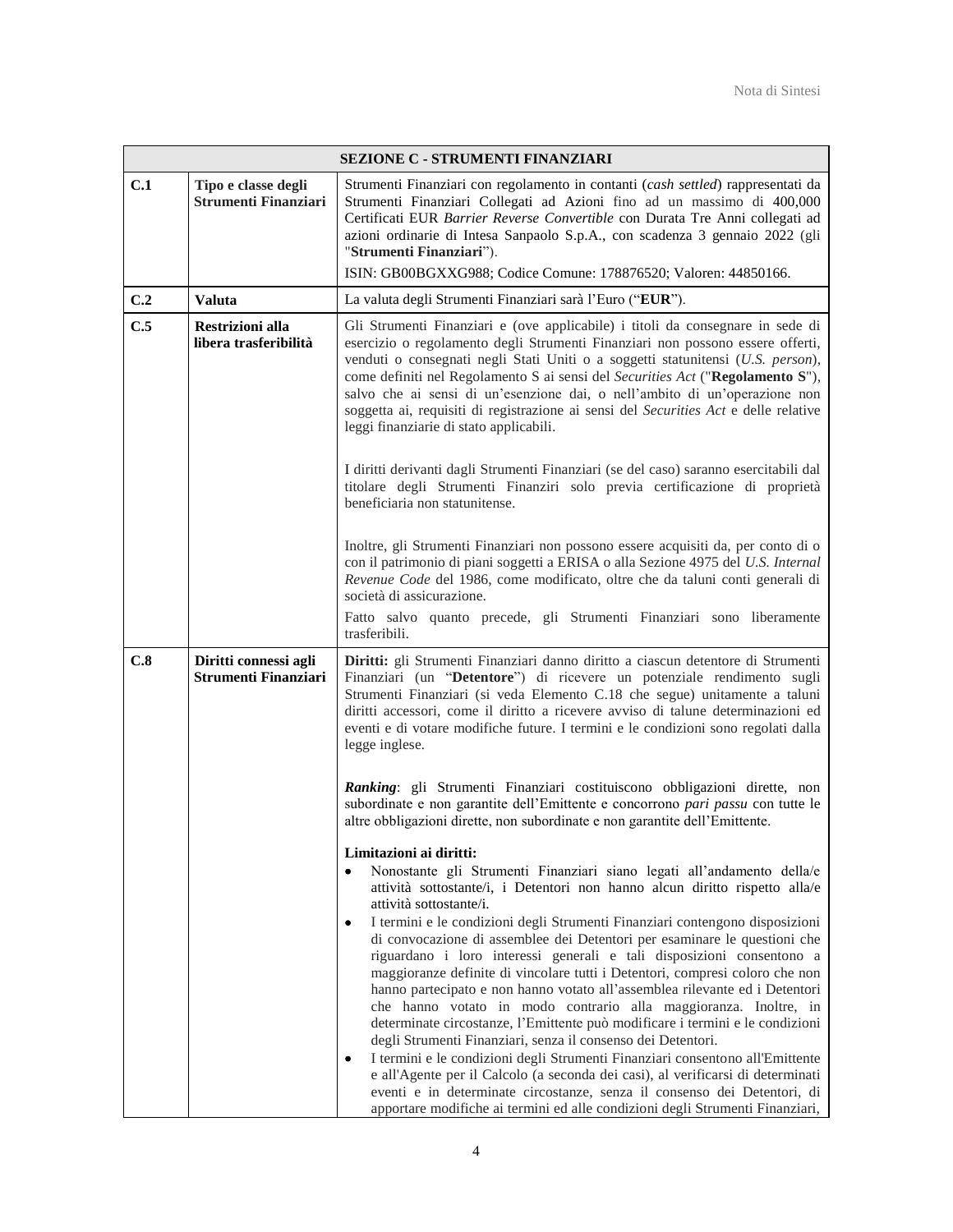|      |                                                                                  | di rimborsare gli Strumenti Finanziari prima della scadenza (ove<br>applicabile), di rinviare la valutazione della/e attività sottostante/i o dei<br>pagamenti programmati ai sensi degli Strumenti Finanziari, di cambiare la<br>valuta in cui gli Strumenti Finanziari sono denominati, di sostituire<br>l'Emittente con un altro soggetto autorizzato al verificarsi di determinate<br>condizioni, e di adottare talune altre azioni con riferimento agli Strumenti<br>Finanziari e alla/e attività sottostante/i (se del caso).                                                                                                                                                                                                                                                                                                                                                          |
|------|----------------------------------------------------------------------------------|----------------------------------------------------------------------------------------------------------------------------------------------------------------------------------------------------------------------------------------------------------------------------------------------------------------------------------------------------------------------------------------------------------------------------------------------------------------------------------------------------------------------------------------------------------------------------------------------------------------------------------------------------------------------------------------------------------------------------------------------------------------------------------------------------------------------------------------------------------------------------------------------|
| C.11 | Ammissione alla<br>negoziazione su un<br>mercato<br>regolamentato                | Non applicabile; gli Strumenti Finanziari non saranno ammessi alle negoziazioni<br>in alcun mercato regolamentato, ma sarà presentata domanda per l'ammissione<br>alla negoziazione degli Strumenti Finanziari sul mercato EuroTLX, un sistema<br>multilaterale di negoziazione organizzato e gestito da EuroTLX SIM S.p.A., il<br>quale non è un mercato regolamentato ai sensi della Direttiva 2014/65/UE sui<br>Mercati degli Strumenti Finanziari.                                                                                                                                                                                                                                                                                                                                                                                                                                       |
| C.15 | <b>Effetto dello</b><br>strumento<br>sottostante sul valore<br>dell'investimento | L'importo pagabile sugli Strumenti Finanziari dipenderà dall'andamento dell'<br>attività sottostante.<br>Se gli Strumenti Finanziari non vengono esercitati anticipatamente, l'importo di<br>regolamento pagabile in contanti alla data di scadenza sarà determinato<br>conformemente all'Elemento C.18 della presente Nota di Sintesi.                                                                                                                                                                                                                                                                                                                                                                                                                                                                                                                                                      |
| C.16 | Data di scadenza                                                                 | La data di scadenza è il 3 gennaio 2022, fatti salvi adeguamenti per giorni non<br>lavorativi in conformità ai termini e alle condizioni.                                                                                                                                                                                                                                                                                                                                                                                                                                                                                                                                                                                                                                                                                                                                                    |
| C.17 | Procedure di<br>regolamento                                                      | Il regolamento degli Strumenti Finanziari avrà luogo attraverso Euroclear Bank<br>SA/NV / Clearstream Banking, S.A<br>L'Emittente avrà estinto i propri obblighi di pagamento con il pagamento ai, o<br>all'ordine dei, relativi sistemi di gestione accentrata nei limiti degli importi così<br>corrisposti.                                                                                                                                                                                                                                                                                                                                                                                                                                                                                                                                                                                |
| C.18 | Rendimento sugli<br>Strumenti Finanziari                                         | Il rendimento sugli Strumenti Finanziari deriverà da:<br>il pagamento alla/e relativa/e data/e di pagamento di un importo in conto<br>$\bullet$<br>Interessi:<br>il potenziale pagamento di un Importo di Rimborso Anticipato Non<br>$\bullet$<br>Programmato al verificarsi di un rimborso anticipato non programmato<br>degli Strumenti Finanziari (come descritto di seguito); e<br>se gli Strumenti Finanziari non sono stati esercitati anticipatamente, o<br>$\bullet$<br>acquisiti e cancellati, il pagamento dell'Importo di Regolamento alla data<br>di scadenza programmata degli Strumenti Finanziari.                                                                                                                                                                                                                                                                            |
|      |                                                                                  | <b>Interessi</b>                                                                                                                                                                                                                                                                                                                                                                                                                                                                                                                                                                                                                                                                                                                                                                                                                                                                             |
|      |                                                                                  | Gli Strumenti Finanziari prevedono il pagamento di interessi dal 28 dicembre<br>2018 ("Data di Decorrenza degli Interessi Fissi") al tasso dello 0,32 per cento.                                                                                                                                                                                                                                                                                                                                                                                                                                                                                                                                                                                                                                                                                                                             |
|      |                                                                                  | L'importo degli interessi relativamente ad un Periodo di Interessi sarà pari<br>all'Importo della Cedola Fissa, pagabile in via posticipata a ciascuna delle Date<br>di Pagamento degli Interessi previste per il 4 febbraio 2019, 6 marzo 2019, 3<br>aprile 2019, 7 maggio 2019, 3 giugno 2019, 4 luglio 2019, 5 agosto 2019, 3<br>settembre 2019, 4 ottobre 2019, 4 novembre 2019, 4 dicembre 2019, 6 gennaio<br>2020, 3 febbraio 2020, 5 marzo 2020, 3 aprile 2020, 5 maggio 2020, 3 giugno<br>2020, 6 luglio 2020, 3 agosto 2020, 3 settembre 2020, 5 ottobre 2020, 3<br>novembre 2020, 4 dicembre 2020, 5 gennaio 2021, 3 febbraio 2021, 8 marzo<br>2021, 7 aprile 2021, 4 maggio 2021, 3 giugno 2021, 5 luglio 2021, 3 agosto<br>2021, 3 settembre 2021, 4 ottobre 2021, 3 novembre 2021, 6 dicembre 2021<br>soggette a rettifiche per i giorni non lavorativi) e la data di scadenza. |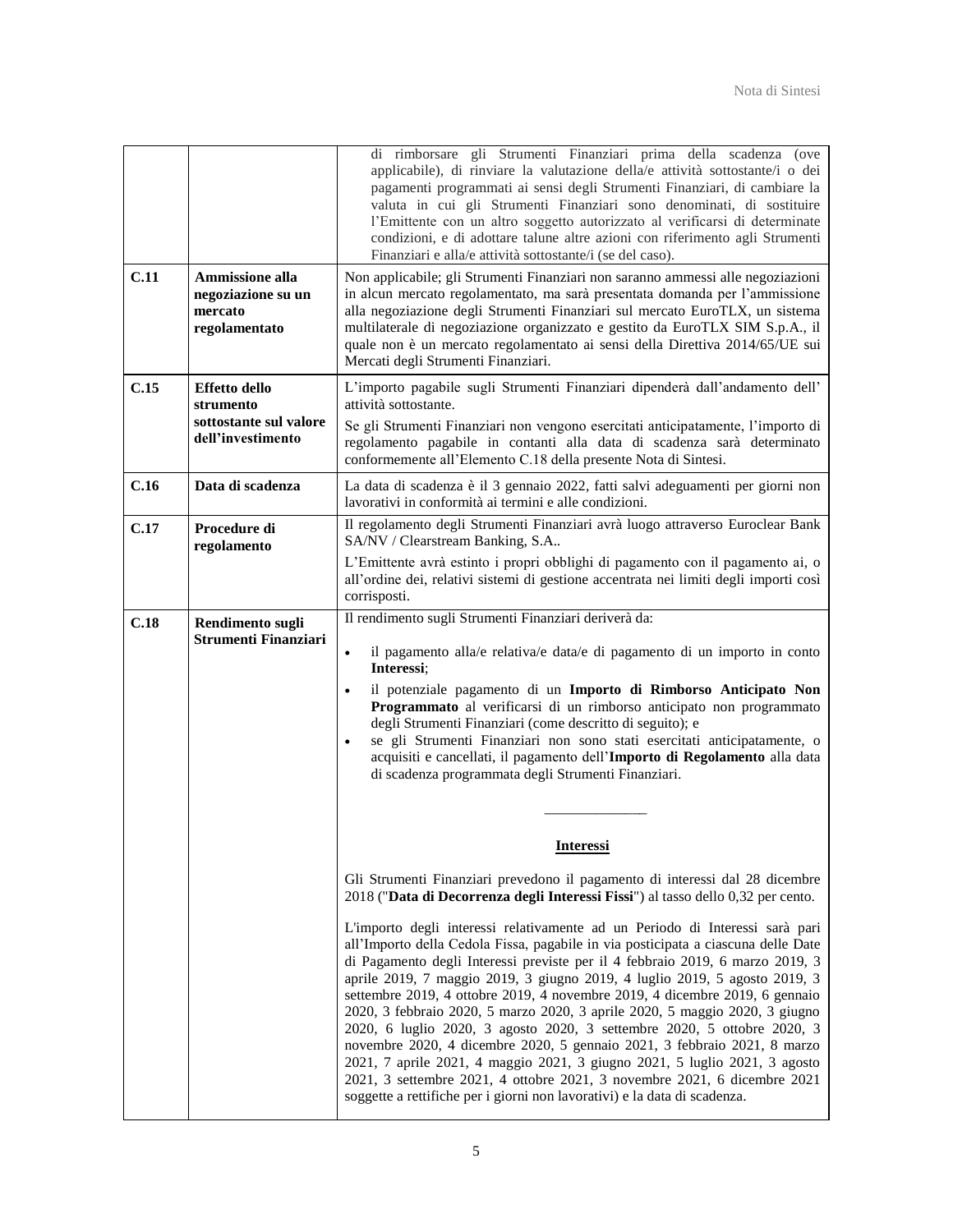Termini definiti utilizzati in precedenza:

- ( **Importo della Cedola Fissa**: EUR 0,32.
- ( **Data di Decorrenza degli Interessi**: la Data di Decorrenza degli Interessi Fissi.
- ( **Periodo di Interessi**: Ciascun periodo che comincia alla data in cui una Data di Pagamento degli Interessi (inclusa) è prevista (o la Data di Decorrenza degli Interessi in relazione al primo Periodo di Interessi) e che si conclude alla data in cui la Data di Pagamento degli Interessi successiva (esclusa) è prevista.

### **Importo di Rimborso Anticipato Non Programmato**

\_\_\_\_\_\_\_\_\_\_\_\_\_\_

**Rimborso Anticipato Non Programmato:** gli Strumenti Finanziari potranno essere rimborsati prima della scadenza programmata (i) ad opzione dell'Emittente (a) qualora l'Emittente determini che un cambiamento nella legislazione applicabile abbia l'effetto di rendere la prestazione dell'Emittente o delle sue affiliate ai sensi degli Strumenti Finanziari o degli accordi di copertura relativi agli Strumenti Finanziari (o sia molto probabile che lo diventino nell'immediato futuro) illegali o impraticabili (in tutto o in parte), (b) ove applicabile, qualora l'Agente per il Calcolo stabilisca che determinati eventi aggiuntivi di turbativa o eventi di adeguamento, come previsto nei termini e condizioni degli Strumenti Finanziari, si siano verificati in relazione all'attività sottostante, o (ii) previa comunicazione da parte di un Detentore che dichiari tali Strumenti Finanziari immediatamente esigibili a causa del continuato verificarsi di un evento di inadempimento.

In tal caso, l'Importo di Rimborso Anticipato Non Programmato pagabile a tale rimborso anticipato non programmato sarà, per ciascuno Strumento Finanziario, l'importo che rappresenta l'equo valore di mercato degli Strumenti Finanziari, tenendo conto di tutti fattori rilevanti al netto dei costi sostenuti dall'Emittente o da qualsiasi suo affiliato in relazione a tale rimborso anticipato, inclusi quelli relativi alla risoluzione di qualsiasi sottostante e/o collegati accordi di copertura o di finanziamento.

 $L'$ Importo di Rimborso Anticipato Non Programmato può essere inferiore all'investimento iniziale e pertanto l'investitore potrebbe perdere una parte o tutto l'investimento effettuato in occasione di un Rimborso Anticipato **Non Programmato.** 

#### **Importo di Regolamento**

**\_\_\_\_\_\_\_\_\_\_\_\_\_\_\_** 

Salvo che siano stati esercitati anticipatamente, o acquistati e cancellati, l'Importo di Regolamento pagabile rispetto a ciascuno Strumento Finanziario alla data di scadenza sarà:

Qualora non si sia verificato un Evento di Barriera, l'Importo di Regolamento pagabile rispetto a ciascuno Strumento Finanziario sarà calcolato in conformità alla formula di seguito riportata:

CA x Percentuale di Rimborso (*Redemption Percentage*)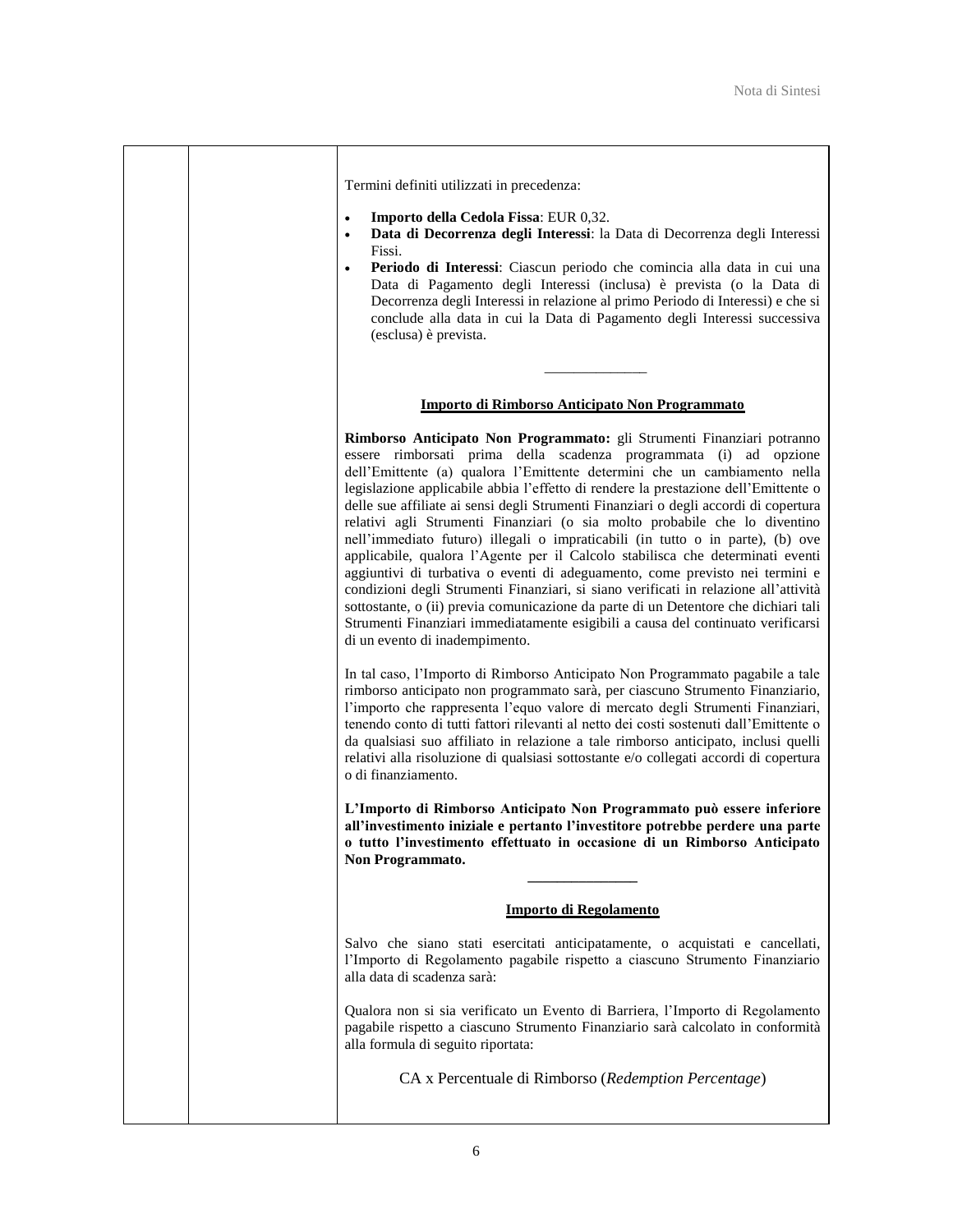|      |                                                                           | Qualora si verifichi un Evento di Barriera, l'Importo di Regolamento pagabile<br>rispetto a ciascuno Strumento Finanziario sarà calcolato in conformità alla<br>formula di seguito riportata:                                                                                                                                                                                                                                                                                                                                                                                                                 |                                                                                                                                                                                                                          |                                                                                               |                           |                                                                             |  |
|------|---------------------------------------------------------------------------|---------------------------------------------------------------------------------------------------------------------------------------------------------------------------------------------------------------------------------------------------------------------------------------------------------------------------------------------------------------------------------------------------------------------------------------------------------------------------------------------------------------------------------------------------------------------------------------------------------------|--------------------------------------------------------------------------------------------------------------------------------------------------------------------------------------------------------------------------|-----------------------------------------------------------------------------------------------|---------------------------|-----------------------------------------------------------------------------|--|
|      |                                                                           |                                                                                                                                                                                                                                                                                                                                                                                                                                                                                                                                                                                                               |                                                                                                                                                                                                                          | $CA \times \frac{\text{Valore di Riferimento Finale}}{\text{Valore di Riferimento Iniziale}}$ |                           |                                                                             |  |
|      |                                                                           |                                                                                                                                                                                                                                                                                                                                                                                                                                                                                                                                                                                                               |                                                                                                                                                                                                                          |                                                                                               |                           |                                                                             |  |
|      |                                                                           | Termini definiti utilizzati in precedenza:<br>CA: Ammontare di Calcolo, EUR 100.<br>$\bullet$<br><b>Prezzo di Chiusura Finale:</b> il Prezzo di Riferimento dell'Attività<br>Sottostante il 27 dicembre 2021, soggetto a rettifiche in base ai termini e<br>alle condizioni.<br>Valore di Riferimento Finale: il Valore Finale.<br>$\bullet$<br>Valore Finale: il Prezzo di Chiusura Finale dell'Attività Sottostante.<br>$\bullet$<br>Prezzo di Chiusura Iniziale: Il Prezzo di Riferimento dell'Attività<br>Sottostante il 27 dicembre 2018, soggetto a rettifiche in base ai termini e<br>alle condizioni. |                                                                                                                                                                                                                          |                                                                                               |                           |                                                                             |  |
|      |                                                                           | $\bullet$                                                                                                                                                                                                                                                                                                                                                                                                                                                                                                                                                                                                     | Valore di Riferimento Iniziale: il Valore Iniziale.<br>Valore Iniziale: il 100 per cento del Prezzo di Chiusura Iniziale<br>dell'Attività Sottostante.<br>Percentuale di Rimborso (Redemption Percentage): 100 per cento |                                                                                               |                           |                                                                             |  |
|      |                                                                           | $(100\%)$ .                                                                                                                                                                                                                                                                                                                                                                                                                                                                                                                                                                                                   | Prezzo di Riferimento: il prezzo di chiusura dell'Azione alla data rilevante.                                                                                                                                            |                                                                                               |                           |                                                                             |  |
|      |                                                                           |                                                                                                                                                                                                                                                                                                                                                                                                                                                                                                                                                                                                               |                                                                                                                                                                                                                          | Evento di Barriera                                                                            |                           |                                                                             |  |
|      |                                                                           | Un "Evento di Barriera" si verifica se il Valore di Riferimento della Barriera è<br>inferiore al Livello di Barriera.                                                                                                                                                                                                                                                                                                                                                                                                                                                                                         |                                                                                                                                                                                                                          |                                                                                               |                           |                                                                             |  |
|      |                                                                           | Termini definiti utilizzati in precedenza:<br>Prezzo Iniziale dell'Attività: il Prezzo di Chiusura Iniziale dell'Attività<br>$\bullet$<br>Sottostante.<br>Livello di Barriera: rispetto all'Attività Sottostante, il 40 per cento del<br>$\bullet$<br>Prezzo Iniziale dell'Attività dell'Attività Sottostante;<br>Valore di Riferimento della Barriera: il Prezzo di Chiusura Finale<br>dell'Attività Sottostante.                                                                                                                                                                                            |                                                                                                                                                                                                                          |                                                                                               |                           |                                                                             |  |
| C.19 | Prezzo di<br>esercizio/prezzo di<br>riferimento finale<br>del sottostante | Il prezzo di chiusura dell'Azione sarà determinato il 27 dicembre 2021, soggetto<br>a rettifiche in conformità ai termini e alle condizioni.                                                                                                                                                                                                                                                                                                                                                                                                                                                                  |                                                                                                                                                                                                                          |                                                                                               |                           |                                                                             |  |
| C.20 | L'attività sottostante                                                    | L'attività sottostante è indicata nella colonna intitolata "Attività Sottostante"<br>(l'"attività sottostante" o "Attività Sottostante") nella tabella seguente:                                                                                                                                                                                                                                                                                                                                                                                                                                              |                                                                                                                                                                                                                          |                                                                                               |                           |                                                                             |  |
|      |                                                                           | <b>Attività</b><br><b>Sottostante</b>                                                                                                                                                                                                                                                                                                                                                                                                                                                                                                                                                                         | <b>ISIN</b>                                                                                                                                                                                                              | Pagina<br><b>Bloomberg</b>                                                                    | Schermo<br><b>Reuters</b> | <b>Borsa</b>                                                                |  |
|      |                                                                           | Le azioni ordinarie<br>di Intesa Sanpaolo<br>S.p.A.                                                                                                                                                                                                                                                                                                                                                                                                                                                                                                                                                           | IT0000072618                                                                                                                                                                                                             | ISP IM<br><equity></equity>                                                                   | ISP.MI                    | Borsa Italiana                                                              |  |
|      |                                                                           |                                                                                                                                                                                                                                                                                                                                                                                                                                                                                                                                                                                                               | intitolata "Attività Sottostante".                                                                                                                                                                                       |                                                                                               |                           | Azione: le azioni ordinarie indicate nella precedente tabella nella colonna |  |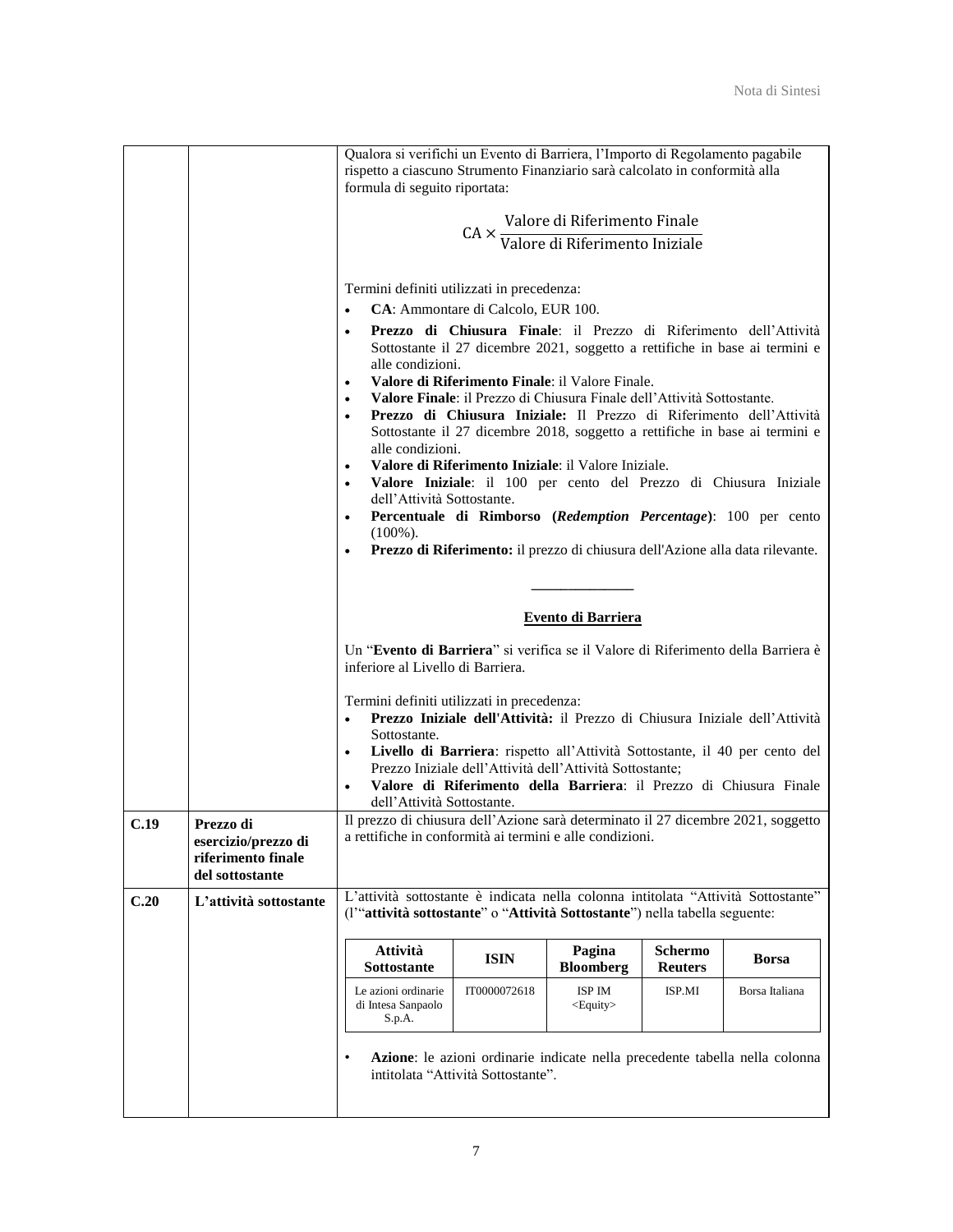|                                                                   |        | <b>SEZIONE D - RISCHI</b>                                                                                                                                                                                                                                                                                                                                                                                                                                                                                                                                                                                                                                                                                                                                                                                                                                                                                                                                                                                                                                                                                                                                                                                                                                                                                                                                                                                                                                                                                                                                                                                                                                                                                                                                                                                                                                                                                                                                                   |  |  |  |
|-------------------------------------------------------------------|--------|-----------------------------------------------------------------------------------------------------------------------------------------------------------------------------------------------------------------------------------------------------------------------------------------------------------------------------------------------------------------------------------------------------------------------------------------------------------------------------------------------------------------------------------------------------------------------------------------------------------------------------------------------------------------------------------------------------------------------------------------------------------------------------------------------------------------------------------------------------------------------------------------------------------------------------------------------------------------------------------------------------------------------------------------------------------------------------------------------------------------------------------------------------------------------------------------------------------------------------------------------------------------------------------------------------------------------------------------------------------------------------------------------------------------------------------------------------------------------------------------------------------------------------------------------------------------------------------------------------------------------------------------------------------------------------------------------------------------------------------------------------------------------------------------------------------------------------------------------------------------------------------------------------------------------------------------------------------------------------|--|--|--|
| D.2<br>Principali rischi che<br>sono specifici per<br>l'Emittente |        | Il pagamento di qualsiasi importo dovuto sugli Strumenti Finanziari è soggetto al<br>rischio di credito dell'Emittente. Gli Strumenti Finanziari sono obbligazioni non<br>garantite dell'Emittente. Gli Strumenti Finanziari non sono depositi bancari e<br>non sono assicurati o garantiti dallo UK Financial Services Compensation<br>Scheme o da qualsiasi altro governo o agenzia governativa o privata, o schema di<br>deposito a protezione in qualsiasi giurisdizione. Il valore e il rendimento degli<br>strumenti finanziari dell'investitore saranno soggetti al rischio di credito<br>dell'Emittente ed ai cambiamenti del giudizio sull'affidabilità creditizia<br>dell'Emittente da parte del mercato.                                                                                                                                                                                                                                                                                                                                                                                                                                                                                                                                                                                                                                                                                                                                                                                                                                                                                                                                                                                                                                                                                                                                                                                                                                                         |  |  |  |
|                                                                   |        | I riferimenti nell'Elemento B.12 che precede alle "prospettive" ed alla<br>"situazione finanziaria o commerciale" dell'Emittente, sono specificamente<br>relativi alle capacità dell'Emittente di soddisfare i propri obblighi di pagamento<br>ai sensi degli Strumenti Finanziari in modo tempestivo. Informazioni<br>significative sulle condizioni e sulle prospettive finanziarie dell'Emittente sono<br>incluse nelle relazioni annuali e trimestrali di GSI. Si deve essere consapevoli,<br>però, che ciascuno dei principali rischi evidenziati di seguito potrebbe avere un<br>impatto negativo di carattere rilevante sulle attività, le operazioni, la posizione e<br>le prospettive finanziarie e commerciali dell'Emittente, che potrebbero a propria<br>volta avere un impatto negativo di carattere rilevante sul rendimento che gli<br>investitori ricevono sugli Strumenti Finanziari.                                                                                                                                                                                                                                                                                                                                                                                                                                                                                                                                                                                                                                                                                                                                                                                                                                                                                                                                                                                                                                                                      |  |  |  |
|                                                                   | ٠<br>٠ | L'Emittente è soggetto ad una serie di rischi chiave:<br>Le attività di GSI sono state e possono continuare ad essere negativamente<br>influenzate dalle condizioni dei mercati finanziari globali e dalle condizioni<br>economiche in generale.<br>Le attività di GSI e quelle dei suoi clienti sono soggette, in tutto il mondo,<br>ad una ampia e stringente normativa di carattere regolamentare.<br>Le attività di GSI sono state, e potrebbero essere, negativamente influenzate<br>da valori patrimoniali in declino. Questo è particolarmente vero per quelle<br>attività in cui ha posizioni nette "lunghe", riceve una commissione in base al<br>valore del patrimonio gestito, o riceve o conferisce garanzie collaterali.<br>Le attività di GSI sono state, e potrebbero essere, negativamente influenzate<br>da disfunzioni nei mercati del credito, compreso il ridotto accesso al credito<br>e costi più elevati di ottenimento del credito.<br>Le attività di banca d'affari (investment banking), esecuzione di ordini dei<br>clienti e gestione degli investimenti di GSI sono state e possono continuare<br>ad essere influenzate negativamente da incertezze di mercato o da mancanza<br>di fiducia tra gli investitori e gli Amministratori Delegati a causa di<br>diminuzioni generali dell'attività economica ed altre<br>condizioni<br>economiche, geopolitiche o di mercato sfavorevoli.<br>Le attività di gestione degli investimenti di GSI sono state e possono essere<br>influenzate dallo scarso andamento dei propri prodotti di investimento.<br>GSI può incorrere in perdite a causa di processi e strategie di gestione del<br>rischio inefficaci.<br>La liquidità, la redditività e le attività di GSI potrebbero essere<br>negativamente influenzate dall'incapacità di accedere ai mercati dei capitali<br>di debito o di vendere attività o da una riduzione del suo merito di credito o<br>da un aumento dei suoi margini creditizi. |  |  |  |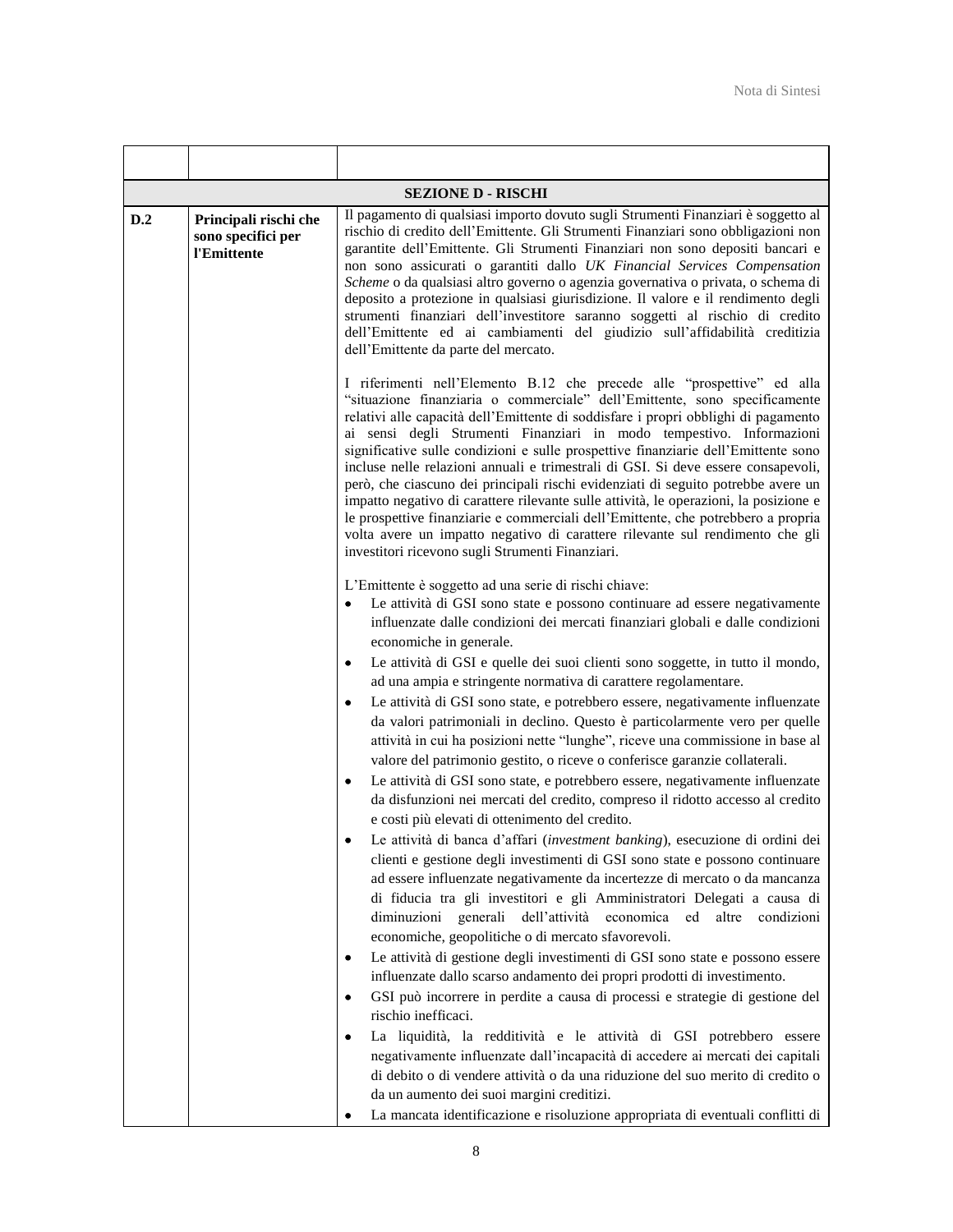|   | interesse potrebbe influenzare negativamente le attività di GSI.                                                                                              |
|---|---------------------------------------------------------------------------------------------------------------------------------------------------------------|
| ٠ | Una carenza nei sistemi operativi o nelle infrastrutture di GSI, o in quelle di                                                                               |
|   | terze parti, così come errori umani, potrebbero mettere in pericolo la                                                                                        |
|   | liquidità di GSI, interrompere le sua attività, comportare la divulgazione di                                                                                 |
|   | informazioni riservate, danneggiare la sua reputazione e causare perdite.                                                                                     |
| ٠ | La mancata protezione dei sistemi informatici, il network e le informazioni,                                                                                  |
|   | e le informazioni su clienti di GSI, da attacchi informatici o minacce simili                                                                                 |
|   | potrebbe mettere in pericolo la capacità di GSI di svolgere le proprie                                                                                        |
|   | attività, portare alla divulgazione, al furto o alla distruzione di informazioni                                                                              |
|   | riservate, danneggiare la sua reputazione e causare perdite.                                                                                                  |
| ٠ | Le attività di GSI, la redditività e la liquidità possono essere negativamente                                                                                |
|   | influenzate dal deterioramento della qualità del credito, o da inadempimenti,                                                                                 |
|   | di terze parti che devono a GSI denaro, strumenti finanziari o altre attività, o                                                                              |
|   | di cui GSI detiene strumenti finanziari o obbligazioni.                                                                                                       |
| ٠ | La concentrazione del rischio aumenta il potenziale di perdite significative                                                                                  |
|   | nelle attività di market-making, sottoscrizione, investimento e prestito di                                                                                   |
|   | GSI.                                                                                                                                                          |
|   | Il settore dei servizi finanziari è sia altamente competitivo sia interconnesso.                                                                              |
| ٠ | GSI affronta rischi maggiori dal momento che nuove iniziative di business                                                                                     |
|   | la portano a negoziare con una gamma più ampia di clienti e controparti e la                                                                                  |
|   | espongono a nuove classi di attività e nuovi mercati.                                                                                                         |
| ٠ | Le operazioni in derivati e il ritardato regolamento potrebbero esporre GSI a                                                                                 |
|   | rischi imprevisti e perdite potenziali.                                                                                                                       |
| ٠ | Le attività di GSI potrebbero essere negativamente influenzate se GSI non è                                                                                   |
|   | in grado di assumere e mantenere personale qualificato.                                                                                                       |
| ٠ | GSI può essere influenzata negativamente da un maggiore controllo di                                                                                          |
|   | carattere governativo e regolamentare o da pubblicità negativa.                                                                                               |
|   | Una significativa responsabilità giuridica o un significativo intervento                                                                                      |
|   | normativo nei confronti di GSI potrebbero avere effetti finanziari negativi                                                                                   |
|   | sostanziali o causare notevoli danni alla reputazione di GSI, che a sua volta                                                                                 |
|   | potrebbe seriamente danneggiare le prospettive di business di GSI.                                                                                            |
| ٠ | La crescita del commercio elettronico e l'introduzione di nuove tecnologie                                                                                    |
|   | di trading può influenzare negativamente l'attività di GSI e può aumentare                                                                                    |
|   | la concorrenza.                                                                                                                                               |
|   | Le attività di GSI relative alle merci, soprattutto quelle di generazione di                                                                                  |
|   | energia e relative alle materie prime fisiche, sottopongono GSI ad un'ampia                                                                                   |
|   | regolamentazione, potenziali eventi catastrofici e a rischi ambientali, di                                                                                    |
|   | reputazione e ad altri rischi che potrebbero esporre GSI a significative                                                                                      |
|   | responsabilità e costi.                                                                                                                                       |
| ٠ | Nello svolgimento delle proprie attività nel mondo, GSI è soggetta a rischi<br>politici, economici, giuridici, operativi e ad altri rischi insiti al fatto di |
|   | operare in molti paesi.                                                                                                                                       |
| ٠ | GSI può incorrere in perdite a seguito di eventi imprevisti o catastrofici, tra                                                                               |
|   | cui l'emergere di una pandemia, attacchi terroristici, eventi meteorologici                                                                                   |
|   | estremi o altre calamità naturali.                                                                                                                            |
| ٠ | Sviluppi o condizioni di mercato favorevoli o semplicemente meno                                                                                              |
|   | sfavorevoli che coinvolgono settori o mercati in cui GSI ha una minore                                                                                        |
|   | concentrazione di clienti possono determinare una performance inferiore                                                                                       |
|   | rispetto a un'attività simile di un concorrente che ha una maggiore                                                                                           |
|   |                                                                                                                                                               |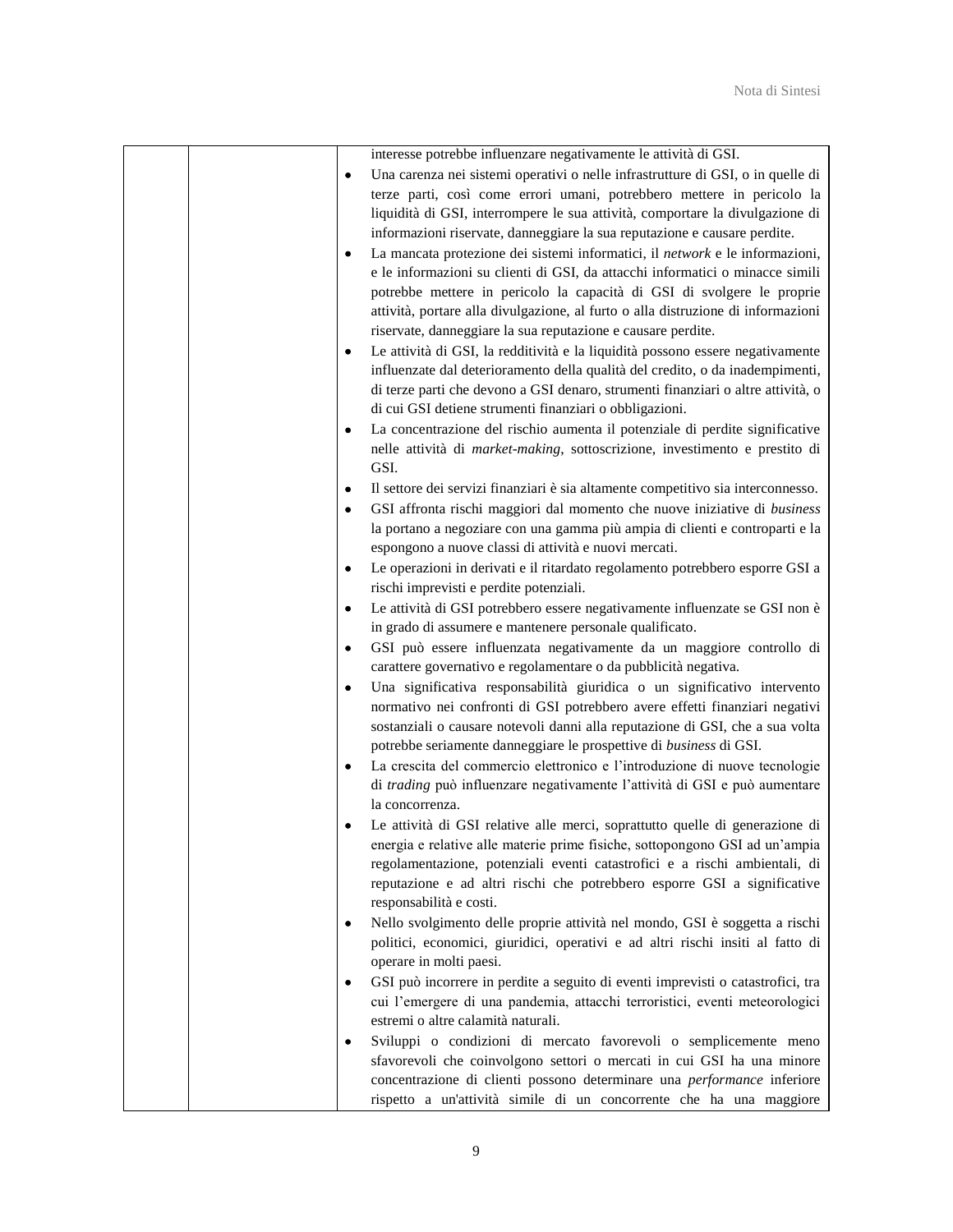|     |                                                                                | ٠         | concentrazione di clienti in tale settore o mercato. Ad esempio, GSI ha una<br>clientela aziendale più piccola nelle sue attività di market-making rispetto a<br>molti suoi concorrenti e pertanto i suoi concorrenti potrebbero trarre<br>maggiori vantaggi dall'aumento dell'attività della clientela aziendale.<br>Alcune delle attività di GSI e il suo finanziamento possono essere<br>influenzati negativamente dalle variazioni dei tassi di riferimento, delle<br>valute, degli indici, dei panieri, dei fondi indicizzati quotati o di altre<br>metriche finanziarie a cui sono collegati i prodotti offerti da GSI o i<br>finanziamenti raccolti da GSI. |
|-----|--------------------------------------------------------------------------------|-----------|--------------------------------------------------------------------------------------------------------------------------------------------------------------------------------------------------------------------------------------------------------------------------------------------------------------------------------------------------------------------------------------------------------------------------------------------------------------------------------------------------------------------------------------------------------------------------------------------------------------------------------------------------------------------|
| D.6 | Principali rischi che<br>sono specifici per gli<br><b>Strumenti Finanziari</b> | ٠         | Il capitale dell'investitore è a rischio. A seconda dell'andamento della/e<br>attività sottostante/i, potreste perdere parte o tutto il vostro<br>investimento.                                                                                                                                                                                                                                                                                                                                                                                                                                                                                                    |
|     |                                                                                | $\bullet$ | L'investitore potrebbe perdere una parte o tutto il proprio investimento negli<br>Strumenti Finanziari qualora:                                                                                                                                                                                                                                                                                                                                                                                                                                                                                                                                                    |
|     |                                                                                |           | L'Emittente non adempia o non sia altrimenti in grado di<br>$\circ$<br>adempiere ai propri obblighi di pagamento;                                                                                                                                                                                                                                                                                                                                                                                                                                                                                                                                                  |
|     |                                                                                |           | Non si detengano gli Strumenti Finanziari fino alla scadenza e il<br>$\circ$<br>prezzo di vendita secondario che l'investitore riceve è inferiore al<br>prezzo di acquisto originario; oppure                                                                                                                                                                                                                                                                                                                                                                                                                                                                      |
|     |                                                                                |           | Gli Strumenti Finanziari siano rimborsati anticipatamente a causa<br>$\circ$<br>di un evento imprevisto e l'importo che si riceve è inferiore al<br>prezzo di acquisto originario.                                                                                                                                                                                                                                                                                                                                                                                                                                                                                 |
|     |                                                                                |           | Il valore stimato degli Strumenti Finanziari (come determinato con<br>riferimento ai modelli di pricing utilizzati dall'Emittente) al momento in cui<br>i termini e le condizioni degli Strumenti Finanziari sono fissati alla data di<br>negoziazione, sarà inferiore al prezzo di emissione originario degli<br>Strumenti Finanziari.                                                                                                                                                                                                                                                                                                                            |
|     |                                                                                | ٠         | Gli Strumenti Finanziari potrebbero non avere un mercato attivo, e gli<br>investitori potrebbero non essere in grado di disporne.<br>L'Emittente non dà alcuna garanzia che la domanda di quotazione e<br>ammissione alla negoziazione saranno accolte (o, se accolte, che saranno<br>accolte entro la data di emissione), o che si svilupperà un mercato attivo<br>negli Strumenti Finanziari. L'emittente può inoltre sospendere tale<br>quotazione in qualsiasi momento;                                                                                                                                                                                        |
|     |                                                                                |           | Il potenziale di aumento del valore degli Strumenti Finanziari è limitato<br>poiché l'andamento del/i sottostante/i cui gli Strumenti Finanziari sono<br>collegati è soggetto ad un massimo (cap).                                                                                                                                                                                                                                                                                                                                                                                                                                                                 |
|     |                                                                                |           | Rischi associati agli Strumenti Finanziari collegati ad attività sottostante/i:                                                                                                                                                                                                                                                                                                                                                                                                                                                                                                                                                                                    |
|     |                                                                                | ٠         | Il valore ed il rendimento sugli Strumenti Finanziari dipenderà<br>dall'andamento di tale/i attività sottostante/i, che può/possono essere<br>soggetta/e a cambiamenti imprevedibili nel tempo.                                                                                                                                                                                                                                                                                                                                                                                                                                                                    |
|     |                                                                                | ٠         | Gli andamenti passati di un'attività sottostante non sono indicativi dei suoi<br>andamenti futuri.                                                                                                                                                                                                                                                                                                                                                                                                                                                                                                                                                                 |
|     |                                                                                | ٠         | Gli investitori non avranno alcun diritto di proprietà sulla/e attività<br>sottostante/i e gli obblighi dell'Emittente ai sensi degli Strumenti Finanziari<br>nei confronti degli investitori non sono garantiti da alcuna attività.                                                                                                                                                                                                                                                                                                                                                                                                                               |
|     |                                                                                | ٠         | A seguito di un evento di turbativa, la valutazione della/e attività<br>sottostante/i può essere rinviata e/o stimata dall'Emittente (in qualità di<br>Agente per il Calcolo) a propria discrezione.                                                                                                                                                                                                                                                                                                                                                                                                                                                               |
|     |                                                                                |           | A seguito del verificarsi di alcuni eventi straordinari in relazione alla/e<br>attività sottostante/i ovvero in relazione a strumenti finanziari collegati ad<br>indici, a seguito del verificarsi di un evento di rettifica dell'indice,                                                                                                                                                                                                                                                                                                                                                                                                                          |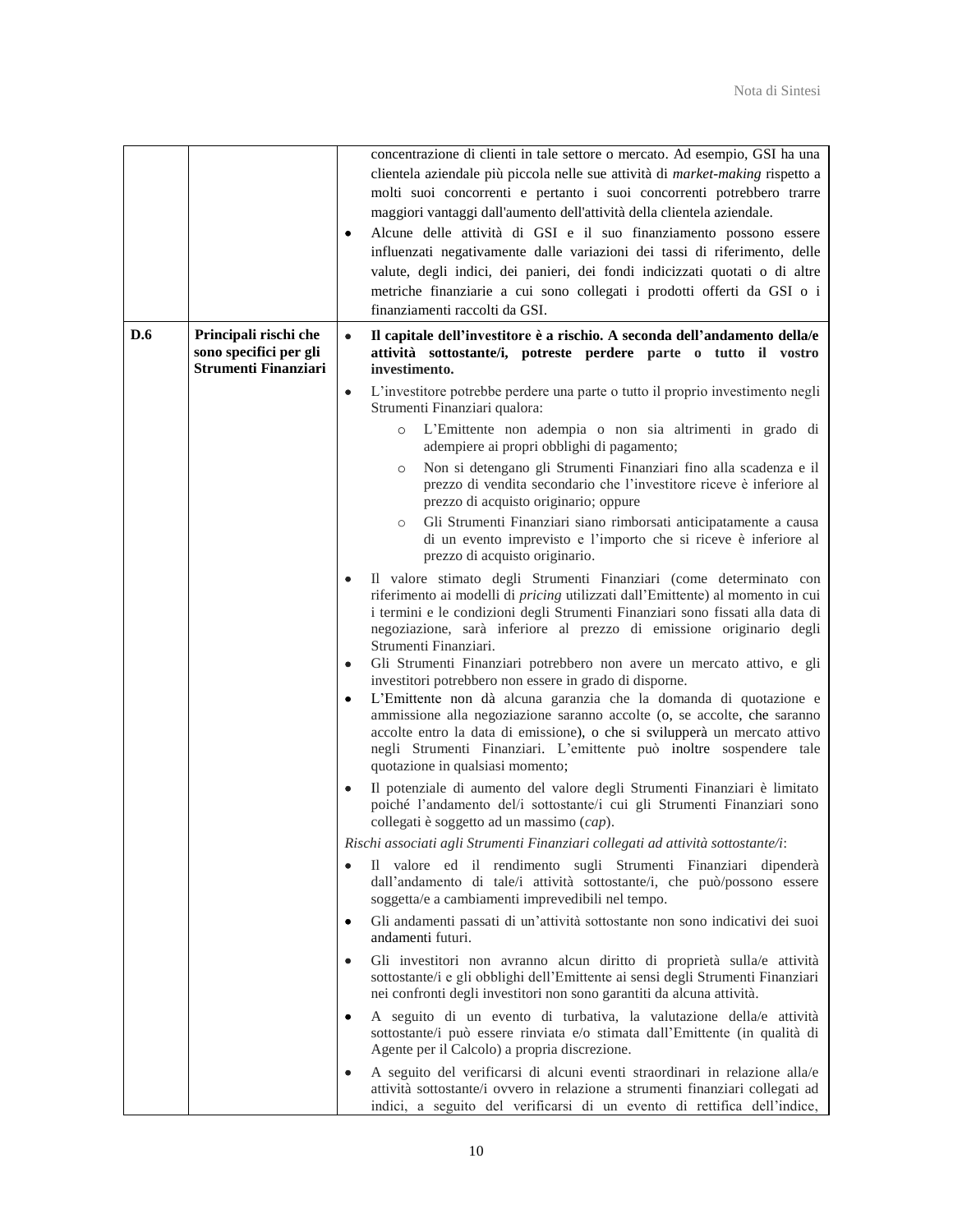|                            |                                                   | dipendentemente dai termini e condizioni degli specifici Strumenti<br>Finanziari, tra le altre possibili conseguenze, i termini e le condizioni degli<br>Strumenti Finanziari potranno essere rettificati, l'attività sottostante potrà<br>essere sostituita, o gli Strumenti Finanziari potranno essere rimborsati<br>anticipatamente all'importo di rimborso anticipato non programmato. Tale<br>importo potrà essere inferiore al valore dell'investimento iniziale e si<br>potrebbe perdere parte o tutto l'investimento originario.<br>L'andamento delle azioni dipende da molti fattori imprevedibili.<br>۰<br>L'investitore potrebbe ricevere un rendimento inferiore sugli Strumenti<br>۰<br>Finanziari rispetto a quello che avrebbe ricevuto investendo direttamente<br>nelle azioni, poiché il prezzo delle azioni potrebbe non riflettere il valore<br>dei dividendi.<br>L'emittente di un'azione può adottare eventuali azioni nei confronti<br>$\bullet$<br>dell'azione senza riguardo per gli interessi dei Detentori degli Strumenti<br>Finanziari e qualsiasi di queste azioni potrebbe influire negativamente sul<br>valore e sul rendimento degli Strumenti Finanziari.<br>Gli Strumenti Finanziari potranno essere rettificati o rimborsati prima della<br>٠<br>scadenza a causa di una modifica legislativa. Tale rettifica potrà avere un<br>effetto negativo sul valore e sul rendimento degli Strumenti Finanziari;<br>l'importo ricevuto a seguito di un rimborso anticipato potrà essere inferiore<br>all'investimento iniziale e si potrebbe perdere parte o tutto l'investimento<br>originario.<br>L'Emittente degli Strumenti Finanziari può essere sostituito con un'altra<br>۰<br>società.<br>L'Emittente potrebbe modificare i termini e le condizioni degli Strumenti<br>Finanziari, in determinate circostanze, senza richiedere il consenso degli |  |
|----------------------------|---------------------------------------------------|--------------------------------------------------------------------------------------------------------------------------------------------------------------------------------------------------------------------------------------------------------------------------------------------------------------------------------------------------------------------------------------------------------------------------------------------------------------------------------------------------------------------------------------------------------------------------------------------------------------------------------------------------------------------------------------------------------------------------------------------------------------------------------------------------------------------------------------------------------------------------------------------------------------------------------------------------------------------------------------------------------------------------------------------------------------------------------------------------------------------------------------------------------------------------------------------------------------------------------------------------------------------------------------------------------------------------------------------------------------------------------------------------------------------------------------------------------------------------------------------------------------------------------------------------------------------------------------------------------------------------------------------------------------------------------------------------------------------------------------------------------------------------------------------------------------------------------------------------------------------------------------|--|
|                            |                                                   | investitori.                                                                                                                                                                                                                                                                                                                                                                                                                                                                                                                                                                                                                                                                                                                                                                                                                                                                                                                                                                                                                                                                                                                                                                                                                                                                                                                                                                                                                                                                                                                                                                                                                                                                                                                                                                                                                                                                         |  |
| <b>SEZIONE E - OFFERTA</b> |                                                   |                                                                                                                                                                                                                                                                                                                                                                                                                                                                                                                                                                                                                                                                                                                                                                                                                                                                                                                                                                                                                                                                                                                                                                                                                                                                                                                                                                                                                                                                                                                                                                                                                                                                                                                                                                                                                                                                                      |  |
|                            |                                                   |                                                                                                                                                                                                                                                                                                                                                                                                                                                                                                                                                                                                                                                                                                                                                                                                                                                                                                                                                                                                                                                                                                                                                                                                                                                                                                                                                                                                                                                                                                                                                                                                                                                                                                                                                                                                                                                                                      |  |
| E.2b                       | Ragioni dell'offerta<br>e impiego dei<br>proventi | I proventi netti derivanti dall'offerta saranno utilizzati per le attività generali<br>dell'Emittente.                                                                                                                                                                                                                                                                                                                                                                                                                                                                                                                                                                                                                                                                                                                                                                                                                                                                                                                                                                                                                                                                                                                                                                                                                                                                                                                                                                                                                                                                                                                                                                                                                                                                                                                                                                               |  |